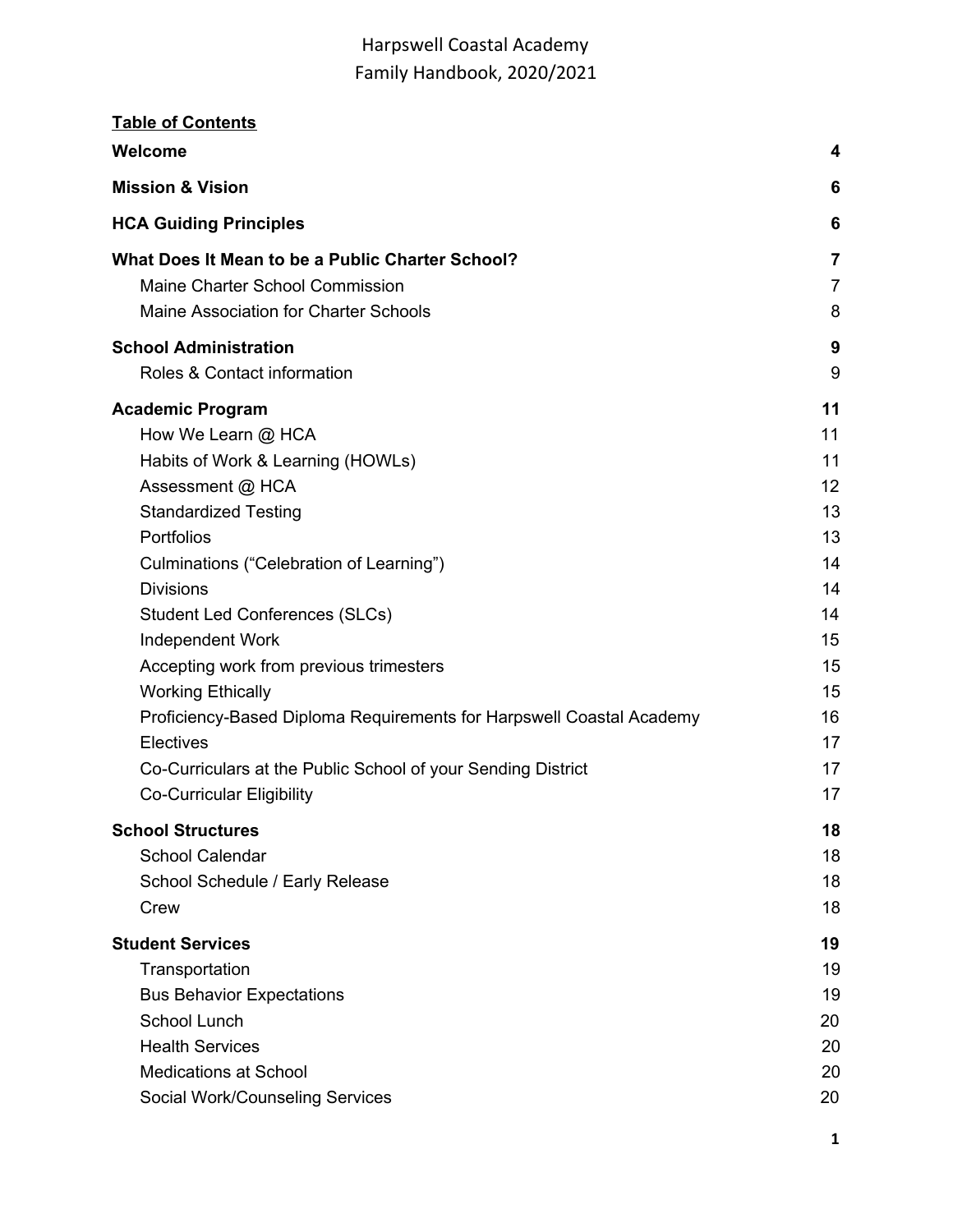| Self-injurious behavior, Suicidal threats, Suicide         | 21 |
|------------------------------------------------------------|----|
| <b>Community Agreements</b>                                | 21 |
| <b>Respect for Cultural Diversity</b>                      | 22 |
| Respect for Individuals - Harassment and Sexual Harassment | 22 |
| <b>Respect for the Environment</b>                         | 22 |
| <b>Restorative Practices</b>                               | 22 |
| Social Discipline Window                                   | 24 |
| Five key themes for Restorative Practice                   | 25 |
| <b>School Policies</b>                                     | 26 |
| Attendance                                                 | 26 |
| Bikes, Rollerblades, and Skateboards                       | 26 |
| <b>Bomb Threats</b>                                        | 27 |
| Cell Phones and Texting                                    | 27 |
| <b>Classroom Expectations</b>                              | 27 |
| Dances                                                     | 27 |
| <b>Dress Code</b>                                          | 27 |
| Fieldwork                                                  | 28 |
| Food, Gum, & Drink                                         | 28 |
| Immunizations                                              | 28 |
| <b>Leaving Campus</b>                                      | 29 |
| Messages for Students during the school day                | 29 |
| <b>Personal Property</b>                                   | 29 |
| <b>Public Displays of Affection</b>                        | 29 |
| School Cancellation or Delay                               | 29 |
| <b>Student Drivers</b>                                     | 29 |
| <b>Student Records</b>                                     | 30 |
| Use of Physical Restraint and Seclusion                    | 30 |
| Weapons in School                                          | 30 |
| Visitors & Shadowing                                       | 30 |
| <b>Technology at HCA</b>                                   | 30 |
| The HCA Vision for Technology Integration                  | 31 |
| <b>Technology Policy</b>                                   | 32 |
| <b>MLTI Insurance Plan</b>                                 | 33 |
| <b>Safety Protocols</b>                                    | 34 |
| <b>Family Involvement</b>                                  | 34 |
| Praxi: Student Information System                          | 35 |

**2**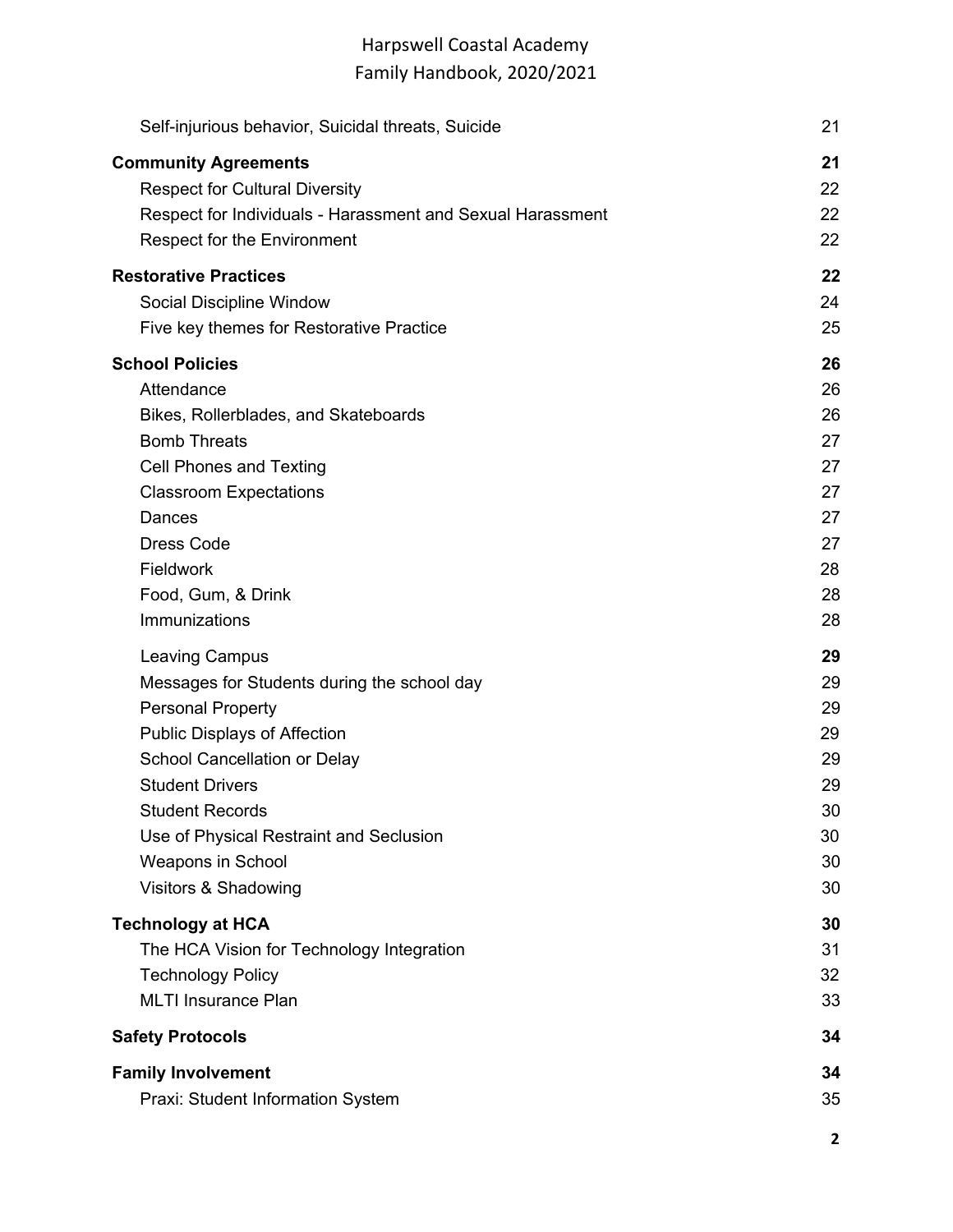| <b>Parent Communication</b>                                  | 35 |  |
|--------------------------------------------------------------|----|--|
| Navigating the Parent Portal                                 | 35 |  |
| <b>Project Foundry</b>                                       | 36 |  |
| Google Classroom                                             | 36 |  |
| HCA Parent Partnership (HCAPP)                               | 36 |  |
| <b>Parent Volunteer Opportunities</b>                        | 37 |  |
| <b>Board of Directors</b>                                    | 37 |  |
| Communicating with the Board                                 | 38 |  |
| <b>Parent Notification Regarding Title I Programs</b>        | 38 |  |
| A Note to Parents & Students                                 | 43 |  |
| <b>Equal Education Opportunities</b>                         |    |  |
| <b>Notice of Procedural Safeguards for Special Education</b> | 44 |  |
| Appendix A: School Calendar                                  | 46 |  |
|                                                              |    |  |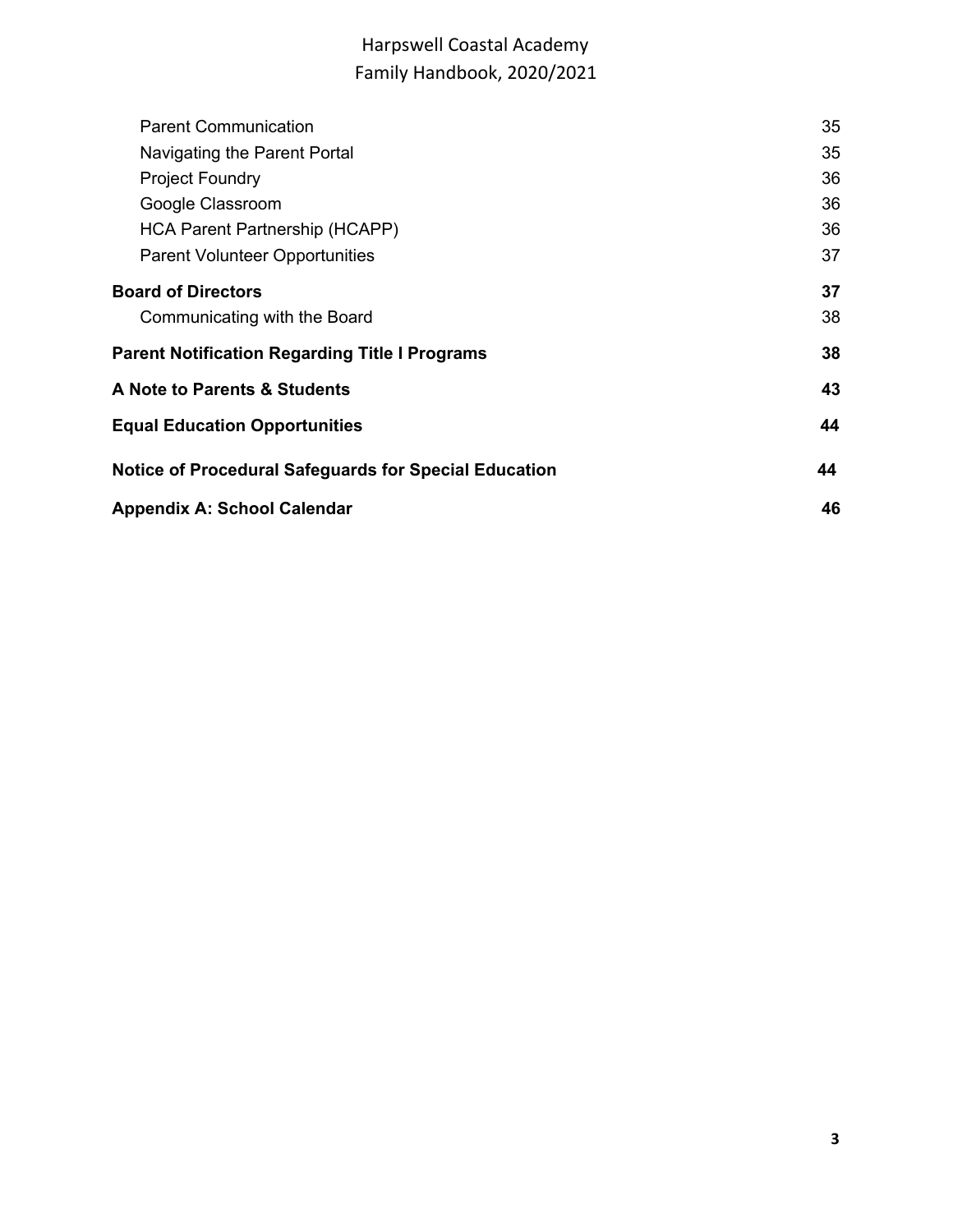## <span id="page-3-0"></span>**Welcome**

Thank you for joining us at HCA! Enrolling at HCA is a choice that we are glad you have made. We strive for a "high challenge/high support" environment that is engaging, inclusive and welcoming, and being successful at HCA requires commitment from students and families. Thank you for reading through this handbook.

Over our first 7 years, we have found that students are most successful at HCA when they are intentional about developing a number of dispositions. These include self motivation, a passion for learning, a strong work ethic, an openness to new experiences and ideas, a desire to be part of a diverse community, and a love of nature. Importantly, we recognize that everyone is not in the same place with all of these! We are here to help students take their next steps and leaps whatever they might be.

By enrolling a student at HCA, parents and guardians are agreeing to support their student's success in a number of ways. These include:

- Supporting your child's daily attendance by transporting your child to a hub bus stop or to the school directly every day;
- Participating in Family Orientation (in person or virtually) at the start of the school year and Student Led Conferences in the fall and spring;
- Communicating with your child's Crew Leader frequently to advocate for and support your child's progress;
- Monitoring your child's academic progress on our standards tracking platform, Infinite Campus;
- Attending Celebrations of Learning at the end of each trimester; and
- Building an understanding of Restorative Practices and how they are used at HCA.

Students enrolling at HCA commit to:

- Following our Community Agreements;
- Embracing our Habits of Work & Learning and completing coursework as assigned;
- Participating in Restorative Practices;
- Supporting our community by being "*crew not passengers*" and actively helping to maintain a clean, safe and welcoming school environment;
- Attending school everyday.

As a standards-based school, credit at HCA is earned as students demonstrate proficiency of academic standards. Academic standards and Habits of Work and Learning (HOWLs) are separated, so students receive feedback on both their academic progress and their growth as active learners.

Our faculty are a dedicated team of educators who are eager to support all of our learners. Part of this team is our Special Education faculty who support learners with disabilities using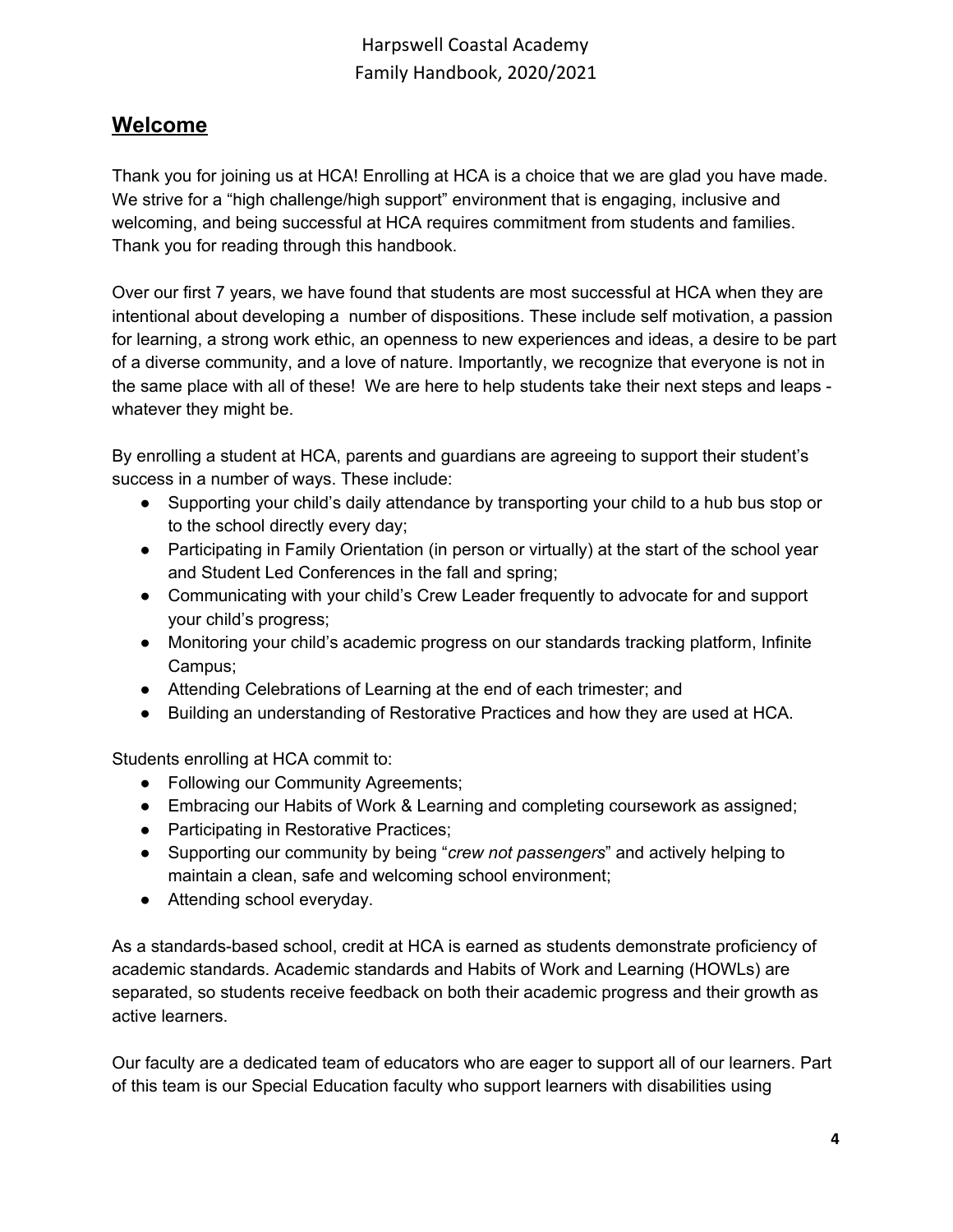Individual Education Plans. All of our faculty work hard to design and present creative learning experiences that include long term investigations of compelling questions, Field Work off campus, collaboration with community partners and exciting final projects. As a small school, we emphasize *quality* over *quantity* in our course offerings. To expand course options for our students, we rely on partners like Region 10 Technical High School, Southern Maine Community College (our next door neighbor in Brunswick!), and AP4ME.

We will do everything we can to help your child thrive at HCA! We look forward to doing this in partnership with you.

Thank you for being a member of the HCA community!

Warm regards,

Scott Barksdale Head of School Harpswell Coastal Academy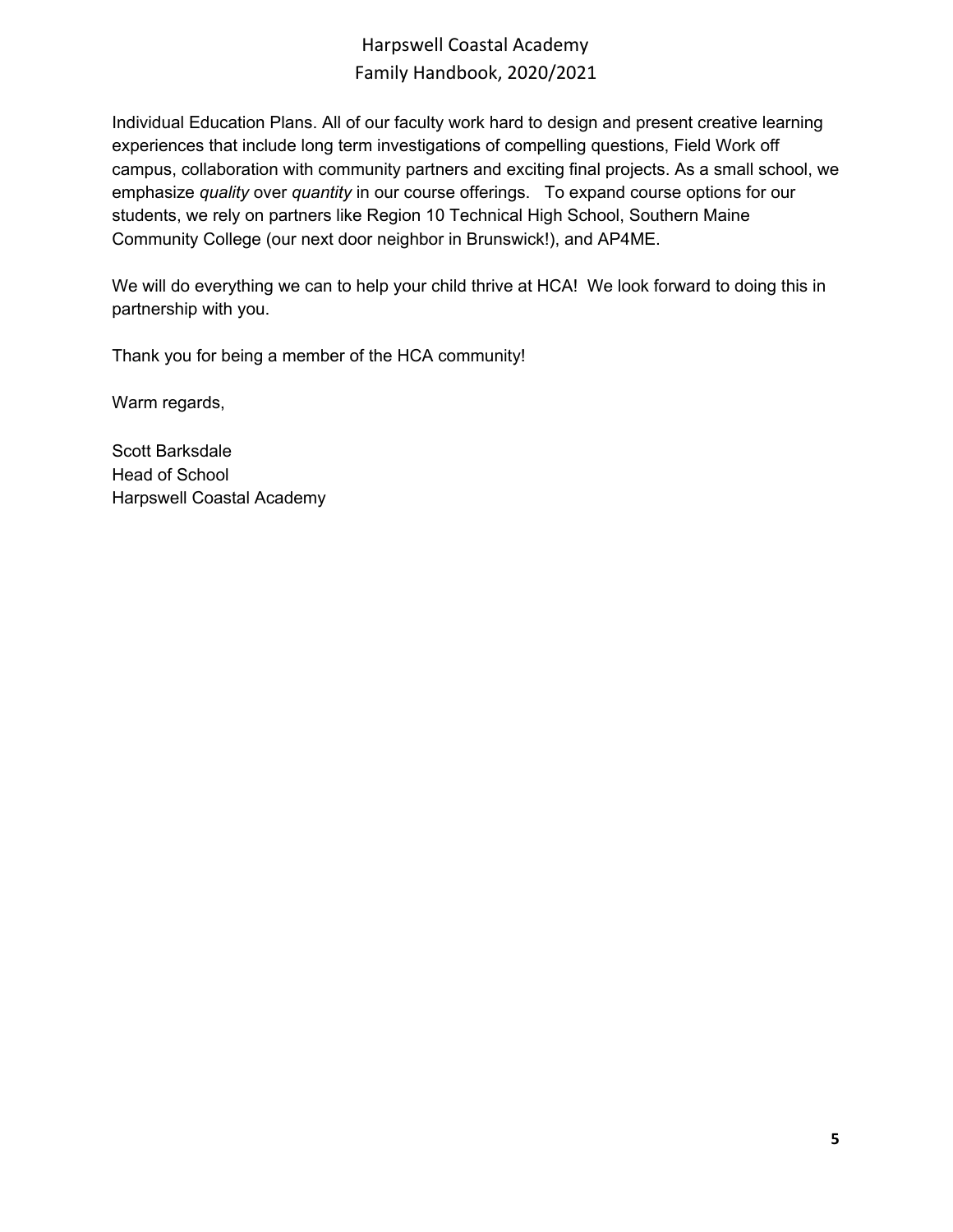## <span id="page-5-0"></span>**Mission & Vision**

Our mission is to create an engaged community of creative thinkers, compassionate leaders, and effective problem solvers. Learning at HCA is project-based and place-based, grounding students in a purposeful exploration of the natural and human worlds. Our curriculum cultivates curiosity, integrity, and civic-mindedness and prepares students for post-secondary success, whether in college, technical training, or the workforce. We envision HCA students and alumni as lifelong learners and champions of positive social change, economic opportunity, and sustainability in our towns, state, country, and world.

## <span id="page-5-1"></span>**HCA Guiding Principles 1**

*Growth and Self-Discovery.* Learning happens best with emotion, challenge, and the requisite support; it is both a personal process of discovery and a shared activity. Students become increasingly responsible for directing their own learning while growing in reliance on their school and home communities. We help students discover that they can do more than they think they can.

*Investigation.* Making sense of our world is a shared enterprise. When topics, resources and tasks are interesting and complex, students can develop meaningful questions and answers. Wonder and curiosity drive investigation, projects and audiences focus and deepen it, independence and interdependence keep it progressing.

*Diversity and Inclusion.* We invite, welcome, and genuinely engage with all people as a daily practice. By honoring all backgrounds (including gender, race, ethnicity, religion, sexual orientation, gender identity, political affiliation, and immigration status), we build equitable opportunities and respect for others. We deliberately and explicitly challenge all forms of inequity.

*The Natural World.* A direct and respectful relationship with the natural world nourishes the human spirit. We teach students to love and appreciate their natural surroundings so that students are more likely to become stewards of the earth for future generations. Also, a critical awareness of the relationship of people to the places they live helps students make decisions that sustain healthy communities and ecosystems.

*Depth Leads to Breadth.* Consequential learning happens when students develop a deep understanding of one context or topic and then transfer and adapt this understanding to new

<sup>1</sup> Partially adapted from the Coalition of Essential Schools Common Principles and the Expeditionary Learning Design Principles.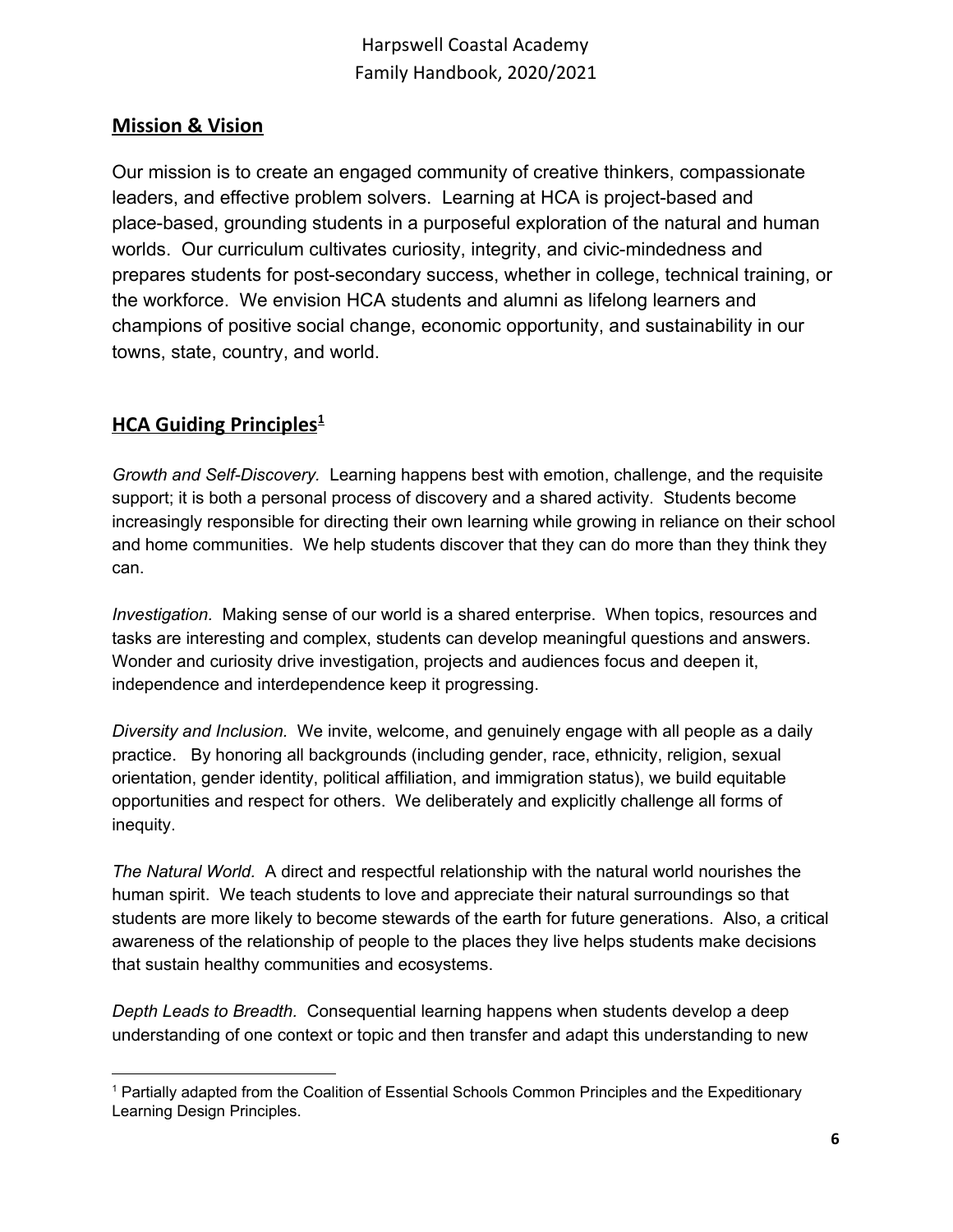contexts and topics. A focus on depth of learning takes dedicated time and high-quality resources and practices. As students develop their knowledge base, complex mental models, and positive habits of work and learning, a long-term result is greater depth AND breadth of understanding.

*Service & Compassion.* We are crew, not passengers. Our learning community intentionally nurtures the attitudes and skills to learn from and be of service. Service and compassion are based in humility, empathy, understanding, and helpfulness. Students and teachers strengthen themselves and their communities through acts of consequential service.

*Learning for a Changing World.* Combining skills and knowledge with principled imagination is how we create the world we all want to live in. We look to the past and to other perspectives to help us make decisions about the future; we recognize the strengths and limitations of technology and innovation; we identify true progress as that which can benefit all people and our planet.

## <span id="page-6-0"></span>**What Does It Mean to be a Public Charter School?**

Maine's charter school law was passed in 2011 to give parents choices for their children's education. The law is intended to:

- $\star$  Improve student learning and achievement;
- $\star$  Increase the availability of choice to parents and students when selecting a learning environment;
- $\star$  Encourage the use of different and innovative learning methods;
- $\star$  Establish a new system of accountability for schools;
- $\star$  Make the school the unit for educational improvement;
- $\star$  Establish new professional opportunities for teachers.

A charter school is a public school that operates independently of local district schools and policies. It is managed by a board of directors under a charter granted by the Maine Charter School Commission. Charter schools are public schools open to everyone, free of charge (i.e. there is no tuition). Charter schools do not select their students through an application process. If there are more students than available seats, a random lottery is conducted to determine who will be admitted.

Charter schools are funded by allocating a portion of State education spending from local districts based on how much money sending local districts spend on each student. Similar to private school or homeschool students, local districts no longer receive State funding for that child once they enroll in a charter school, though a student's enrollment does not directly affect a district's funding from local municipalities. The money for that child's education is paid by the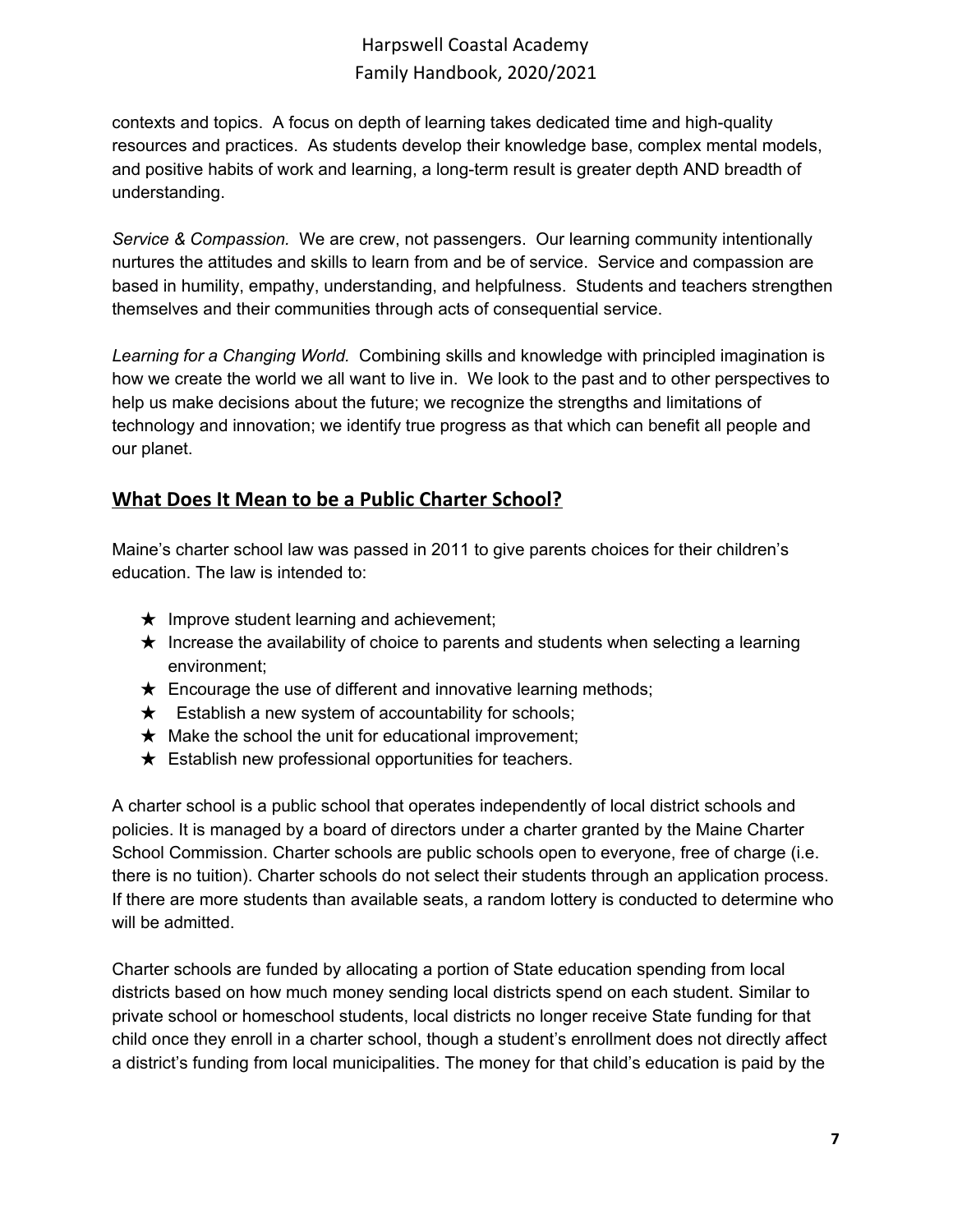Maine DOE to the public charter school and comes out of Maine's General Fund, which is funded by tax revenue from the whole state of Maine.

## <span id="page-7-0"></span>**Maine Charter School Commission**

Additional information about Maine Charter Schools can be found on the Department of Education website: Maine Charter School [Commission.](http://www.maine.gov/csc/) ( [http://www.maine.gov/csc/index.html\).](http://www.maine.gov/csc/index.html)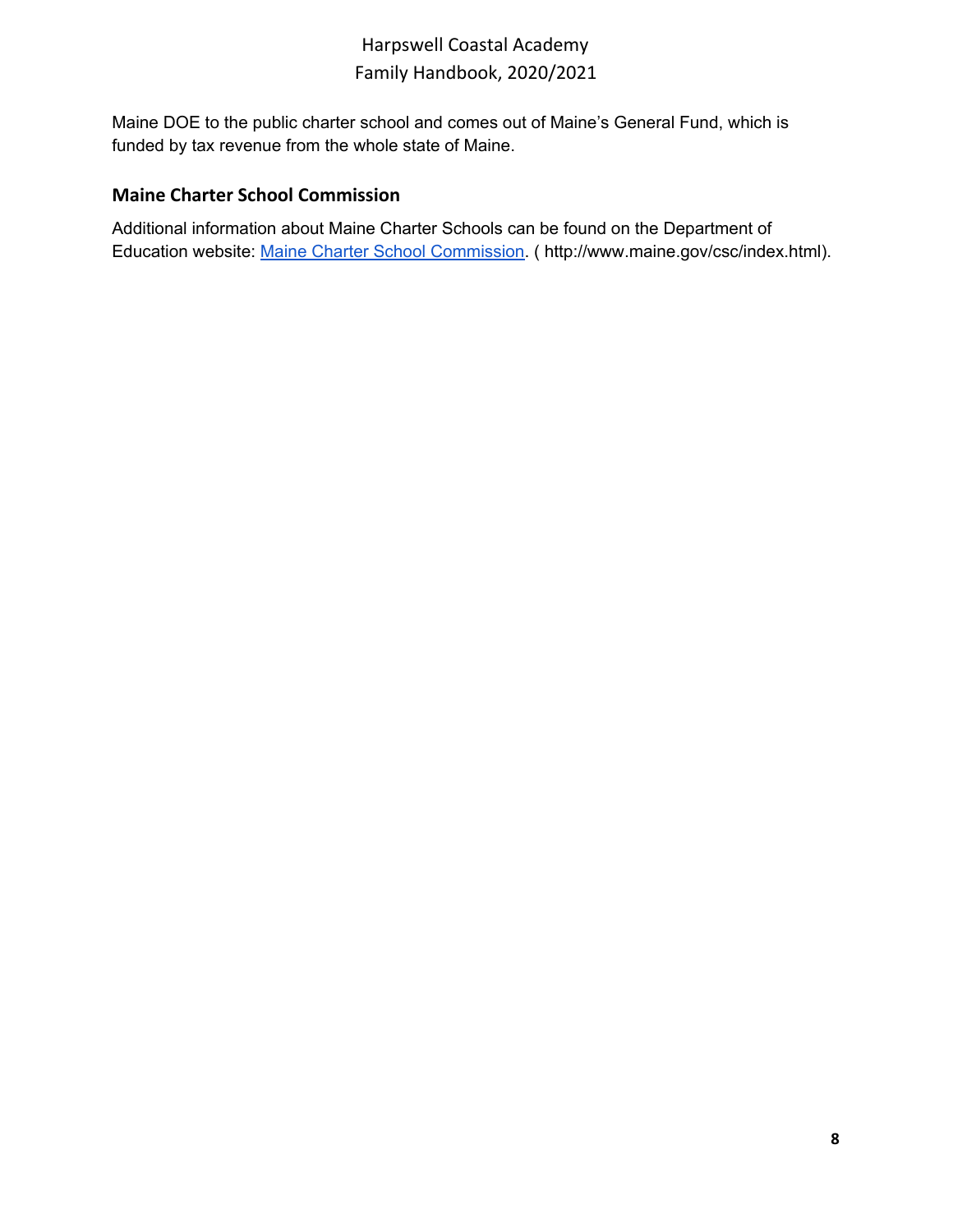## <span id="page-8-0"></span>**School Administration**

## <span id="page-8-1"></span>**Roles & Contact information**

HCA's administration consists of the following people. Please refer to this list when determining who to contact for different questions or concerns.

Head of School, Scott Barksdale ([sbarksdale@harpswellcoastalacademy.org](mailto:sbarksdale@harpswellcoastalacademy.org), 833-3229 x103). Scott is the point of contact for:

- Charter Commission or Board of Director related questions,
- General questions, suggestions or concerns about HCA academics and school climate/culture, and
- Questions about Divisions 1, 2 or 3.

Assistant to the Head of School, Angie Arndt ([aarndt@harpswellcoastalacademy.org,](mailto:aarndt@harpswellcoastalacademy.org) 833-3229 x 602).

Angie is the point of contact for:

- To get a message to a student,
- General Inquiries,
- Bus/transportation questions,
- Enrollment questions,
- Paperwork questions, and
- Summer Programs.

Dean of Studies & Students, Mae Applegate ([mapplegate@harpswellcoastalacademy.org](mailto:mapplegate@harpswellcoastalacademy.org), 833-3229 x601).

Mae is the point of contact for:

- Questions or concerns about HCA's curriculum,
- Questions or concerns about assessment,
- Questions or concerns about HCA's school climate or an individual student's wellbeing, and
- Questions regarding a student 504 or the potential need for a 504.

Special Education Director, Jen Winchester [\(jwinchester@harpswellcoastalacademy.org](mailto:jwinchester@harpswellcoastalacademy.org) 833-3229 x603).

Jen is the point of contact for:

- Issues related to special education services (please contact your child's case manager first), and
- General inquiries about Special Education.

School Nurse, Tracey Donagan [\(tgonagan@harpswellcoastalacademy.org,](mailto:tgonagan@harpswellcoastalacademy.org) 833-3229 x 107) Tracey is the point of contact for:

● Student health support at Division  $\frac{2}{3}$ .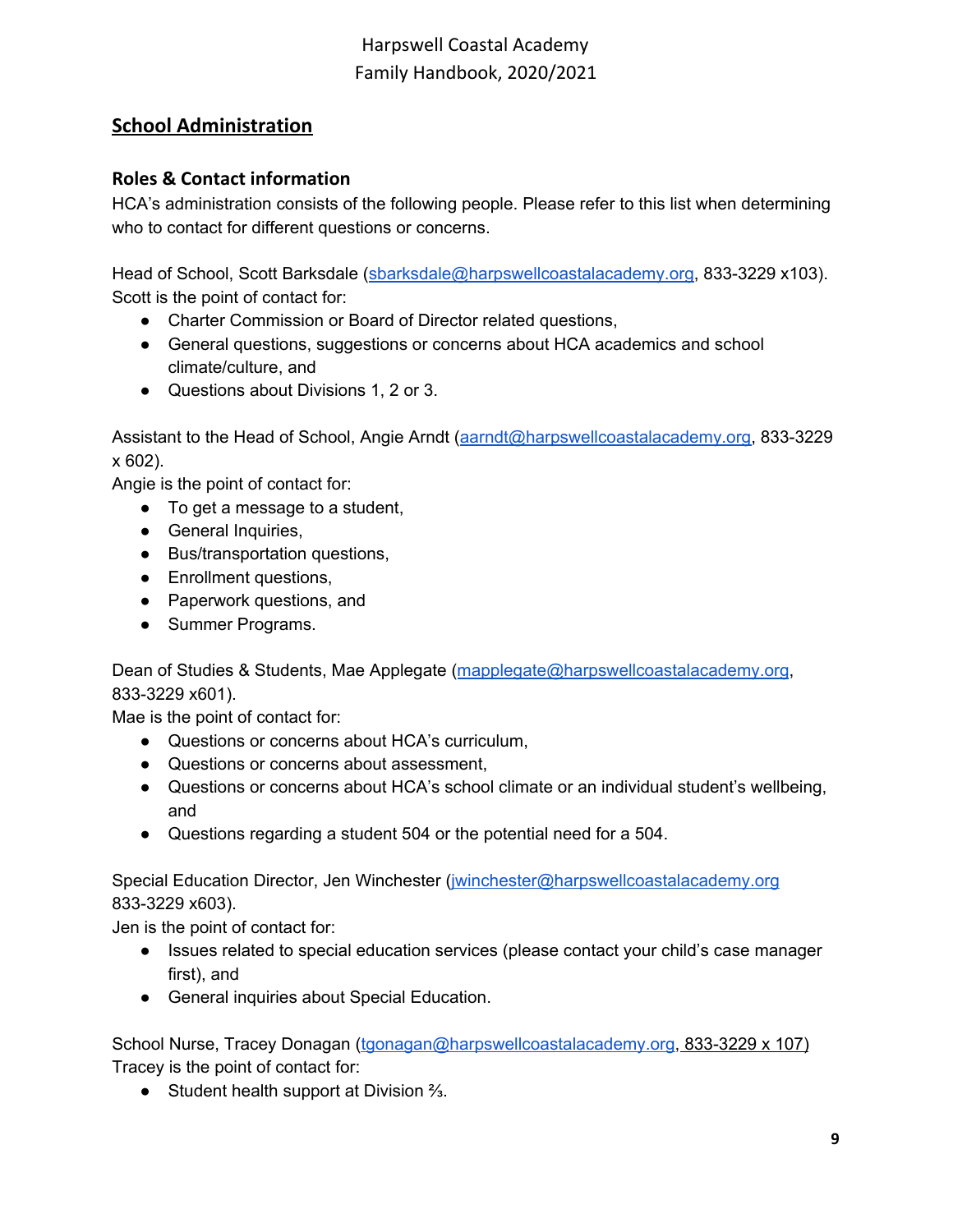School Health Aid, Angelina Simmons ([asimmons@harpswellcoastalacademy.org,](mailto:asimmons@harpswellcoastalacademy.org) 833-3229 x 107).

Angelina is the point of contact for:

● Student health support at Division 1.

Business & Finance Director, Andrew Smaha [\(asmaha@harpswellcoastalacademy.org,](mailto:asmaha@harpswellcoastalacademy.org) 833-3229 x 604).

Andrew is the point of contact for:

- School lunch payment questions,
- Free/Reduced lunch qualification, and
- Finance related questions/ concerns.

Your student's crew leader is the point of contact for:

- Academic questions or concerns, and
- Behavioral questions or concerns.

Division 1 and grade 9 Guidance Counselor, Amanda Wogaman ([awogaman@harpswellcoastalacademy.org,](mailto:awogaman@harpswellcoastalacademy.org) 833-3229 x 111).

Amanda is the point of contact for:

- Social and emotional needs for students,
- Support for students undergoing life transitions (e.g. new school, parent divorce, moving),
- Career awareness and planning,
- Student conflict resolution, and
- Passage questions to Division 2.

Division 2/3 Guidance Counselor, Kaitlyn Pulju [\(kpulju@harpswellcoastalacademy.org](mailto:kpulju@harpswellcoastalacademy.org), 833-3229 x 122).

Kaitlyn is the point of contact for:

- Social and emotional needs for students,
- Support for students undergoing life transitions (e.g. new school, parent divorce, moving),
- Career awareness and planning,
- Student conflict resolution,
- Passage questions to Division 3 or graduation questions.

Technology Coordinator, Zach Gagnon [\(zgagnon@harpswellcoastalacademy.org,](mailto:zgagnon@harpswellcoastalacademy.org) 833-3229 x 114).

Zach is the point of contact for:

● iPads & laptop questions.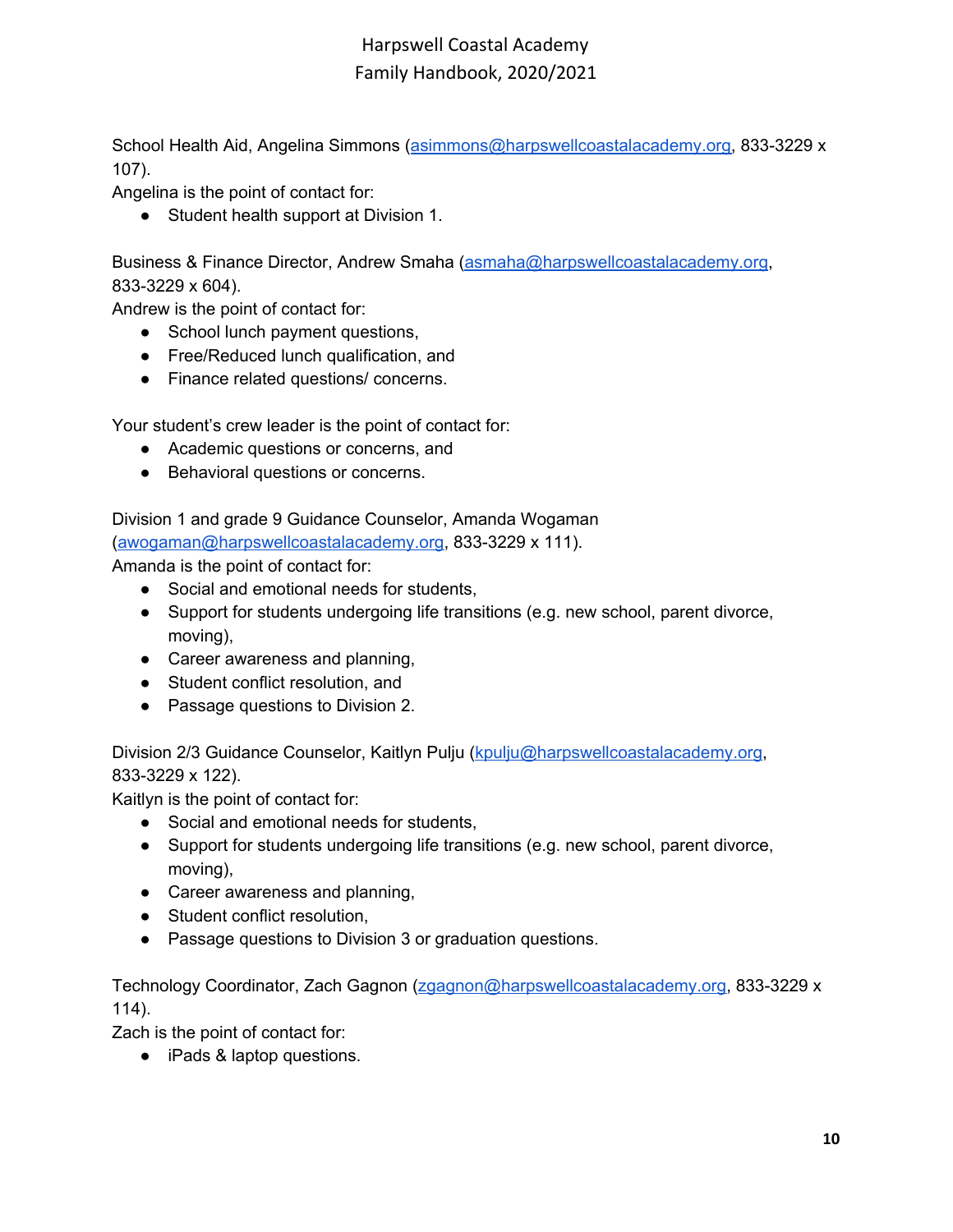## <span id="page-10-0"></span>**Academic Program**

HCA is a Standards-Based school, meaning students progress by producing work and completing tasks that demonstrate proficiency in individual standards. We expect our students to be active participants in their education, and we hold them to high standards.

Our academic program is rigorous and prepares students for post-secondary success, whether that is college, technical training, or the workforce. We work with students to help them understand their strengths and challenges as individual learners. Many students feel successful at HCA in part because they have the opportunity for project-based and interest-driven learning, where we support them as they become well-rounded learners who know how to lean into their struggles. We honor our students' diverse strengths and allow them to show their proficiency in standards in a variety of ways, including projects, performances, traditional assessments, and standardized tests. All are components of a complete picture of a student.

## <span id="page-10-1"></span>**How We Learn @ HCA**

HCA students learn in a variety of ways, including:

- Workshops: skill-based classes that develop math, literacy, and science competency. These include whole-class, small group, and individual instruction, all supported with online and independent learning.
- Investigations: interdisciplinary, student-driven courses that culminate in projects presented to the public. These include fieldwork.
- Electives: short-term experiences driven by student and faculty interest. These vary by season, and include outdoor pursuits, arts, sports, music, and more.
- Community service: students regularly give back to their community. Examples include: beach and roadside clean-ups, volunteering at Midcoast Hunger Prevention Program and Habitat for Humanity, and trail work. We also all pitch in to maintain our school facility by cleaning classrooms, common spaces, and the school grounds.

## <span id="page-10-2"></span>**Habits of Work & Learning (HOWLs)**

Students at HCA are expected to work to their best ability, and to meet our Habits of Work and Learning expectations that follow.

- 1) Participation in the Learning Community:
	- Students are willing to try new things;
	- Students use class time effectively;
	- Students contribute positively to the learning environment;
	- Students follow procedures and community agreements;
	- Students take accountability for actions;
	- Students regulate their own behavior.

2) Preparation & Work Completion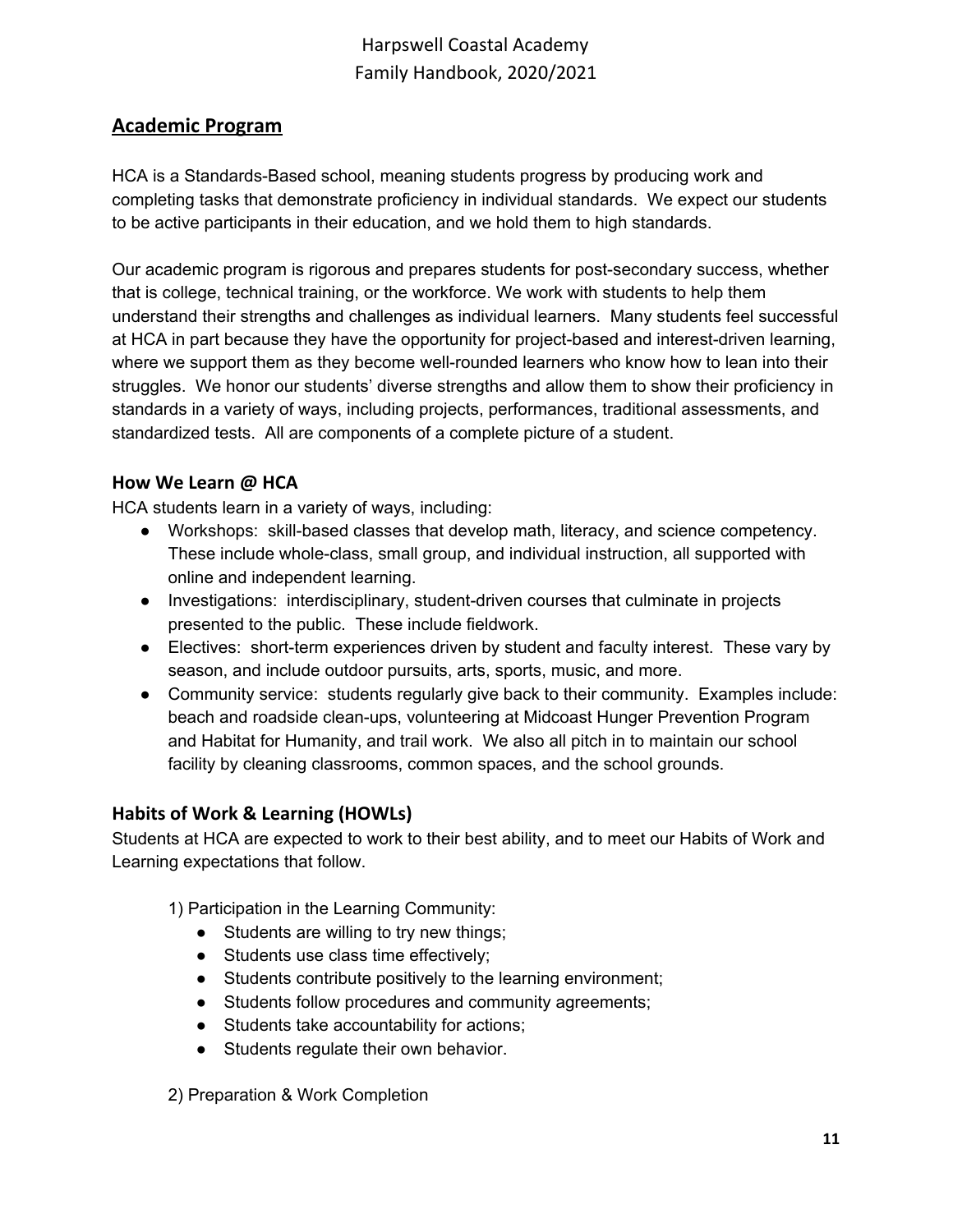- Students prepare adequately for class;
- Students ask necessary questions to tasks;
- Students plan for and utilizes adequate time to complete assignments;
- Students meet deadlines and established criteria.
- 3) Perseverance & Revision
	- Students remain determined and pursues goals, even when he/she encounters large-scale and complex obstacles;
	- Students seek solutions to problems;
	- Students learn from feedback;
	- Students improve work with each draft.
- 4) Reflection
	- Students find strengths and weaknesses in own work product;
	- Students identify beneficial and detrimental habits of work and learning;
	- Students identify strengths and weaknesses in collaboration skills;
	- Students identify obstacles to learning and strategies to overcome them.

#### 5) Initiative

- Students pursue opportunities to expand knowledge, skills, and abilities;
- Students attend to tasks without reminders;
- Students recognize and advocates for rights of self and others;
- Students show a willingness to take academic risks;
- Students demonstrate openness to new ideas and perspectives.

### <span id="page-11-0"></span>**Assessment @ HCA**

The purpose of assessment is to get a clear sense of student academic growth and achievement, which are tracked in Infinite Campus. Students earn course credit by successfully meeting course standards that demonstrate essential skills and knowledge. Students will be regularly assessed to both inform future instruction and measure student progress and achievement. The form of assessment will vary depending on instructional goals but will routinely include both formative and summative assessments.

To receive a diploma from HCA, students must show mastery of approximately 250 individual standards spanning 8 content areas, including Math, ELA, Science, Arts, Health and Physical Education, Career, Social Studies, and World Language. We use Infinite Campus, an online Student Information System and Learning Management System, to track student progress with these standards. Students are assessed on a scale of 1 - 4 for all academic standards:

4 = Exemplary  $3.5$  = Meeting plus 3 = Meeting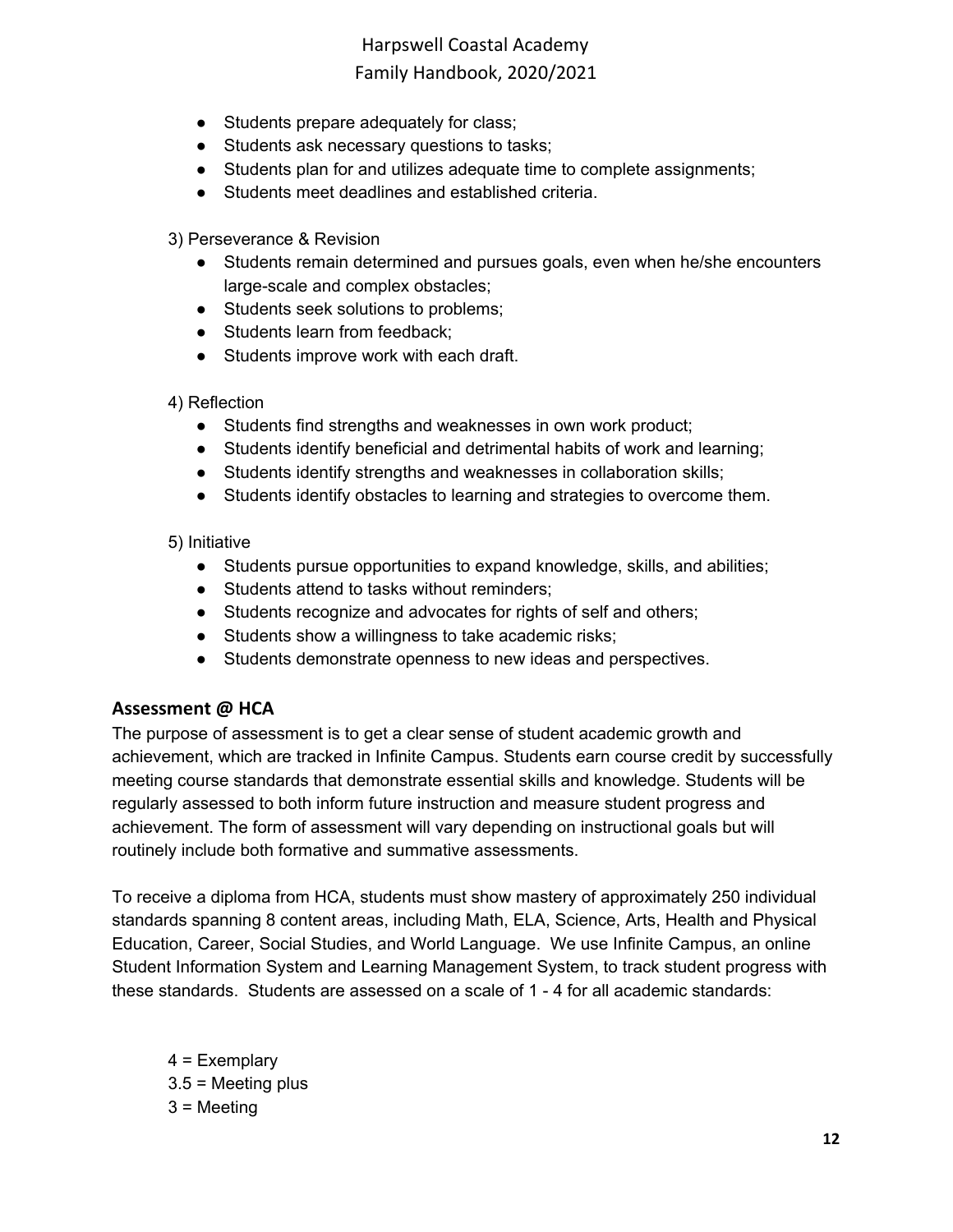2 = Approaching 1 = Beginning Incomplete = insufficient evidence to assess a student's mastery

HCA does not provide a GPA equivalence. Standards-based systems, which track proficiency on individual competencies, do not translate into traditional grades, which represent an average of performance.

HCA also uses Marzano's [Taxonomy](https://www.cgcsd.org/site/handlers/filedownload.ashx?moduleinstanceid=2605&dataid=4203&FileName=Marzano_Taxonomy_with_Verbs.pdf) for establishing the level of cognitive complexity necessary for proficiency. Students earn a "3" when they can demonstrate their knowledge and skills at the level of difficulty in the taxonomy that best describes a particular standard. For example, if a standard is best described by the "Analysis" level, students would be asked to complete a task such as making inferences or identifying errors. When a student is able to complete that task independently, this is evidence of proficiency. Then, students can earn a "4" when completing work in a way that demonstrates thinking at a level of difficulty in the taxonomy that is above the target level (e.g. Knowledge Utilization for the prior example). Students earn a "2" by approaching the standard; this may mean they have developed some foundational knowledge towards proficiency, but haven't yet applied the skill or concept at the level of difficulty required by the standard.

Also, students can receive a "meeting plus" ("3.5") when they demonstrate proficiency in a standard either in a novel context or through a long term project. For example, a meeting+ would be used when a student not only demonstrated their understanding of how Bernulli's principle explains the spinning of a wind turbine that was taught in class, but also how it could be applied to modify a sail's design to make a boat go faster.

## <span id="page-12-0"></span>**Standardized Testing**

Standardized testing is one of several ways we monitor and track student growth and achievement at HCA. All HCA students will complete the NWEAs three times annually, and the SATs as juniors & seniors. Additionally, students will complete annual state mandated testing (MEA's).

## <span id="page-12-1"></span>**Portfolios**

A portfolio is a collection of work showing what a student has been thinking about, working on, and learning. It may contain written work, artwork, recordings of performances, photographs of three-dimensional constructions, and more. It is used as a formative or summative assessment. A portfolio does not include all work; instead it is a selection made by the student with teacher support. The purpose of the portfolio is to give an ongoing record of:

- how a student's thinking about significant issues and questions has grown
- how a student's range of knowledge and skills has developed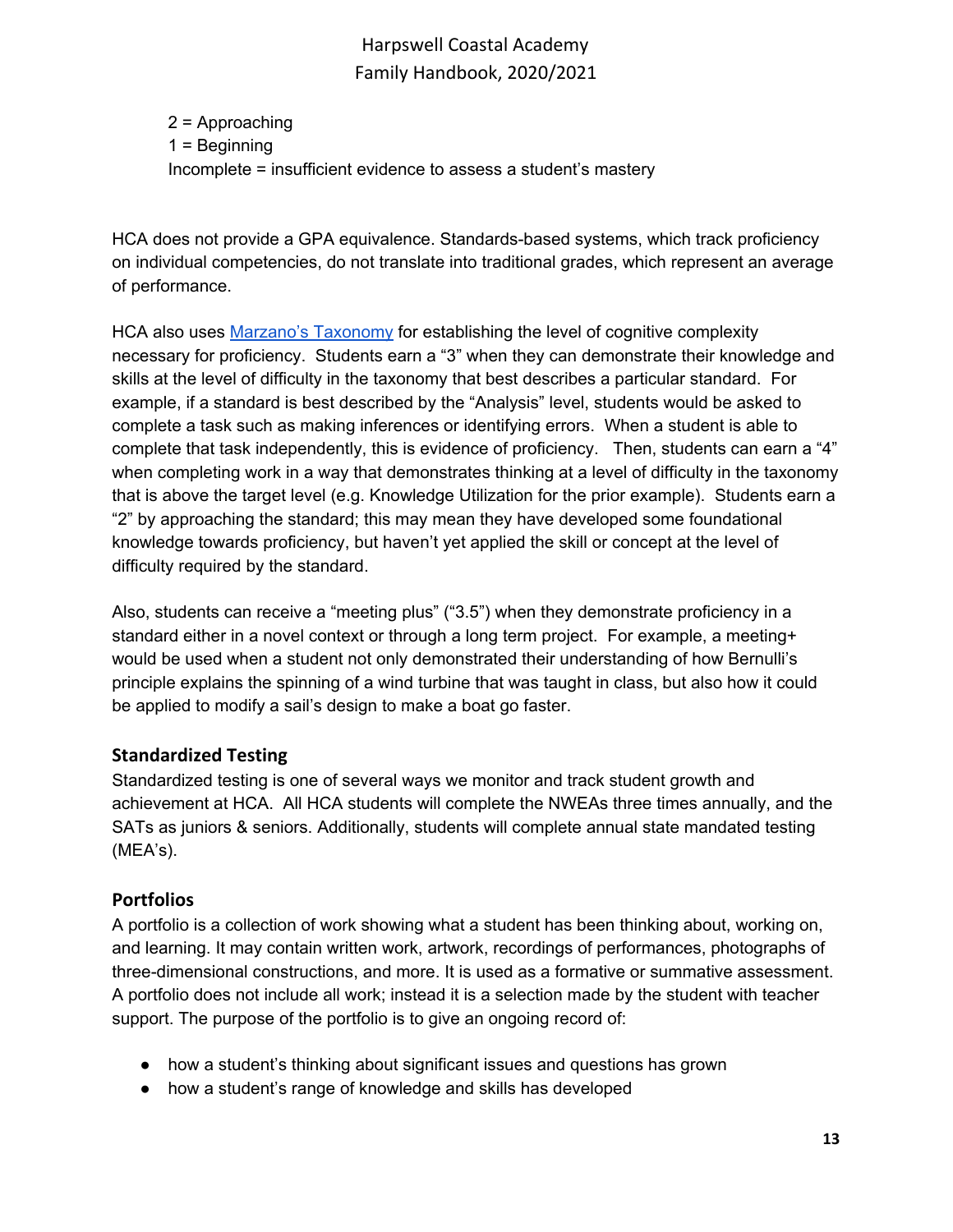• the effort that the student has made to achieve worthwhile goals, taking into account reflection on and revision of work

Portfolios help students learn at a deeper level and are an effective way to demonstrate and document their growth over time.

## <span id="page-13-0"></span>**Culminations ("Celebration of Learning")**

A culmination is a public demonstration or exhibition that often occurs at the end of an investigation and which lets students show parents, teachers, and members of the community what they are learning. Culminations often involve education of the broader public and a call to action. The exhibit may be artwork, research, results from an experiment, written work, tests, or other projects; it may involve performances or presentations. The culmination is a kind of summative assessment that can demonstrate what has been learned more clearly than just a grade on a report card can. It also gives other students ideas that will help them improve their own work and helps to set a standard for excellent work from all students. In investigations, the combination of a high stakes audience, purposeful work, teacher support and focused revision can lead a student to creating professional quality work that even s/he did not think possible. The public sharing is an important way for us to both celebrate work and to hold students and the school accountable to parents and others who care about our school.

### <span id="page-13-1"></span>**Divisions**

HCA breaks students into 3 divisions:

- ★ *Division 1*: Typically considered middle school, and includes grades 5, 6, 7 & 8
- ★ *Division 2*: Typically considered grades 9, 10
- ★ *Division 3*: Typically considered grades 11, 12

Passage from one division to another is not automatic with the conclusion of a school year, but rather dependent on a student meeting the group of standards associated with the division. We believe that students should progress through the divisions as they are ready, which in some cases may mean completing a division in an accelerated manner, and in other cases with extra time. For example, it may take a student 3, 4 or 5 years to complete Division 1.

## <span id="page-13-2"></span>**Student Led Conferences (SLCs)**

Students, with guidance from their Crew Leaders, are responsible for preparing for and leading student led conferences, once in the fall and once in the spring. These conferences are an opportunity for students to share their strengths and challenges with their parents, and an opportunity for parents to see student work and check in with student's Crew advisors. We request that parents/guardians attend both SLCs annually.

### <span id="page-13-3"></span>**Independent Work**

HCA is aiming to provide time at school for students to get the majority of their completed during the school day. We are intentional about limiting the amount of homework so that students can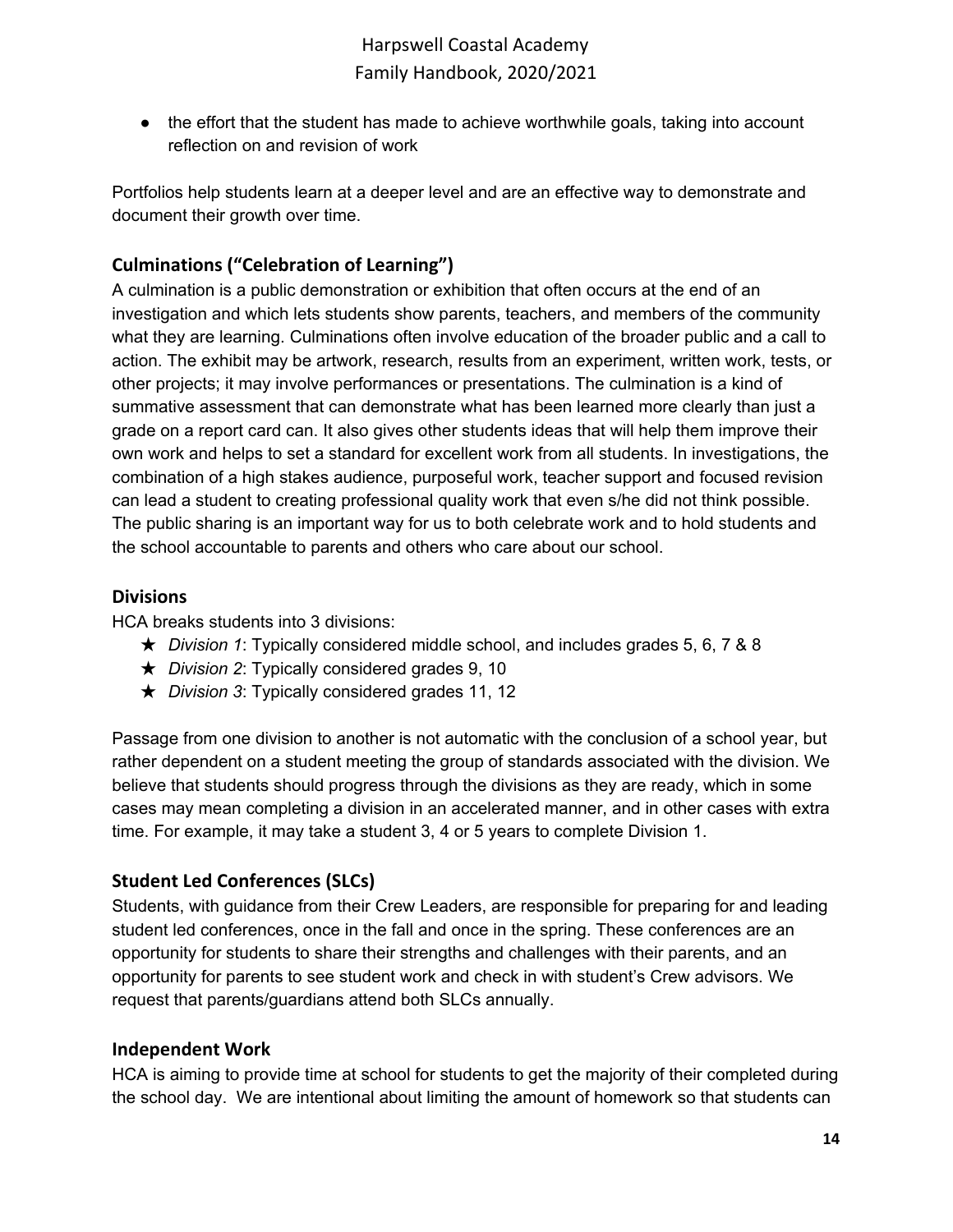be well-rounded family and community members in their towns. Students do, however, have independent work that they must complete outside of class time. Learning to manage their independent work is an important skill, and we support students in this. Standing assignments such as a set number of minutes of silent reading or math work will at times be required at home. Families should help set aside this time and work with students to plan ahead if some days are busier than others. Teachers will post independent work digitally, using Google Classroom.

## <span id="page-14-0"></span>**Learning Pace**

We are a school that supports students learning at their own pace by providing both clear expectations and scaffolding to support their success as learners. Due dates and deadlines are still important components this, which means:

- Teachers will frequently remind students of due dates, help them learn strategies to track their work (e.g. dedicating the closing minutes of class to writing down assignments or making reminders on their laptops), and proactively monitor progress during work times.
- Students should know that they will not progress if they do not complete assigned work, and that work assessed in Infinite Campus as beginning (1), approaching (2), or incomplete does not contribute to graduation and will have to be redone or revised.
- Students will have a set period of time to complete work after the completion of a Trimester.
- Crew leaders will hold monthly portfolio sessions to address academic progress with students.
- Students who are not on track for passage may be recommended for Summer Academic Programming.

## <span id="page-14-1"></span>**Working Honestly and Ethically**

HCA students are asked to work honestly and ethically. Students are expected to meet the following guidelines:

- ★ I use technology in class for an appropriate educational purpose. *I do not use technology to avoid learning or create distractions*.\*
- $\star$  When working collaboratively, I do my share of group work and contribute to the group's success. *I do not let down my peers*.\*
- $\star$  I make appropriate use of peers, experts and technological resources to further my learning within the parameters permitted by the teacher and the assignment. *I do not present others' learning and knowledge as if it is my own*.\*\*
- ★ I am honest with myself and others about what I have learned and what I have not. *I do not turn in work that contains answers obtained elsewhere that I do not understand or that misrepresents what I have learned.*\*\*
- $\star$  Even when I am unusually stressed or behind, I turn in my own work and accept any consequences for late work. *I do not work unethically or take academic short-cuts.*
- ★ When I am asked to complete an "on demand" and/or independent assessment, I show what I know and can do. *I do not give or receive unauthorized assistance from peers or*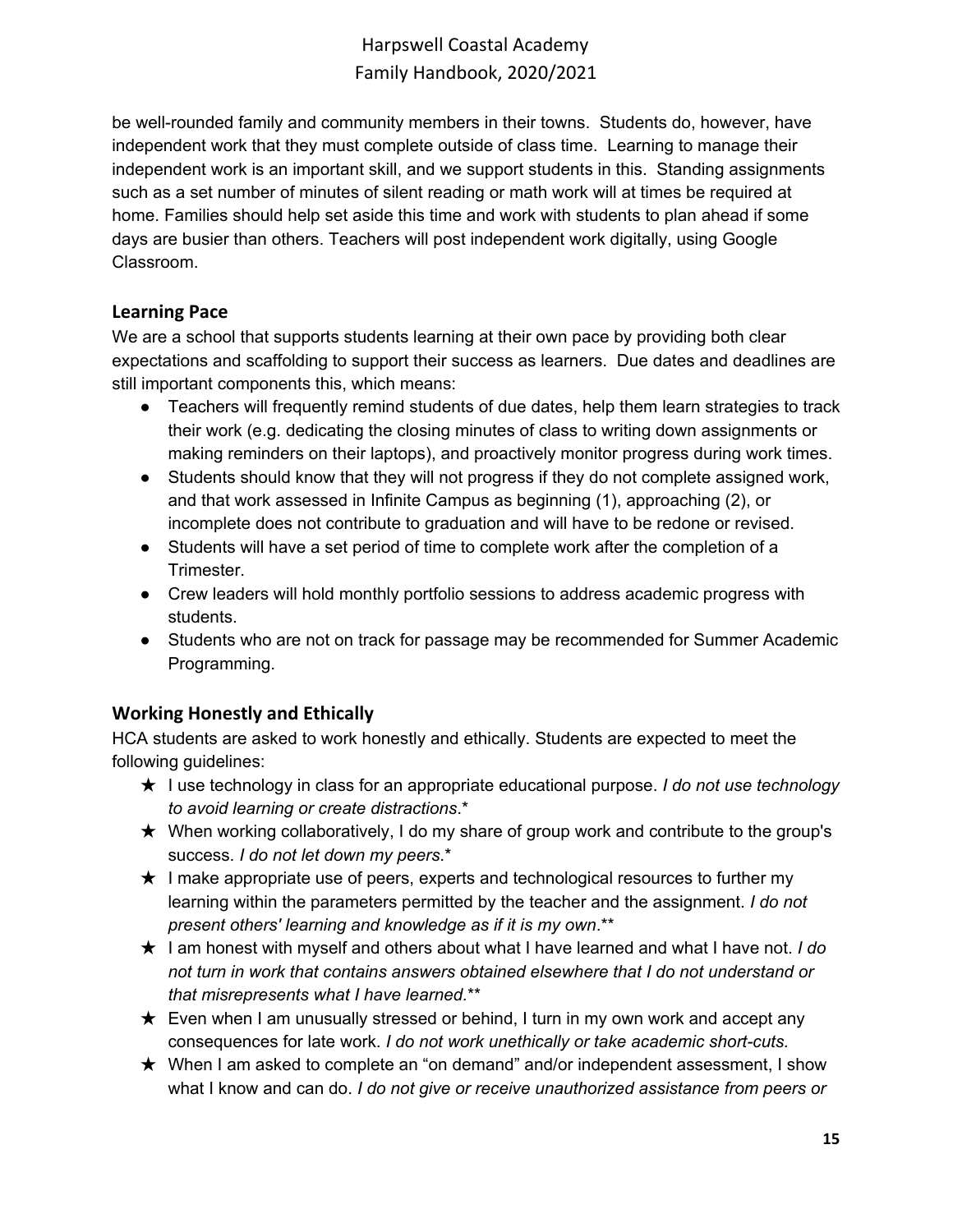*other resources*.\*\*

- ★ I give credit and seek permission wherever and whenever credit is due. *I do not include copyrighted material or others' intellectual property in my products without the proper credit and/or permission.\*\**
- $\star$  When doing research, I make clear what is my own thinking and give credit through citations for ideas and information that came from others. *I do not plagiarize*.\*\*

\*\*Unethical and dishonest academic work will result in disciplinary consequences that begin with a grade of "1" on the assignment and school communication with a parent/guardian, and can rise to the level of suspension or expulsion depending on the circumstances. Plagiarism is to use and pass off the ideas or writing of another as one's own. It is a form of stealing. When a teacher determines that a student has plagiarized, s/he will first determine if the student's actions were knowing or ignorant; did the plagiarism occur before or after a related research skill has been taught? If the plagiarism is deemed inadvertent (e.g.: improperly cited sources), the student will be educated. If the plagiarism is deemed flagrant (e.g.: an essay copied from the Internet or a repeated offense), the assignment will receive no credit, parents will be notified, and the case will be referred to the administration for disciplinary consequences. Repeated, flagrant plagiarism may be grounds for suspension or expulsion.

## <span id="page-15-0"></span>**Proficiency-Based Diploma Requirements for Harpswell Coastal Academy**

HCA is committed to ensuring equitable access to a rigorous Proficiency-Based Diploma. Content and skill-based standards can be learned and assessed in a variety of settings, including at HCA, Region 10 Technical School, local colleges, accredited online courses, internships, and other work/learning experiences. These requirements will take full effect with the Class of 2021, with modifications of these requirements applying to the Classes of 2019 and 2020.

The Universal Graduation Requirements of HCA are:

- a. Standards: Students must achieve a "Meeting" level of proficiency on 80% of the Learning Targets of the Division 3 Standards in ELA, Math, NGSS Science Content, Science and Engineering Practice, Visual and Performing Arts, World Language, Career and Education Development, Social Studies, Digital Citizenship, Physical Education, and Health.
- b. Habits of Work and Learning (HOWLS): Strong habits of work completion, perseverance, reflection, initiative, and revision are requirements for college and career readiness. Students must demonstrate consistent "meeting" assessments in each of the 5 HOWLs for at least three Trimesters in two years prior to graduation.
- c. Satisfactory Completion of an Internship or 3 credits of College or Vocational Courses.
- d. Submission of a Portfolio which showcases high-quality, project-based work.

### <span id="page-15-1"></span>**Electives**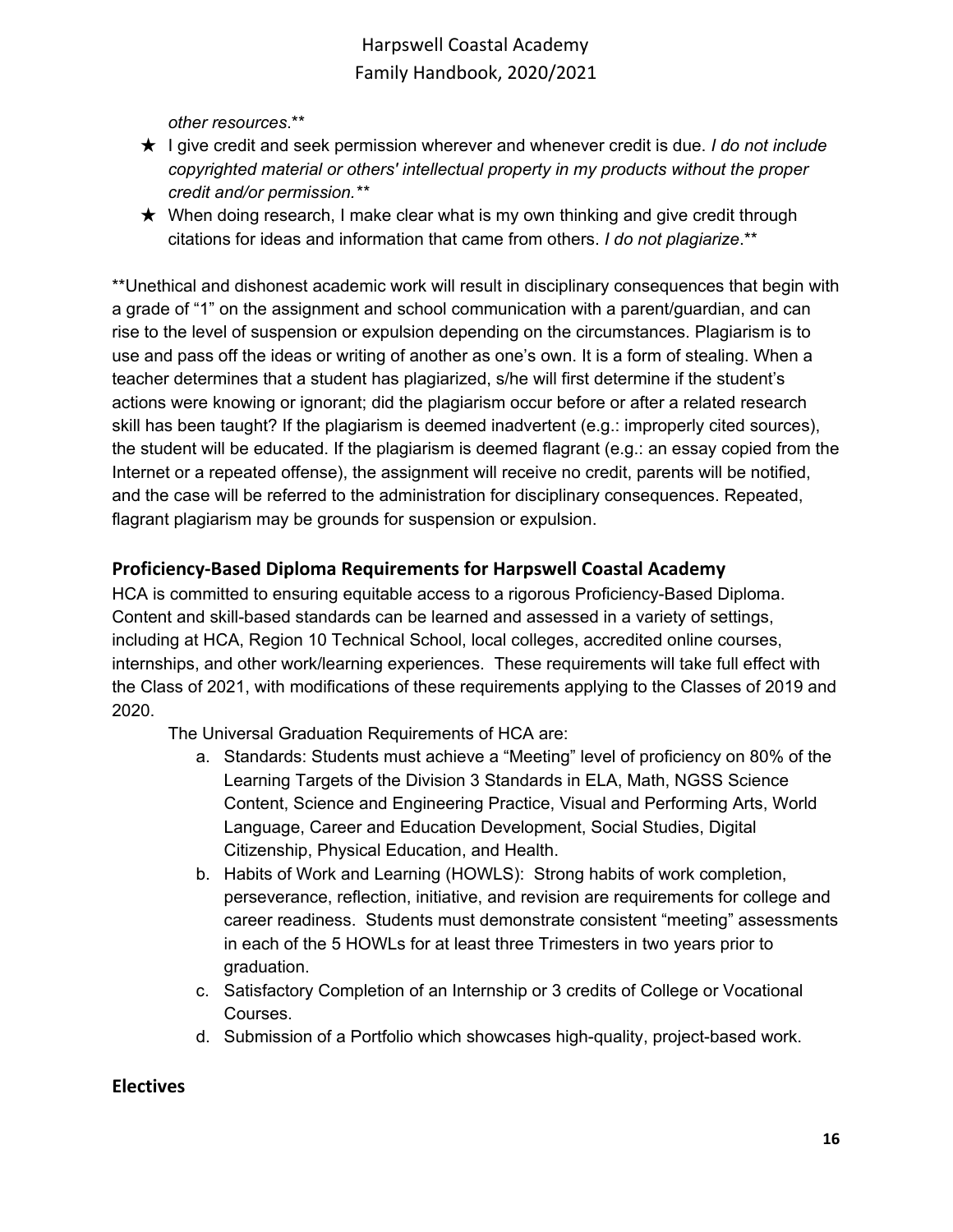HCA is committed to providing a balanced, inclusive, and diversified co-curricular program of activities as an important dimension of student learning. Our electives are designed to get students involved in the arts, environmental sustainability, physical activity, and more. It is also a time when faculty are available to provide academic support to students.

HCA offers a full slate of electives. Offerings have included: Art Studio, Makers (robotics), coding, Gender and Sexuality Alliance, Yearbook, Sustainability club, Cooking, Yoga/Dance, Journalism, Documentary Filmmaking, Fiber arts, Digital Photography, Model United Nations, House Band, hiking, and more. Students with adequate HOWL's may propose and facilitate student led electives.

## <span id="page-16-0"></span>**Co-Curriculars at the Local School of your Sending District**

HCA athletes are welcome to participate on athletic teams at the public school from their sending school district, provided the sending school allows them to do so. HCA students must meet the co-curricular eligibility requirements (seen below). HCA does not provide transportation for students participating in these activities.

## <span id="page-16-1"></span>**Co-Curricular Eligibility**

All students who wish to participate in interscholastic athletics and activities must adhere to the eligibility policy agreed upon with the sending district.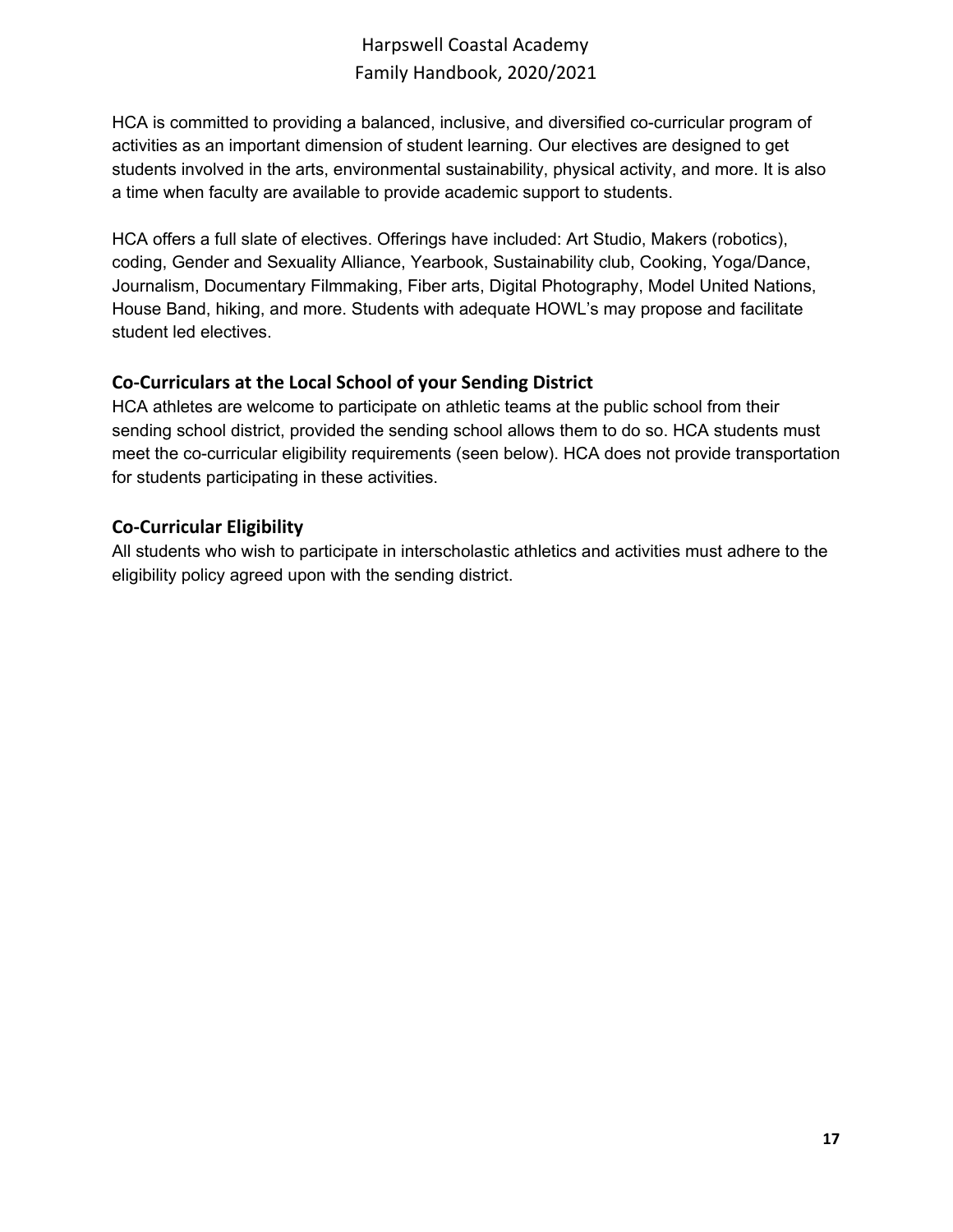## <span id="page-17-0"></span>**School Structures**

### <span id="page-17-1"></span>**School Calendar**

HCA follows our own school calendar. Our 2020-21 calendar can be seen in appendix A.

## <span id="page-17-2"></span>**School Schedule / Early Release**

Full Days (Monday, Tuesday, Thursday, Friday, and Wednesdays of 3 or 4-day school weeks\*\*)

Division 1 Start: 9:00 Finish: 3:30

Division 2/3 Start: 7:30 Finish: 2:00

Early Release Wednesdays (Wednesdays of all 5-day school weeks)

Division 1 (Optional in-school day) Start: 9:00 Finish: 12:15

Division 2/3 Closed

\*\*This does not apply for weeks with non-scheduled days off, such as snow days.

### <span id="page-17-3"></span>**Crew**

Each student at our school is a member of a Crew, led by a faculty member. A student's Crew Leader is the primary and first point of contact for families in regard to academic questions or behavioral concerns. Crew leaders can also help families navigate questions about school events, policies and structures. Our main goals for Crew is to ensure that each student is known well by at least one adult within the school, and is an active member of an on-going, small peer community*.*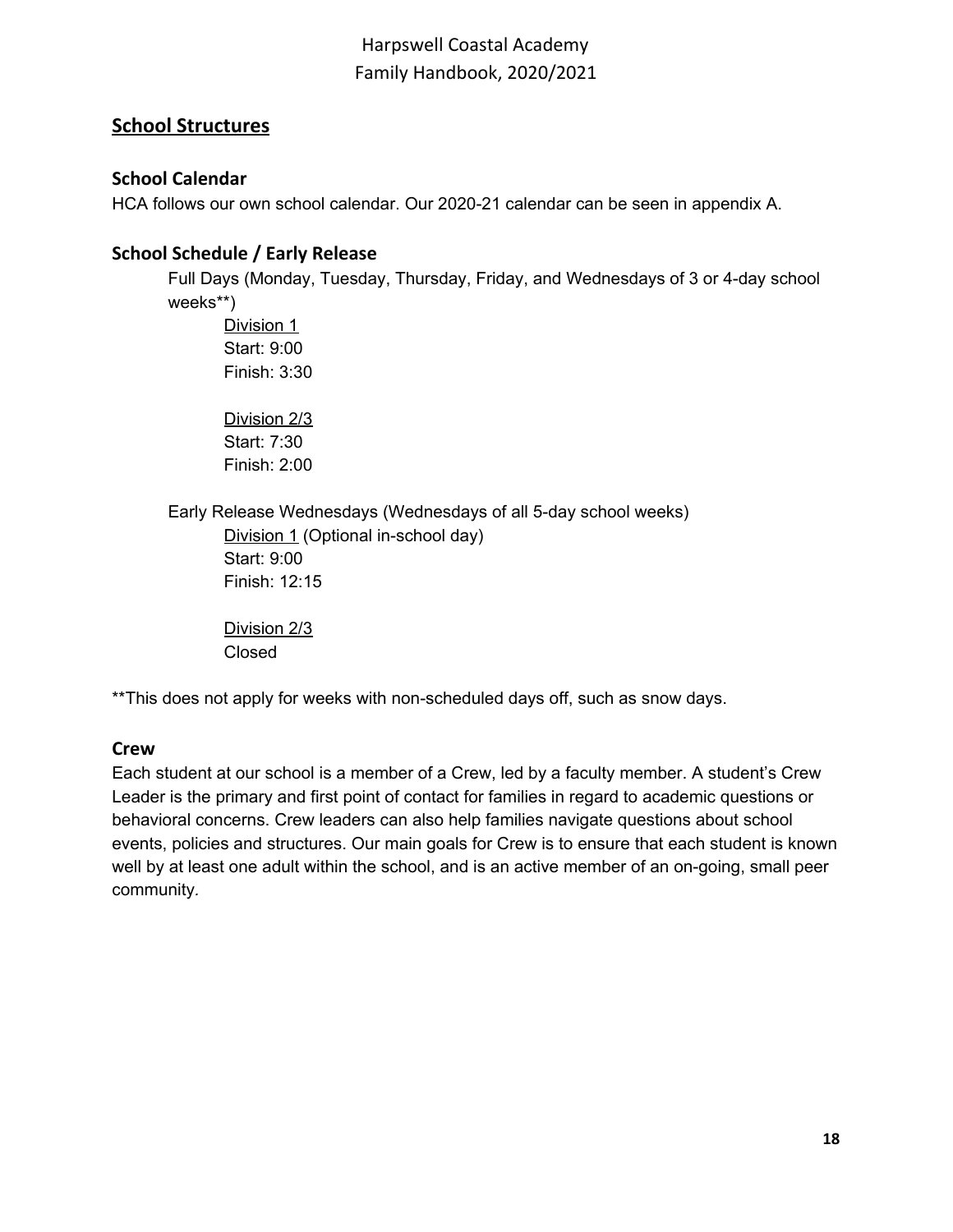## <span id="page-18-0"></span>**Student Services**

#### <span id="page-18-1"></span>**Transportation**

Bus or van transportation is provided for students in the SAD75, Brunswick, Bath, Lisbon and Lewiston school districts, in accordance with the Charter Commission guidelines regarding specific geographic areas. Students from areas outside our HCA's catchment area may ride the bus, but must get to a central shuttle stop location. *Riding the bus is a privilege and not a right.* Students who do not follow the Student Bus Behavior Expectations (below) may be disciplined and/or lose their transportation privileges. If this happens, parents/guardians will be responsible for student transportation.

#### <span id="page-18-2"></span>**Bus Behavior Expectations**

Behavior standards for HCA students on the bus are based on our community agreements that include the following commitments: At HCA we will be helpful, productive, safe, and respectful.

All students are expected to wear a mask/face covering on the bus and to sit in designated seating to comply with all social distancing requirements.

#### *Bus Behavior Rules for Students Include:*

- 1. Follow all directions of the driver, respectfully, without talking back.
- 2. Sit in seat, facing forward and keeping body and objects to self.
- 3. No body parts or objects may be put out the window.
- 4. Maintain an appropriate noise level.
- 5. Use school-appropriate language; treat others with respect.
- 6. Take care of the bus.
- 7. Any technology used must be used individually, not shared with peers. Earbuds/headphones for listening to music; no speakers.

*If a student doesn't meet the expectations\*, the following consequences will apply:*

| 1st step: | Verbal warning                                     |
|-----------|----------------------------------------------------|
| 2nd step: | Assigned seat with parent/guardian notification    |
| 3rd step: | Parent/guardian meeting                            |
| 4th step: | up to 3-day suspension from bus                    |
| 5th step: | Additional possible suspension days/weeks from bus |
|           |                                                    |

#### *\*Severe Disruptions:*

Severe disruptions may result in an automatic suspension of transportation privileges for a period of time determined by the administration.

*At any time parents/guardians have concern about the disciplinary action, they may request a meeting with the Head of School or Dean of Studies and Students. Students will always have*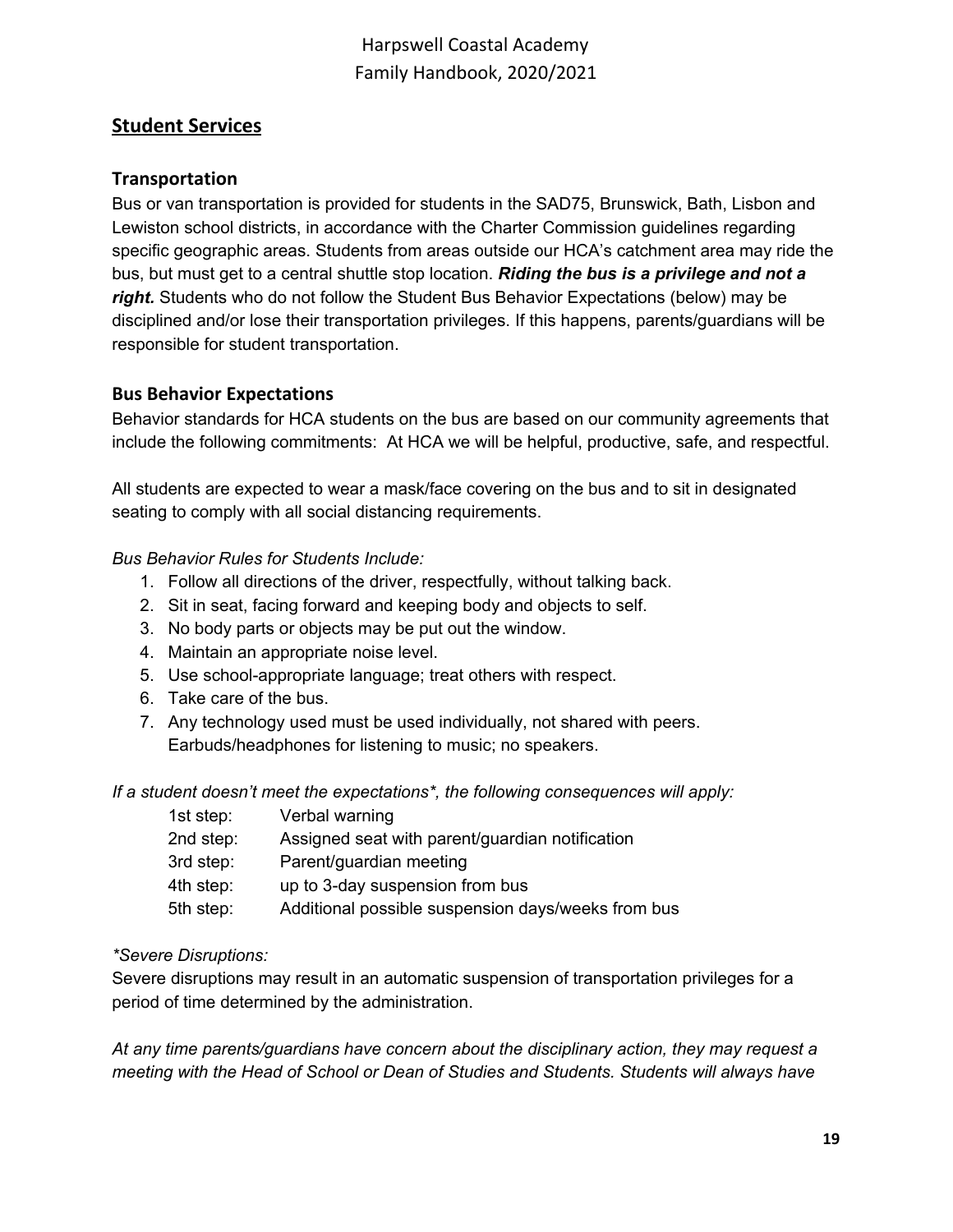*the opportunity to explain their behavior before disciplinary action is taken and have the opportunity to resolve the issue through the restorative process.*

### <span id="page-19-0"></span>**School Lunch**

Lunch is made at school. Menus are built to provide healthy choices to students. Whenever possible, local ingredients are used. Lunch costs \$4.00. HCA offers free & reduced lunch to students who qualify. Forms are made available at the start of the school year and by contacting the school office. The cost of the reduced lunch is \$2.25. Second helpings are charged at full price. "Grab & Go" breakfast options are provided to students each morning for \$2.00.

### <span id="page-19-1"></span>**Health Services**

We have a part time school nurse at Division 2/3 and a full time Health Aide at Division 1 who operates under the supervision of an RN. Students who become ill during the school day should report to the School office. No student should be dismissed as ill from school without first checking in with the office. If it becomes necessary for a student to go home, a parent/guardian will be notified and regular dismissal procedures will be followed. Parents/guardians will be notified if the student has an accident at school, the extent of the injury, and the treatment provided.

Please see HCA's [Reopening](https://harpswellcoastalacademy.org/wp-content/uploads/2020/08/HCA-Reopening-Plan-7aug20.pdf) Plan for health services related to Covid-19.

### <span id="page-19-2"></span>**Medications at School**

All medications, prescription and non-prescription alike, must be kept in the health office. In compliance with state law, the school requires **both a doctor's order and parent permission to administer** any medication to a child. Please see the website or click on the link for [permission](https://docs.google.com/document/d/1M92NHbNPCsbOaCMoNrBh7q9Td_GqwDi1t77ApGjUMC4/edit?usp=sharing) forms or contact the Nurse or School Health Aide.

Whenever possible, the schedule of medication administration should be arranged to allow a student to receive all medication, prescribed and otherwise, at home. If it is necessary for a student to take medication during school hours, the School Health Aide or any staff member who is the Head of School's designee will supervise self administration. This may include a medically unlicensed person designated by the Head of School as allowed by law. **Parents must bring prescription medication to school to give to the Nurse or School Health Aid**. Students may not bring their own medications to school, with the exception of prescribed inhalers and EPIpens that their physicians have deemed them able to self-carry. The school may only house 20 doses of a student's medication at one time. The School Health Aide will attempt to notify families when a student is running out of medication, however, it is the parent/guardian's primary responsibility to track how frequently they need to drop off medication.

No child with a potentially life-threatening illness will be allowed to attend Harpswell Coastal Academy without providing the school with unexpired emergency medication. This includes but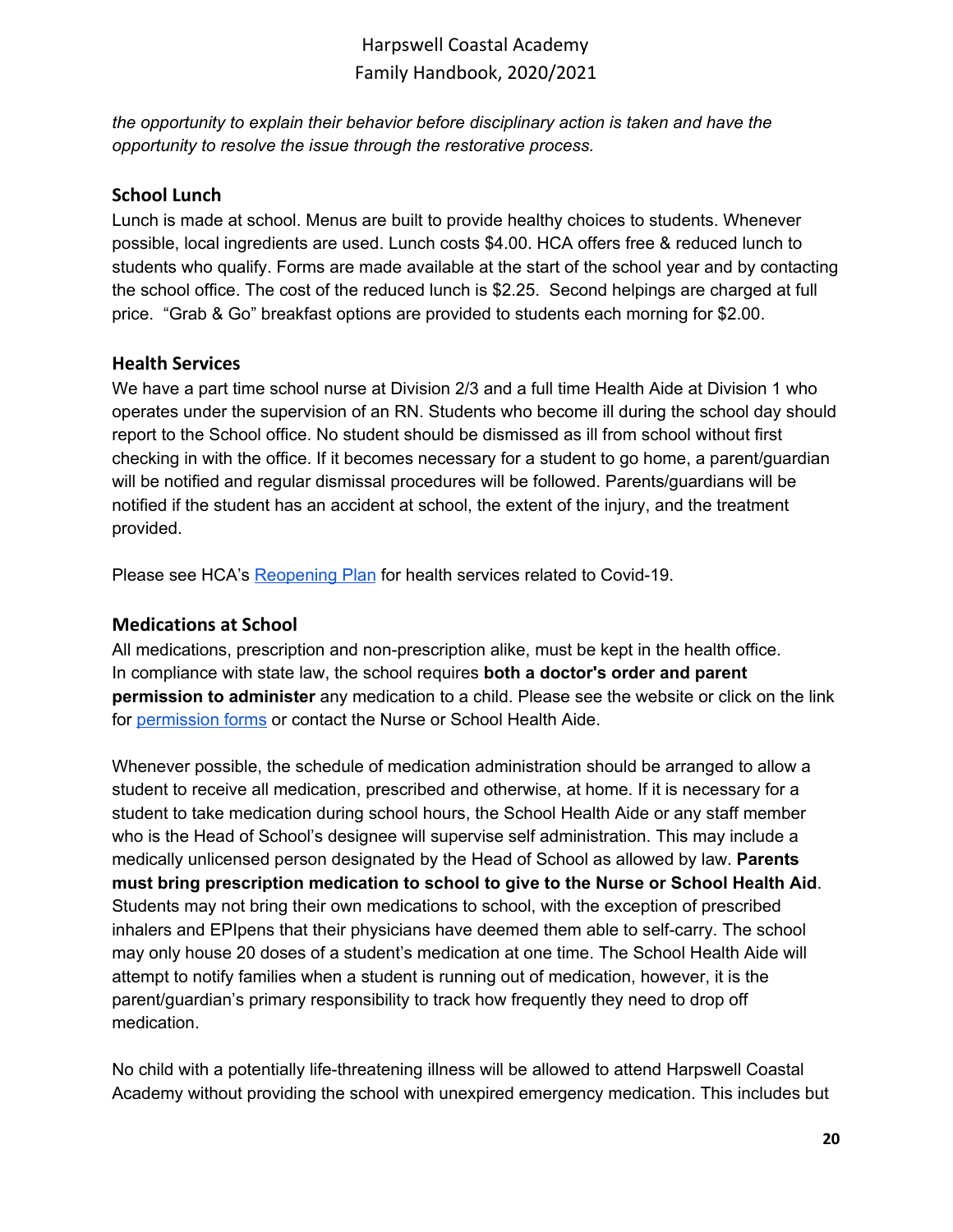is not limited to an Epipen, glucagon, or an albuterol inhaler.

For more information, please contact The School Health Aide or Nurse at 207 833-3229 ext 107. In an emergency situation and immediate medical care is indicated, the school will call 911. The student will be transported to the hospital. Parents/legal guardians will be notified.

### <span id="page-20-0"></span>**Social Work/Counseling Services**

HCA contracts with consultants to provide certain services and has a school social worker on staff. Students or parents should speak with their Crew advisor if services are needed.

## <span id="page-20-1"></span>**Self-injurious behavior, Suicidal threats, Suicide**

If self-injurious behavior or suicidal ideation is suspected or identified through staff observation, peer disclosure, and/or self-disclosure, the student will be referred to a member of the Student Support Team. The student may also be referred to the school health aid for injury assessment if a suspected injury is current. The school will contact local emergency services if deemed needed.

If the student is not in imminent danger, the student will be referred to a member of our Student Support Team. If the student is determined to be low risk, strategies will be discussed for alternative coping skills. If the student is determined to be moderate/ high risk, parents will be contacted; outside services will be discussed, a referral determination is made, and a plan for follow-up will be determined and scheduled. If a referral to DHHS is made, HCA will follow referral policy.

## <span id="page-20-2"></span>**Community Agreements**

Our faculty, students and families are asked to abide by the following Community Agreements:

- ★ *At HCA we will be helpful.* This means if someone is sad or frustrated we will help them with emotional support. We will also provide physical support like setting things up, cleaning, carrying, etc., even when it is only for the benefit of others. We will always be kind by trying to understand the problem and do our best to help. If we can't provide help ourselves then we will get someone who can.
- ★ *At HCA we will be productive*. When in groups or alone we will turn in the highest quality work at all times and will stay on task no matter what distraction may be near. We will constantly work to improve the school and ourselves.
- ★ *At HCA we will be safe.* We will follow directions carefully, use caution when needed and make smart choices so as not to hurt anyone or their feelings. We will think about everyone and everything that might be affected by our decisions and actions before doing them. We will always use language that welcomes, and makes others feel protected and avoid language that makes other community members feel judged or put down.
- ★ *At HCA we will be respectful.* This means we will show that we value individual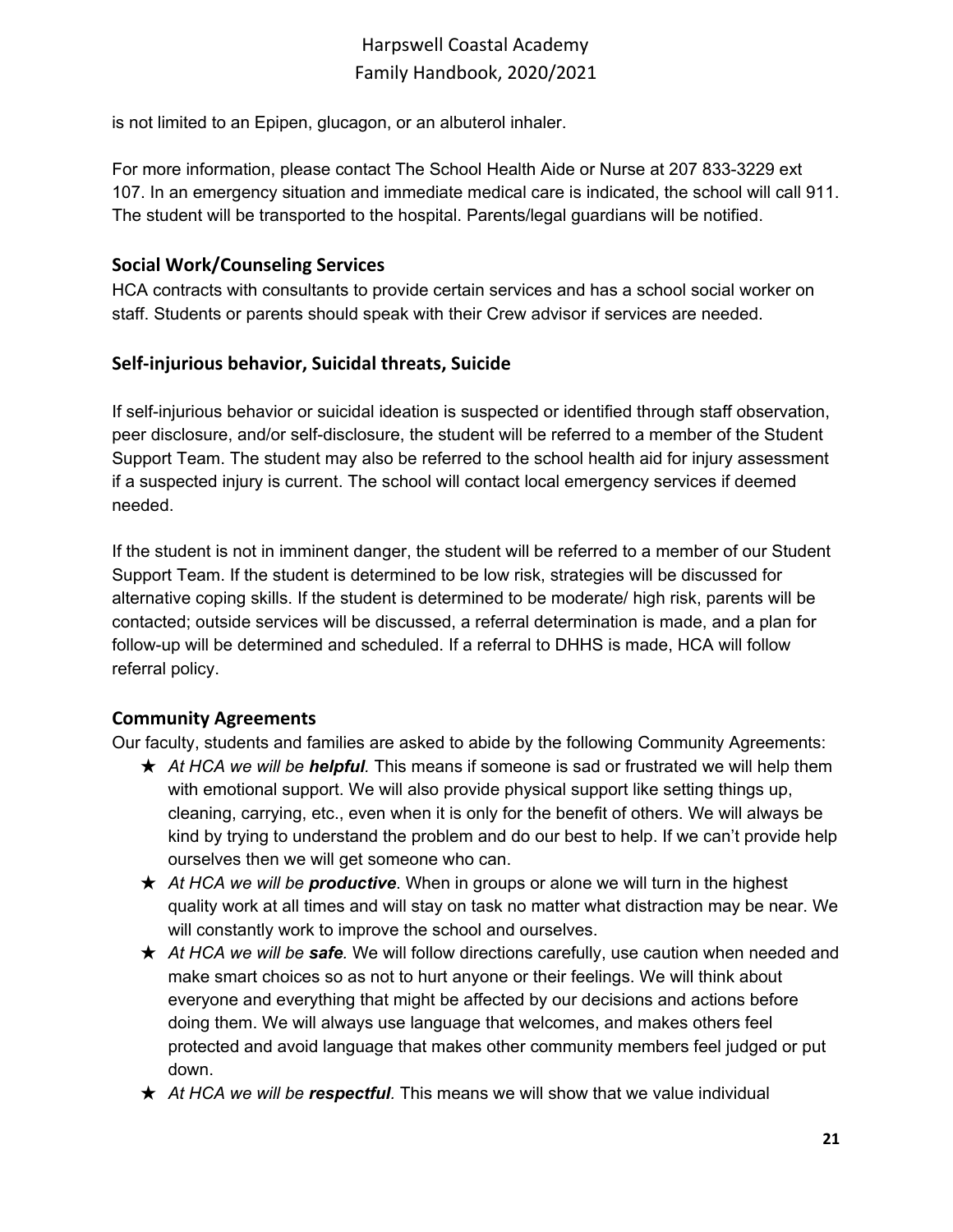differences and opinions by listening to others ideas with positive regard and appreciation. We will show we value each individual of our community and what they contribute to it as a whole. We will treat all people, their things, and their ideas with courtesy.

### <span id="page-21-0"></span>**Respect for Cultural Diversity**

Our community is fortunate to include people from diverse backgrounds and perspectives. Students have the opportunity to learn from their peers – and that opportunity extends to matters of language, race, gender, sexual orientation, class, religion, disabilities and cultural traditions. Students are expected to offer the same kind of respect they deserve to receive from others.

#### <span id="page-21-1"></span>**Respect for Individuals - Harassment and Sexual Harassment**

Respect, at a minimum, means an environment free from harassment. Harassment is conduct or speech which is unwelcome, intimidating, derogatory, hostile and/or offensive, and which unreasonably interferes with a student's ability to learn or a faculty member's ability to work. Bullying, cyber-bullying, and hazing are forms of harassment. Harassment may be student-to-student, staff-to-student, student-to-staff, or staff-to- staff. Harassment may be offensive to a person for variety of reasons, including his or her gender, race, ethnic background, religion, age, sexual orientation, ability, or disability.

Sexual harassment is harassment which is of a sexual nature. This can include a range of behaviors including sexual insults and name-calling, off-color jokes, intimidation by words or actions, offensive touching, and pressure for sexual activity.

Harassing behavior is subject to disciplinary consequences up to and including expulsion. It may also be grounds for legal action and fines through the civil justice system.

### <span id="page-21-2"></span>**Respect for the Environment**

"Leave no trace" is a fundamental tenet of HCA stewardship. Leave any school space you use cleaner than when you found it – and with no sign of your impact. Students should make daily use of available recycling and composting options. Members of the HCA community are encouraged to seek and advocate for ways to make our school more "green."

#### <span id="page-21-3"></span>**Restorative Practices**

HCA has adopted the use of Restorative Practices in our school community. Restorative Practices stem from Restorative Justice, a grounding philosophy that fosters a transformative process for individuals and the community in what are traditionally referred to as "student discipline" issues. Restorative Justice is rooted in a relational worldview emphasizing connection and community. This sense of interconnection is profoundly demonstrated by the Southern African concept of "Ubuntu" which loosely translates to: "A person is a person through other people" or "I am because we are." It is based on the belief that through connection, not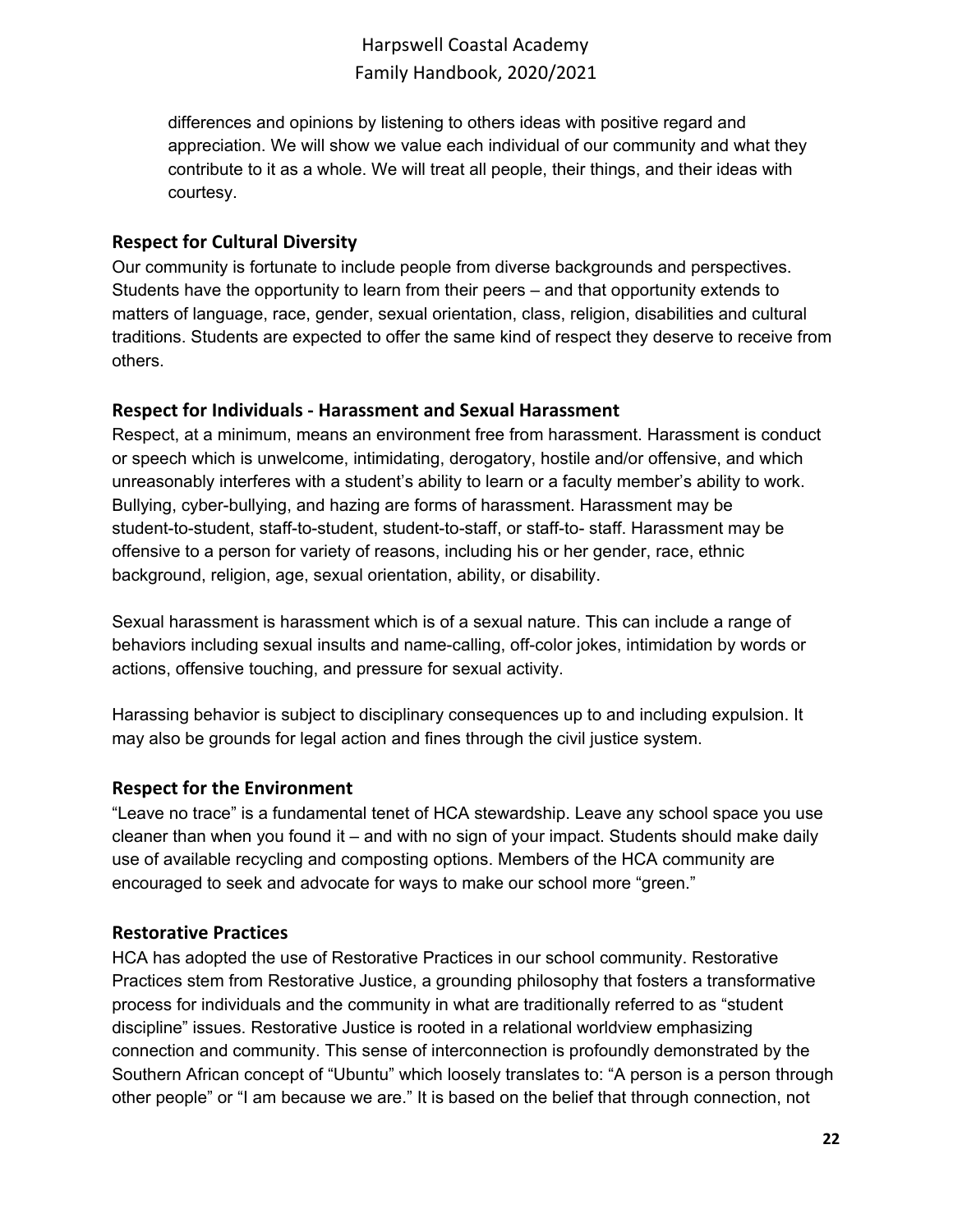exclusion, balance can be restored when harm has been done. The transformative approach requires faith that people have it within themselves to find their way through conflict when given a safe space and the opportunity for authentic communication to take place.

Restorative Justice espouses a strength-based approach to working with students, supporting them in identifying and building upon their innate strengths. This is based on beliefs that:

- All human beings have the capacity to learn, grow and change;
- All families have strengths;
- We don't know anyone's upper limits;
- We are all doing the best we can at any given moment.

No one makes life changes overnight, and HCA recognizes and actively supports the process of change and growth.

Restorative practices at HCA include:

Restorative Circles that address:

- classroom issues
- problems affecting students
- disruptive behaviors
- failure to follow HCA community agreements

Mediation/ Conferencing to address issues of:

- staff-student conflicts
- staff-parent conflicts
- concerns about a student or behavior
- minor issues involving harm caused in a group of students
- minor issues involving harm/disruption in a group of students
- issues needing parental involvement
- exclusion issues

While some situations involving dangerous behaviors and behavior governed by law cannot be resolved through restorative practices, HCA uses restorative practices whenever applicable and supports the outcomes of this practice. When students or families opt out of the restorative process, traditional disciplinary practices will be utilized.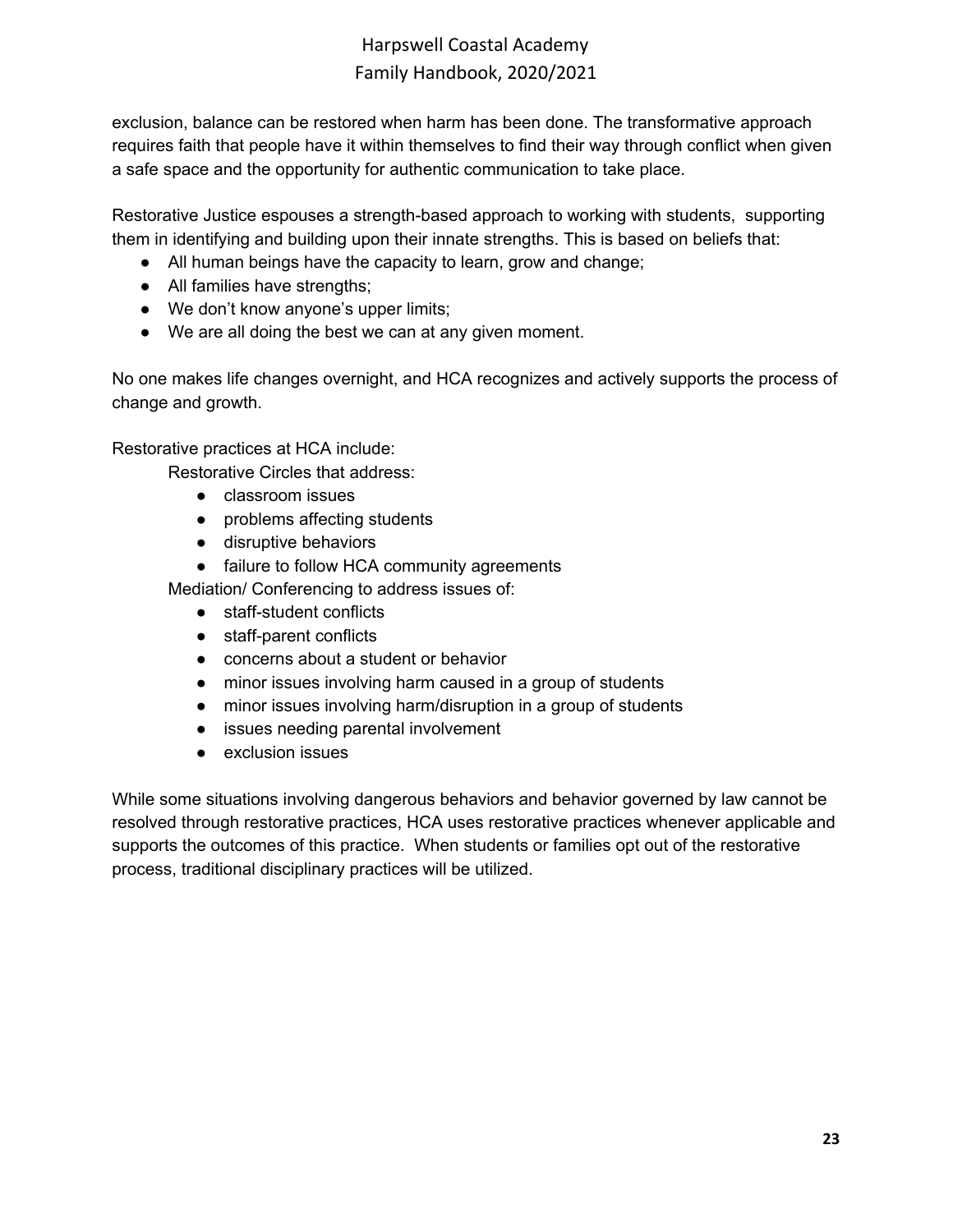## <span id="page-23-0"></span>**Social Discipline Window**



*Punitive vs. Restorative Discipline 2*

The goal of restorative practices is to support discipline in the "high control/high support" quadrant, where we do things *with* students, and not *for* or *to* them.

<sup>2</sup> *<https://www.skidmore.edu/campusrj/documents/Denver-2017-School-Wide-RP-Implementation-Guide.pdf>*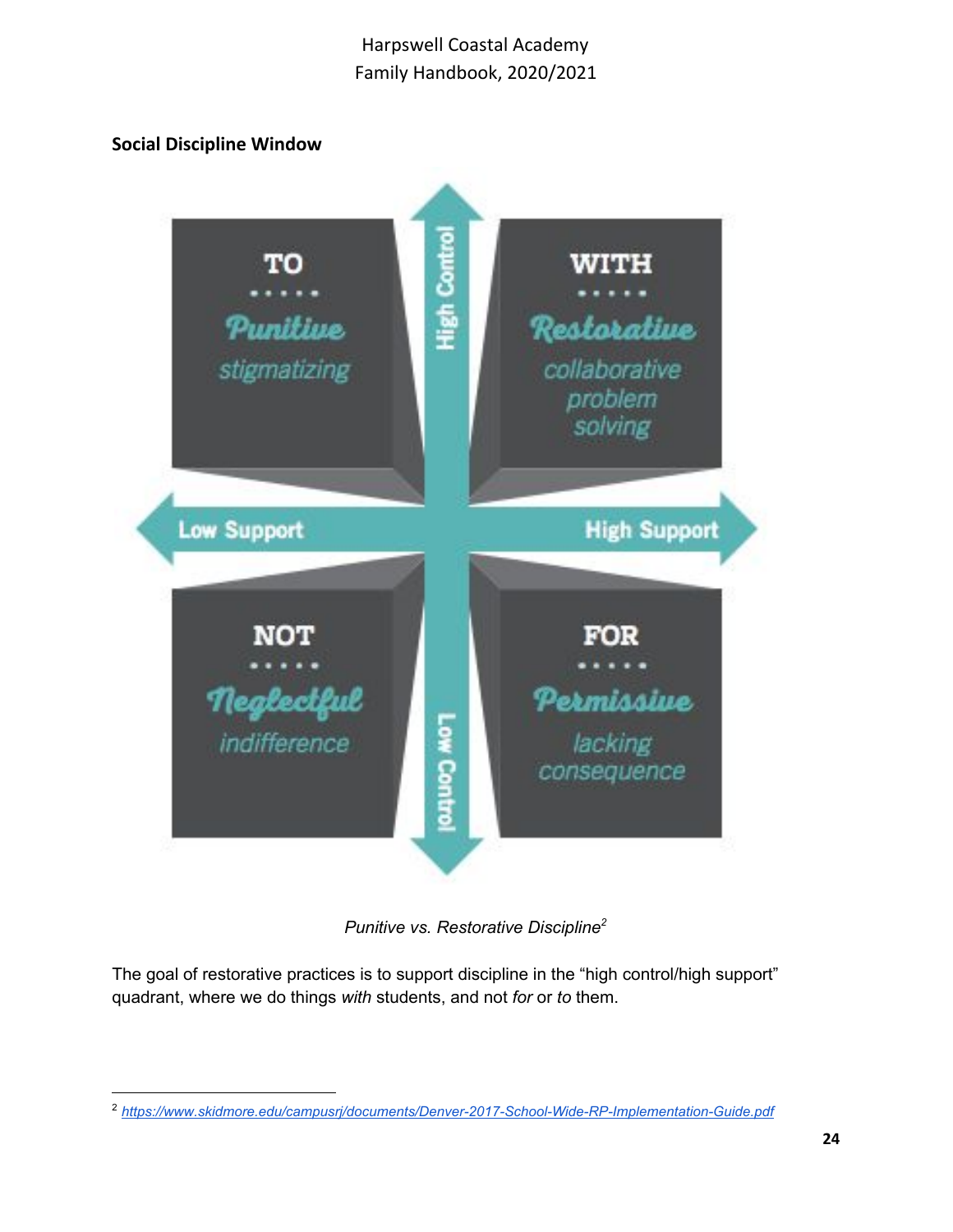| <b>PUNITIVE</b>                                                                                                                                | <b>RESTORATIVE</b>                                                                                                                      |
|------------------------------------------------------------------------------------------------------------------------------------------------|-----------------------------------------------------------------------------------------------------------------------------------------|
| "Misbehavior" defined as breaking school rules or<br>letting school down.                                                                      | "Misbehavior" defined as harm (emotional/mental/<br>physical) done to one person/group by another.                                      |
| Focus is on what happened and establishing blame<br>or guilt.                                                                                  | Focus on problem-solving by expressing feelings and<br>needs and exploring how to address problems in the<br>future.                    |
| Adversarial relationship and process. Includes an<br>authority figure with power to decide on penalty, in<br>conflict with wrongdoer.          | Dialogue and negotiation with everyone involved in<br>communication and cooperation with each other.                                    |
| Imposition of pain or unpleasantness to punish and<br>deter/prevent.                                                                           | Restitution as a means of restoring both parties, the goal<br>being reconciliation and acknowledging responsibility<br>for choices.     |
| Attention to rules and adherence to due<br>process.                                                                                            | Attention to relationships and achievement of a<br>mutually desired outcome.                                                            |
| Conflict/wrongdoing represented as impersonal and<br>abstract; individual versus school.                                                       | Conflict/wrongdoing recognized as interpersonal<br>conflicts with opportunity for learning.                                             |
| One social injury compounded by another.                                                                                                       | Focus on repair of social injury/damage.                                                                                                |
| School community as spectators, represented by<br>member of staff dealing with situation; those directly<br>affected uninvolved and powerless. | School community involved in facilitating restoration;<br>those affected taken into consideration; empowerment.                         |
| Accountability defined in terms of receiving<br>punishment.                                                                                    | Accountability defined as understanding impact of<br>actions, taking responsibility for choices, and suggesting<br>ways to repair harm. |

#### <span id="page-24-0"></span>**Five key themes for Restorative Practice 3**

A whole environment can be transformed when people bear these five themes in mind in all their interactions with family, friends, neighbors, colleagues, clients, service users and even total strangers.

#### *Theme 1 – Unique and equally valued perspectives*

Everyone has their own unique perspective on a situation or event and needs an opportunity to express this in order to feel respected, valued and listened to. There are many ways to invite people to share their perspective of what is going on in a current situation, or of what has happened in the past.

*Theme 2 – Thoughts influence emotions, and emotions influence subsequent actions* What people think at any given moment influences how they feel at that moment, and these feelings inform how they behave. The thoughts and feelings are 'beneath the surface' and yet very important to understand. Again there are many ways to invite people to share their thoughts and feelings. Here are a few suggestions:

It's important to use a variety of different 'thinking' questions so you do not sound like a stuck record:

*<sup>3</sup> <http://www.transformingconflict.org/>*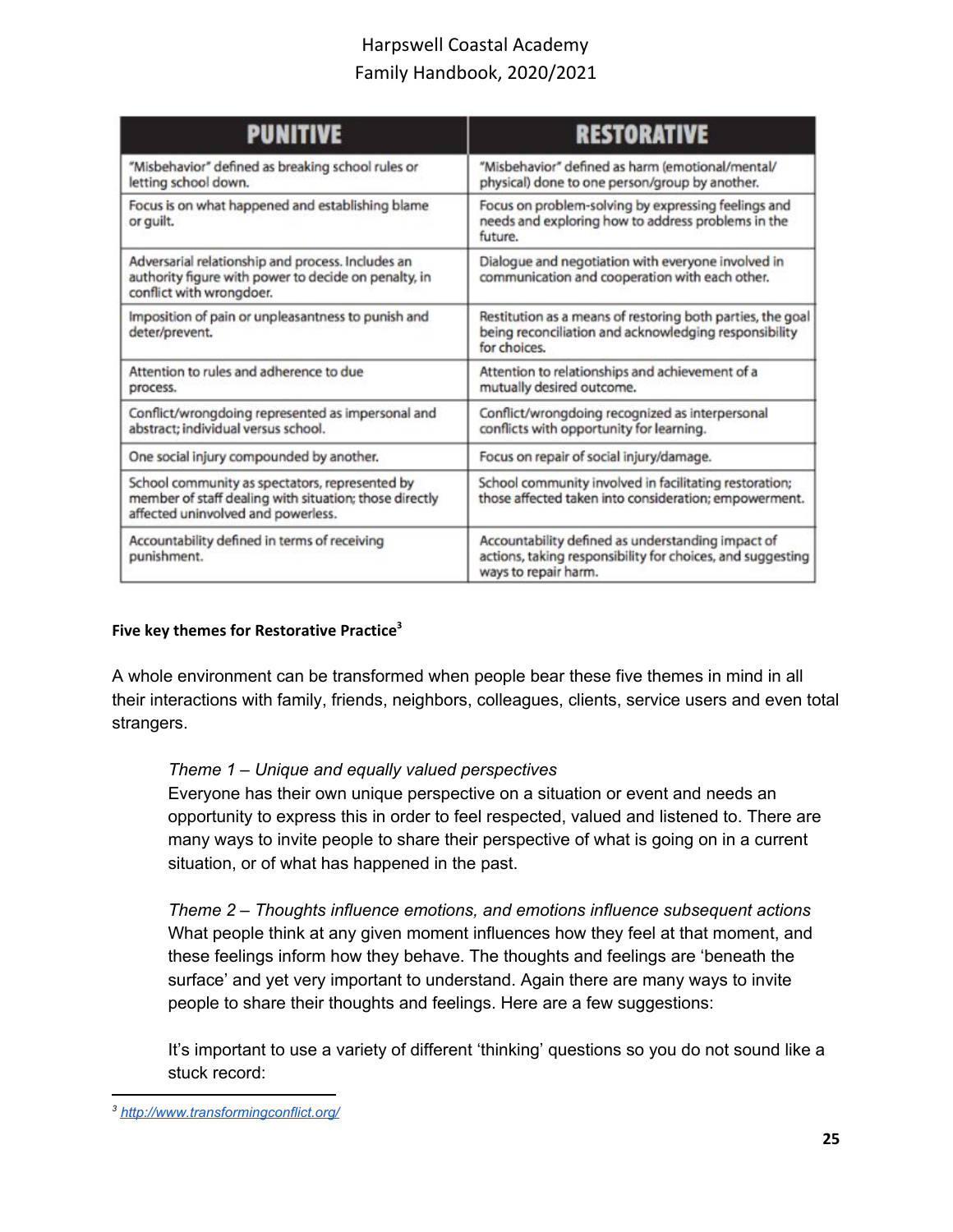What was on your mind at the time? What was going through your head? What were you telling yourself?

But try to avoid asking for opinions –don't ask questions like "What did you think about that?" or "How did you feel about that?" Opinions and judgments can block effective communication and polarize people.

### *Theme 3 - Empathy and consideration for others*

When there are conflicts or disagreements harm can result – in terms of negative emotions such as anger, hurt, fear, frustration and confusion and in terms of damaged relationships and connections between people. To live in harmony together people need empathy and consideration so they understand who is likely to be, or to have been, affected by their choice of action in any given situation and how.

### *Theme 4 – Awareness of our own and others' needs*

Unmet needs can be the underlying cause of inappropriate or harmful behavior.

### *Theme 5 – Trust and empowerment*

It is the people affected by a situation or event who are best placed to identify what should happen. As far as children and young people are concerned this is in accord with the United Nations Convention on the Rights of the Child (UNCRC) Children have the right to be heard in all matters affecting them, and for their views to be taken into account. It isn't always appropriate to ask all sides what they could do to help move things on, but often even those who have not been harmed have ideas and can be allowed to join in the discussion. This can help re-empower them after having been disempowered by their experiences.

## <span id="page-25-0"></span>**School Policies**

HCA has a Compiled School Policies document with a comprehensive list of policies that all families and students should be familiar with. What follows is only a few policies of note.

### <span id="page-25-1"></span>**Attendance**

Regular, punctual school and class attendance are essential to a student's educational success. Students are required to attend school every day unless they have an excused absence. For a thorough Mandatory Attendance Policy, and our Truancy Policy, please see our compiled school policy document.

Students who attend classes remotely during the 2020/2021 school year will be marked "present" when they actively participate in class and complete assigned work.

### <span id="page-25-2"></span>**Bikes, Rollerblades, and Skateboards**

HCA students are allowed to use bikes, rollerblades, and skateboards to travel to and from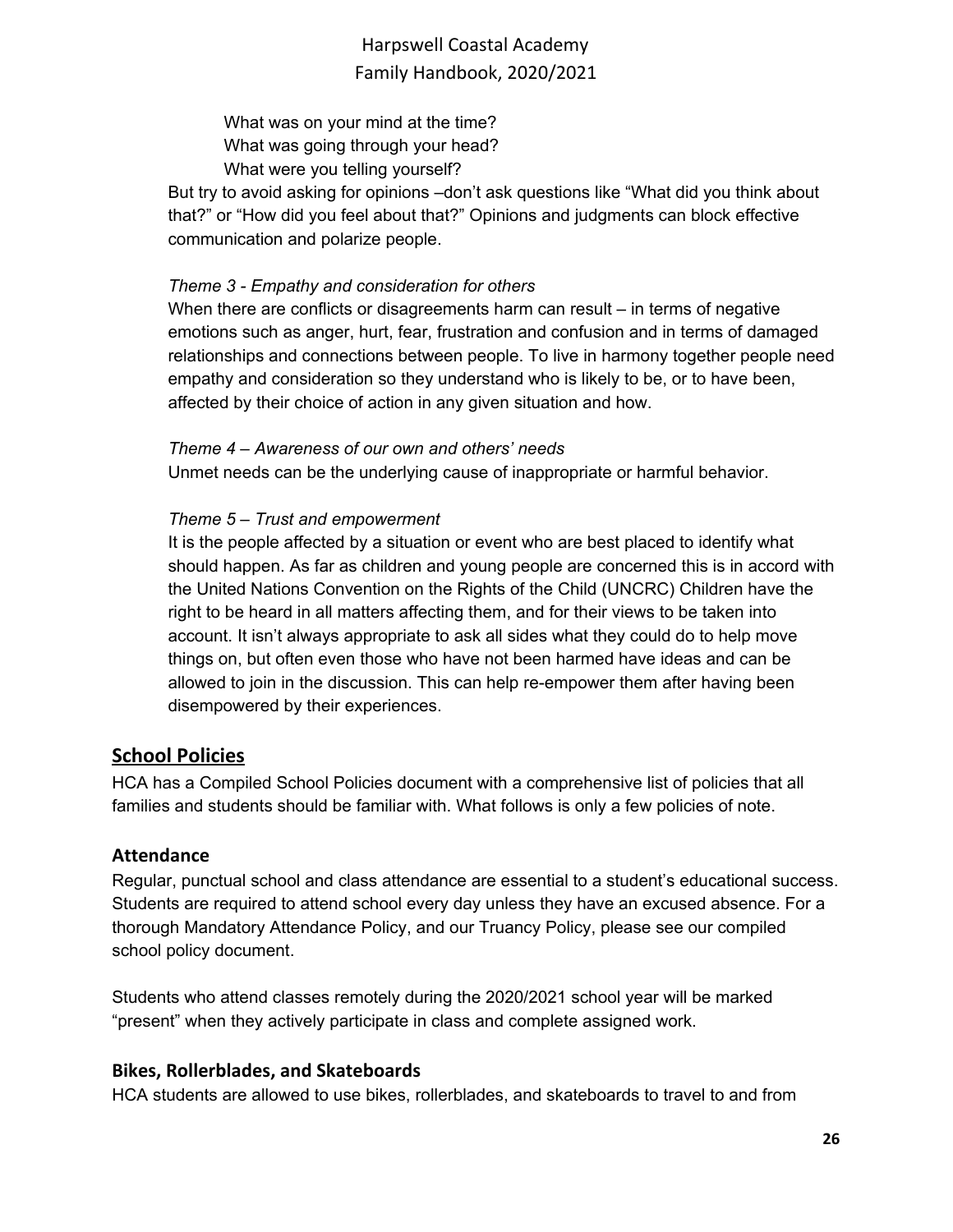school. If a student brings a bicycle to school, it must remain locked on the bicycle rack with a lock the student provides. Students may only ride bicycles during the school day when they are on a bicycle trip with a staff member. Rollerblades/skateboards must be secured upon arriving at school; the school is not responsible for lost or damaged items. Students are only allowed to use bikes, rollerblades, or skateboards on our campus during approved times. Helmets must be worn at all times a student is using a bike, skateboard or rollerblades.

#### <span id="page-26-0"></span>**Bomb Threats**

The Board has adopted a policy prohibiting bomb threats (see our Compiled Policies document). Bomb threats cause a severe disruption of the educational program and put students and staff at risk. Bomb threats will not be tolerated and will result in disciplinary action as well as referral to law enforcement for possible prosecution. Any student who fails to report information or knowledge of a bomb threat on school property may also be subject to disciplinary consequences.

### <span id="page-26-1"></span>**Cell Phones and Texting**

Students are allowed to have cell phones with them at school.

At Division 1: cell phones must be turned off before students get off the bus in the morning; students may turn a phone back on during dismissal. If a student needs to check a phone to communicate with a parent, he or she can ask permission to go to the office to use his or her cell phone.

At Division 2 & 3: cell phones should be powered off during class and must not be visible or a distraction. Students may use cell phones during breaks or with express faculty permission only. Students who text or use their cell phones in class without permission will have their phone confiscated until the end of the day. Repeated misuse of cell phones and texting will result in a student needing to turn in a cell phone upon arrival at the building.

### <span id="page-26-2"></span>**Classroom Expectations**

At HCA, we have the following classroom expectations:

- Arrive on time.
- Come prepared with the tools you need for class.
- No headphones until / unless you get direct permission.
- Treat peers and faculty with respect.
- Ask permission to leave to use the restroom, or get a drink.
- Clean up after yourself before leaving class.

#### <span id="page-26-3"></span>**Dances**

Dances may be held periodically during the year. Guest routines will be announced before a dance. Guests must be age appropriate and students in good standing at their own school. Students under suspension or with outstanding disciplinary consequences are not allowed to attend dances.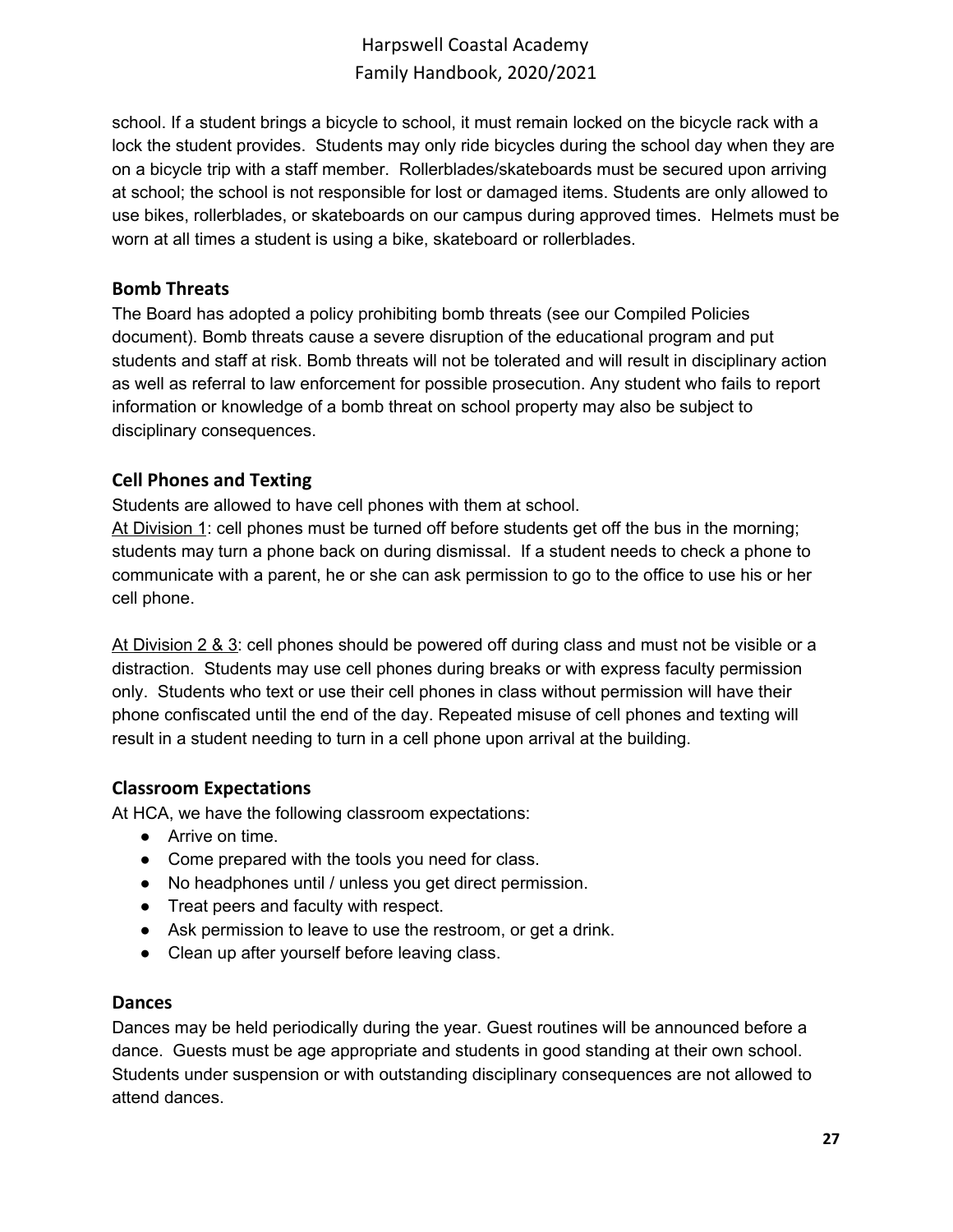## <span id="page-27-0"></span>**Dress Code**

HCA students routinely leave school for fieldwork, and may find themselves ankle deep in mud flats, tilling a potato field, or exploring the woods for invasive species. Hardy outdoor clothes and shoes are important everyday. Additionally,

- ★ Student dress should allow for students to express their views. However, dress that disrespects or attacks others is not allowed.
- $\star$  Students should not wear clothes that promote illegal behavior.
- $\star$  Students may wear hats and head coverings in school.
- $\star$  Students should wear clothing that is appropriate for a school or professional environment.
- ★ Students are required to wear a mask or face covering in school.

Students may be asked to alter their outfit accordingly.

## <span id="page-27-1"></span>**Fieldwork**

HCA students often learn in and from the community. Whenever students are in the field, they are school ambassadors and are expected to represent themselves and HCA appropriately. All school rules remain in effect. Misbehavior on fieldwork will result in disciplinary consequences, including, potentially, losing the privilege to participate in future fieldwork. Fieldwork eligibility will be determined by Crew Leaders/ Building Leaders and will take into account academic standing and a student's demonstrated ability to meet community agreements.

### <span id="page-27-2"></span>**Food, Gum, & Drink**

Students should be careful to follow classroom rules regarding food, gum and drinks. No food or drinks (including water) are allowed near school computers, iPads or laptops. No food or drink is permitted in the Div 2 & 3 theater. *Energy drinks are prohibited at HCA.* Prohibited items will be confiscated by faculty.

### <span id="page-27-3"></span>**Immunizations**

Maine law requires all students to receive and provide evidence of the following immunizations: Five doses of Diphtheria/Pertussis/Tetanus (DTP, Tdap, Dtap, Td) or four doses if the fourth dose was given after the 4th birthday; Four doses of Polio vaccine (IPV, OPV) or three doses if the third dose was given after the 4th birthday; Two doses of measles/mumps/rubella (MMR); Two doses of varicella vaccine (Varivax) if age 13 or over. One dose if younger than age 13. Also required for 7th grade entry: 1 Tdap and 1 Meningococcal Conjugate Vaccine (MCV4). Also required for 12th grade entry: 2 MCV4 (only one dose is required if the 1st dose is given on or after 16th birthday). Each immunization entry must include: vaccine type, date, administered and the name of the provider.

In the case of an outbreak of a specific disease, for which a student is not protected, the student may be kept out of school and school activities as advised by the Maine Centers for Disease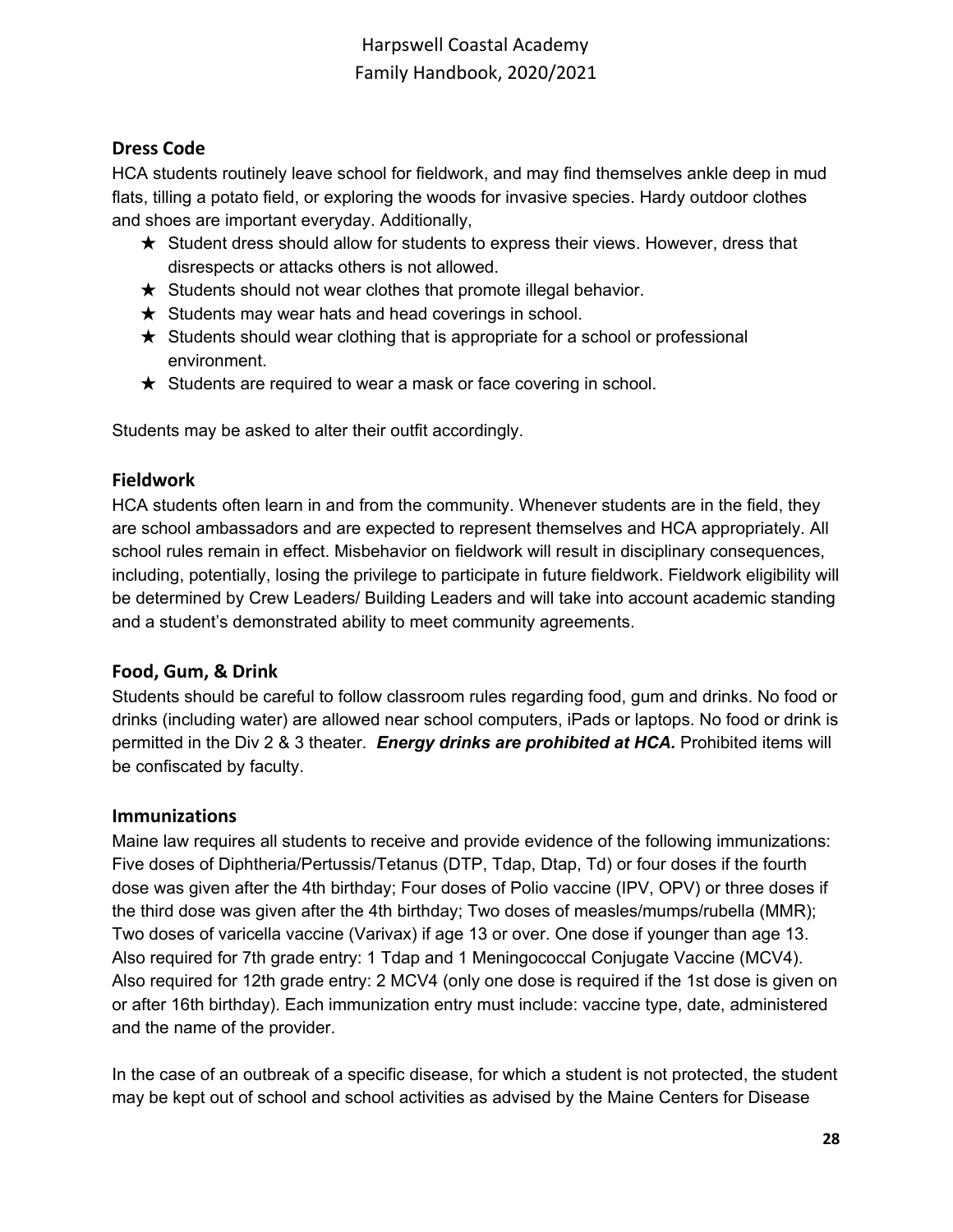Control and Prevention. The length of time any student will be kept out may vary from a week to over a month depending on the disease and the length of the outbreak. If a student is kept out of school, the school is not required to provide off-site classes or tutoring.

Non-immunized students are not permitted to attend school unless the parent/guardian provides a written statement from a physician that immunization against one or more diseases may be inadvisable, or the parent/guardian provides a yearly written statement that immunization is contrary to their philosophical beliefs. The Head of School and/or public health officials may exclude non-immunized students from school if there is a health threat to the student or others.

### <span id="page-28-0"></span>**Leaving Campus**

Division 3 students may leave campus independently to attend SMCC courses, to use the SMCC Learning Commons if they are enrolled in a course, and for approved internships. Any other needs to leave campus must have written permission from a parent/guardian and from the Head of School. Seniors in good standing have open campus privileges.

## <span id="page-28-1"></span>**Messages for Students during the school day**

To minimize classroom disruptions, when a parent/guardian needs to get a message to a student during the school day, the parent should call the school office and the message will be given to the student. Parents who text students during the day need to know that Division 1 students are not allowed to use phones at school, and Division 2 students are only permitted to use phones during breaks.

## <span id="page-28-2"></span>**Personal Property**

HCA is not responsible for safeguarding students' personal property, including, but not limited to money, musical instruments, audio equipment, electronic games, cell phones, clothing, jewelry, skateboards, bikes and collectibles. Students are discouraged from bringing items of significant value to school unless needed during the school day.

## <span id="page-28-3"></span>**Public Displays of Affection**

Hand holding and brief, friendly hugs are permissible. More extensive public displays of affection are not permitted on school grounds.

## <span id="page-28-4"></span>**School Cancellation or Delay**

In the event of an emergency or weather-related school delay, cancellation, or early closing, announcements are made on the HCA website, via email to parents, as well as on local TV stations. Please do not call the school as telephone lines are very busy during these times. School delays or cancellations are announced around 5:30 am.

In the case of closing campuses due to Covid-19, parents will be notified via text/voice/email messages.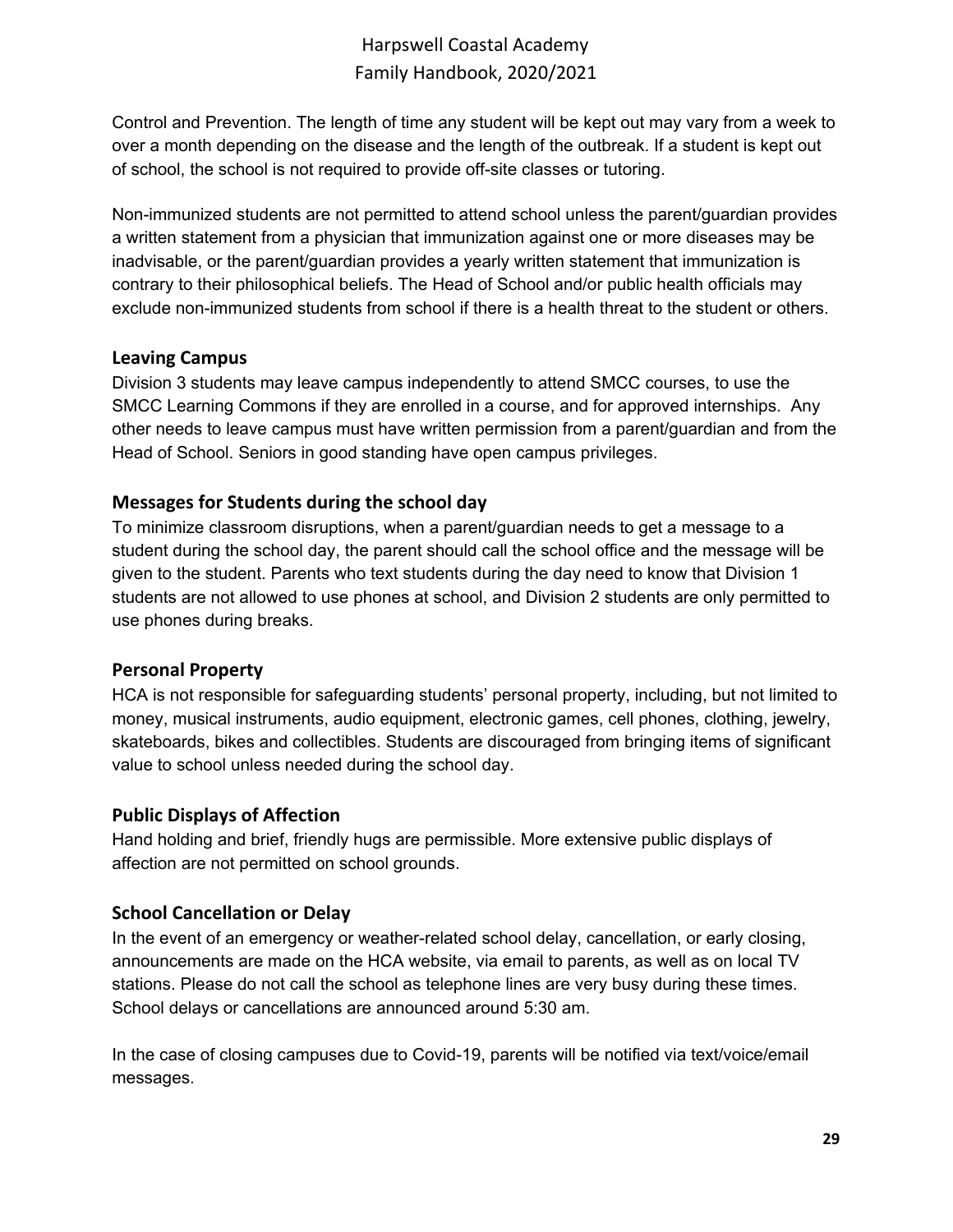### <span id="page-29-0"></span>**Student Drivers**

Students who have a valid driver's licence are allowed to drive to school. They are not allowed to transport other students to school without written permission by their parent and the other parent on file at school. Students are not allowed to drive to field trips, field work and internships without parent and administration approval. **Students may not access their cars during the school day.** Unsafe operation of a car may result in driving privileges being revoked.

### <span id="page-29-1"></span>**Student Records**

Students' rights of confidentiality and protection from improper disclosure of their records are respected by HCA in accord with the Federal Family Educational Rights and Privacy Act of 1974 and with Maine law.

### <span id="page-29-2"></span>**Use of Physical Restraint and Seclusion**

The school has adopted a policy and accompanying procedures to implement the standards for use of physical restraint and seclusion with students, as required by state law and regulations, and to support a safe school environment (*please see the HCA Compiled Policies document*). Physical restraint and seclusion, as defined by this policy, may only be used as an emergency intervention when the behavior of a student presents an imminent risk of injury or harm to the student or others.

### <span id="page-29-3"></span>**Weapons in School**

Weapons are defined as any instrument or device that has the intended use of harming oneself or others (e.g.: a knife). Any student found to be bringing such an object to school will face significant disciplinary consequences, up to and including a possible expulsion hearing. Facsimile weapons are also prohibited at school and students found with them may face disciplinary consequences.

#### <span id="page-29-4"></span>**Visitors & Shadowing**

Although we welcome both young people and adults to view all dimensions of our school, no student may invite a visitor without the explicit permission of the Head of School at least one day prior to the visit. Students interested in shadowing an HCA student may schedule a visit through the school office. Visitors who do not have permission may be asked to leave campus.

## <span id="page-29-5"></span>**Technology at HCA**

HCA provides iPads, computers, networks and Internet access to support the educational mission of the schools and to enhance the curriculum and learning opportunities for students and school staff. The Administration and HCA Board of Directors believes that the resources available through the Internet are of significant value in the learning process and preparing students for future success. At the same time, the unregulated availability of information and communication on the Internet requires that schools establish reasonable controls for lawful,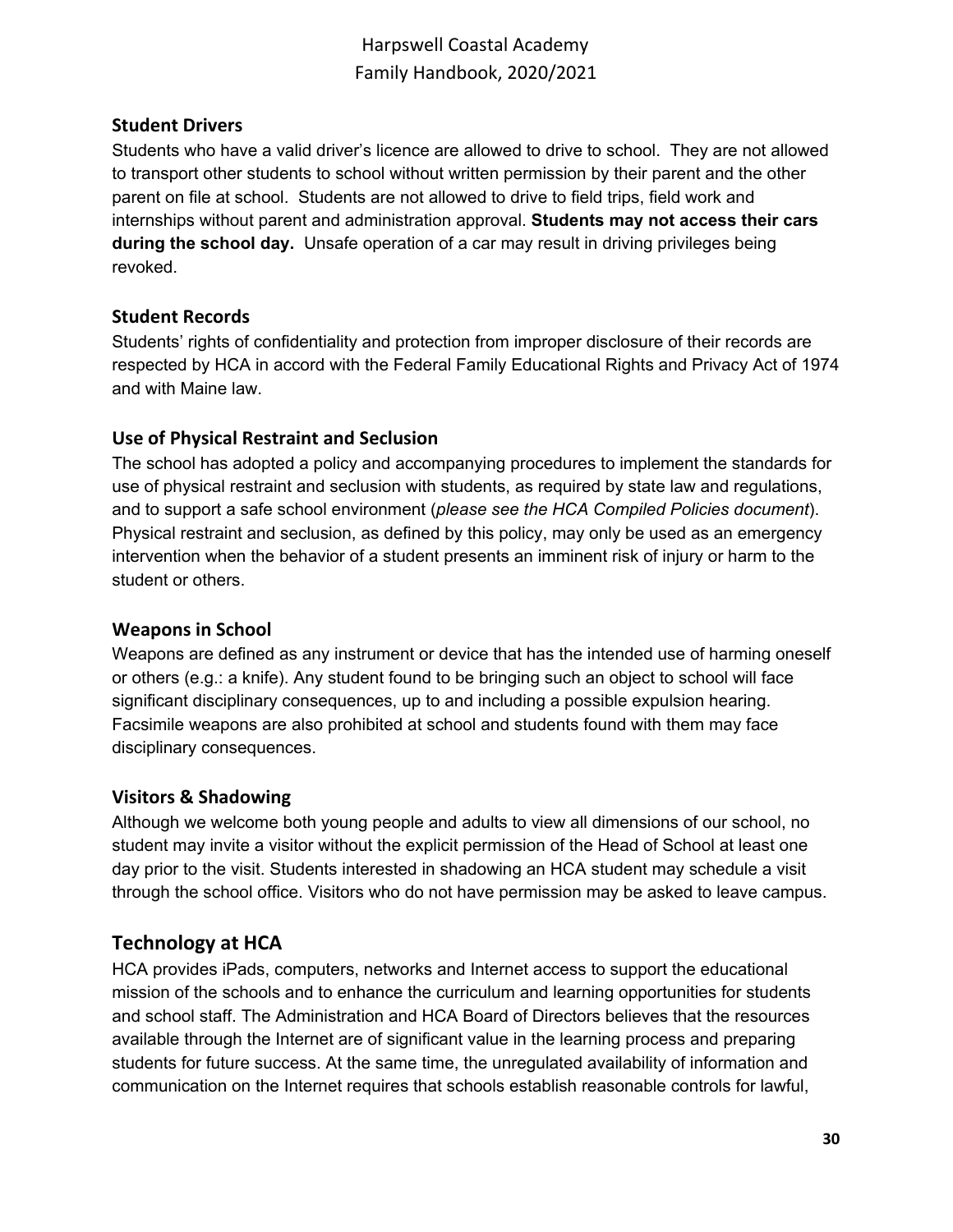efficient and appropriate use of this technology. Student use of school computers, networks and Internet services is a privilege, not a right. Students are required to comply with this policy. Students who violate the policy and/or rules may have their computer privileges revoked and may also be subject to further disciplinary and/or legal action.

All HCA iPads and computers remain the property and under the jurisdiction of HCA on and off campus. HCA reserves the right to monitor all computer and Internet activity by students at all times. Students have no expectation of privacy in their use of school computers. While reasonable precautions will be taken to supervise student use of the Internet, HCA cannot reasonably prevent all inappropriate uses, including access to objectionable materials and communication with persons outside of the school in violation of HCA Board policies/procedures and school rules. HCA is not responsible for the accuracy or quality of information that students obtain through the Internet. Parents and Guardians assume responsibility for all content accessed on networks outside of the HCA campus.

Before a student is allowed to use school iPads, computers and Internet services, the student and the student's parent/guardian must sign and return the *Student Technology Acceptable Use Policy* and *MLTI Device Care & Insurance Form*. The signed acknowledgements and applicable fees will be retained by the school.

The Head of School shall be responsible for overseeing the implementation of this policy and the accompanying rules, and for advising the Board of the need for any future amendments or revisions to the policy/rules. The Head of School may develop additional administrative procedures/rules governing the day-to-day management and operations of HCA's computer system as long as they are consistent with the Board's policy/rules. The Head of School may delegate specific responsibilities to others as he/she deems appropriate.

## <span id="page-30-0"></span>**The HCA Vision for Technology Integration**

- ★ Students will develop the 21st century foundational technological literacies necessary for success in college, in the workplace, and in our community.
- $\star$  Teachers will receive professional development and technical support so that they can use technology to advance how students learn and create as well as how students manage, share, and present data during the course of learning experiences and investigations.
- $\star$  Regardless of how our technological resources evolve over time, students will have equitable access.
- $\star$  We use technology to make connections with and to provide services for our parent body, area citizens and learning partners beyond our community.

A technologically literate student will demonstrate the following skills and habits; s/he will:

- $\star$  Craft or refine meaningful products using technology;
- $\star$  Effectively organize and manage data using technology;
- $\star$  Effectively share or present data using technology;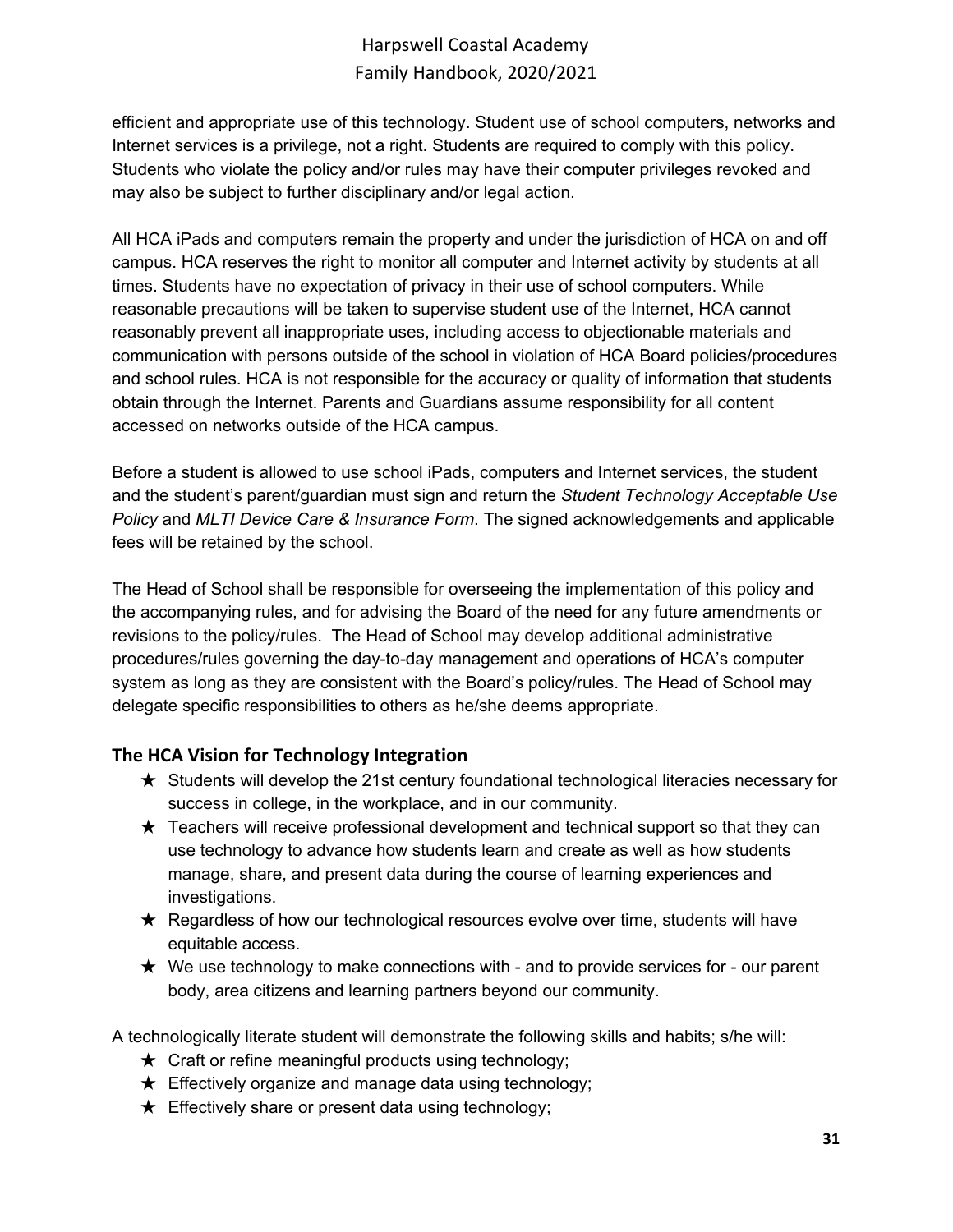- $\star$  Utilize technological tools to further learning and understanding;
- $\star$  Take advantage of technology's capacity to network people and ideas for new learning and knowledge creation;
- $\star$  Efficiently navigate the Internet and locate reliable, relevant information, ideas, and data that deepen learning and understanding;
- **★** Recognize both when to use technology resources and when books and human resources are superior;
- $\star$  Understand that technology is a tool that can be used in society for both great good and great harm (and everything in between), depending on its user's skills, care, and intentions;
- ★ Recognize appropriate boundaries and etiquette with personal use of technology and avoid over-dependence on technology, especially at the expense of human interactions and relationships;
- $\star$  Demonstrate proper care and respect for technological resources;
- $\star$  Use technological resources for appropriate educational purposes during educational times and abide by stated acceptable use guidelines at all times;
- $\star$  Recognize that technological needs and capabilities are ever evolving and strive to keep learning and improving his/her technological aptitudes;
- $\star$  Practice healthy ergonomics and habits of computer work.

## <span id="page-31-0"></span>**Technology Policy**

These rules are intended to provide general guidelines and examples of prohibited uses, but do not attempt to state all required or prohibited activities by users. Failure to comply with HCA's *Student Technology Acceptable Use Policy* and these rules both on and off campus may result in loss of device and Internet access privileges, disciplinary action and/or legal action.

### **Computer Use is a Privilege, Not a Right**

Student use of the HCA's computers, networks and Internet services is a privilege, not a right. Unacceptable use/activity may result in suspension or cancellation of privileges as well as additional disciplinary and/or legal action. The Head of School shall have final authority to decide whether a student's privileges will be denied or revoked.

### **Acceptable Use**

Student access to HCA's computers, networks and Internet services are provided for educational purposes and research consistent with HCA's educational mission, curriculum and instructional goals. The same rules and expectations govern student use of computers as apply to other student conduct and communications. Students are further expected to comply with these rules and all specific instructions from the teacher or other supervising staff member/volunteer when accessing HCA's computers, networks and Internet services.

### **Prohibited Use**

The user is responsible for his/her actions and activities involving school computers, networks and Internet services, and for his/her computer files, passwords and accounts. Examples of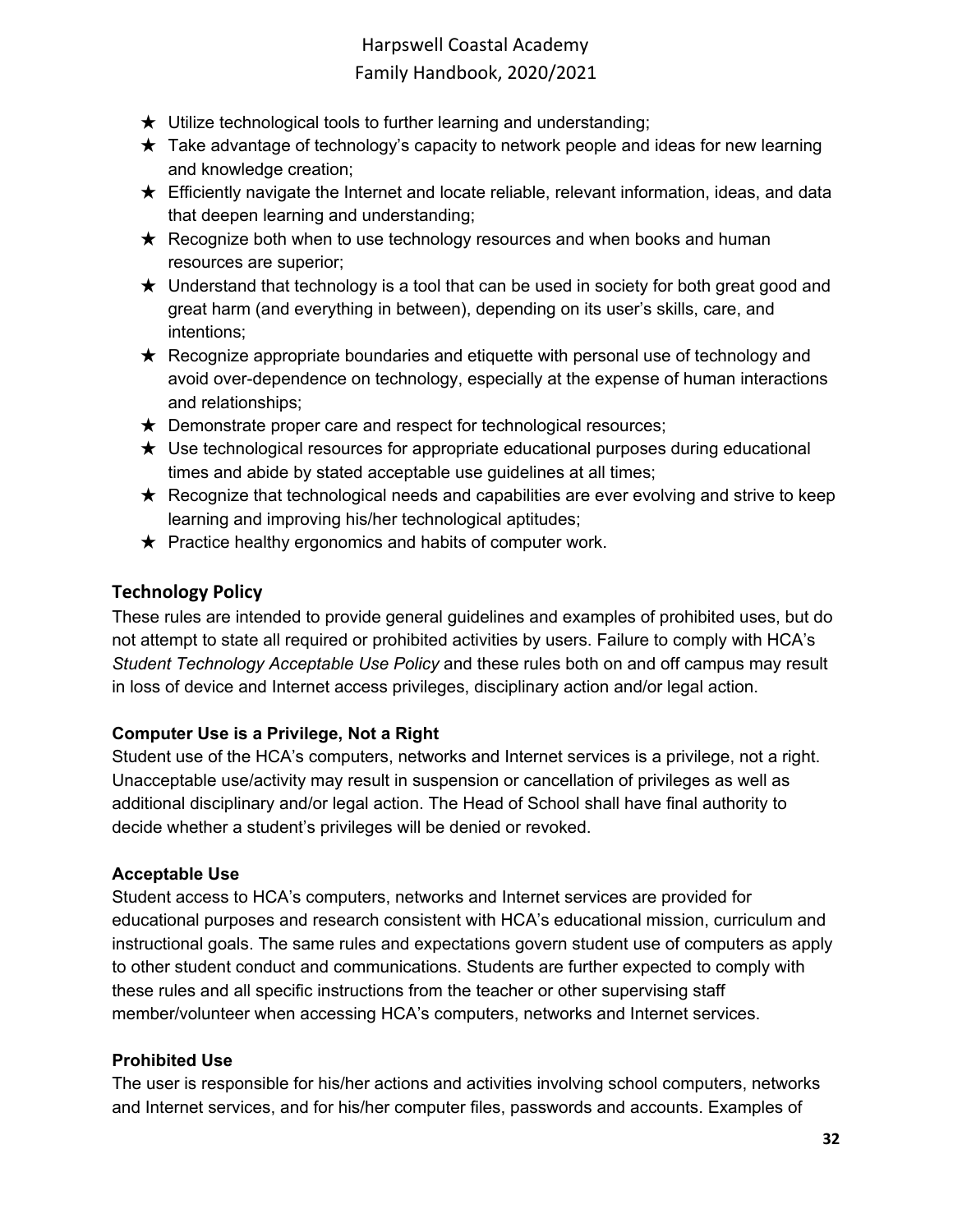unacceptable uses that are expressly prohibited include, but are not limited to, the following:

*Accessing Inappropriate Materials* – Accessing, submitting, posting, publishing, forwarding, downloading, scanning or displaying materials that are defamatory, abusive, obscene, vulgar, sexually explicit, sexually suggestive, threatening, discriminatory, harassing and/or illegal;

*Illegal Activities* – Using HCA's computers, networks and Internet services for any illegal activity or that violates other Board policies, procedures and/or school rules;

*Violating Copyrights* – Copying or downloading copyrighted materials without the owner's permission;

*Plagiarism* – Representing as one's own work any materials obtained on the Internet (such as term papers, articles, etc.). When Internet sources are used in student work, the author, publisher and Web site must be identified;

*Copying Software* – Copying or downloading software without the express authorization of the system administrator;

*Non-School-Related Uses* – Using HCA's computers, networks and Internet services for non-school-related purposes such as private financial gain; commercial, advertising or solicitation purposes, or for any other personal use;

*Misuse of Passwords/Unauthorized Access* – Sharing passwords, using other users' passwords without permission and/or accessing other users' accounts;

*Malicious Use/Vandalism* – Any malicious use, disruption or harm to HCA's computers, networks and Internet services, including but not limited to hacking activities and creation/uploading of computer viruses;

*Unauthorized Access to Chat Rooms/News Groups* – Accessing chat rooms or newsgroups without specific authorization from the supervising teacher.

### **No Expectation of Privacy**

HCA retains control, custody and supervision of all computers, networks and Internet services owned or leased by HCA. HCA reserves the right to monitor all computer and Internet activity by students. Students have no expectation of privacy in their use of school computers, including e-mail and stored files.

### <span id="page-32-0"></span>**MLTI Insurance Plan**

Parents are required to pay an insurance fee for the use of MLTI devices. The fee is \$50/year; students qualifying for reduced lunch are asked to pay \$20/year and this fee is waived for students qualifying for free lunch. This fee covers one instance of accidental damage and will be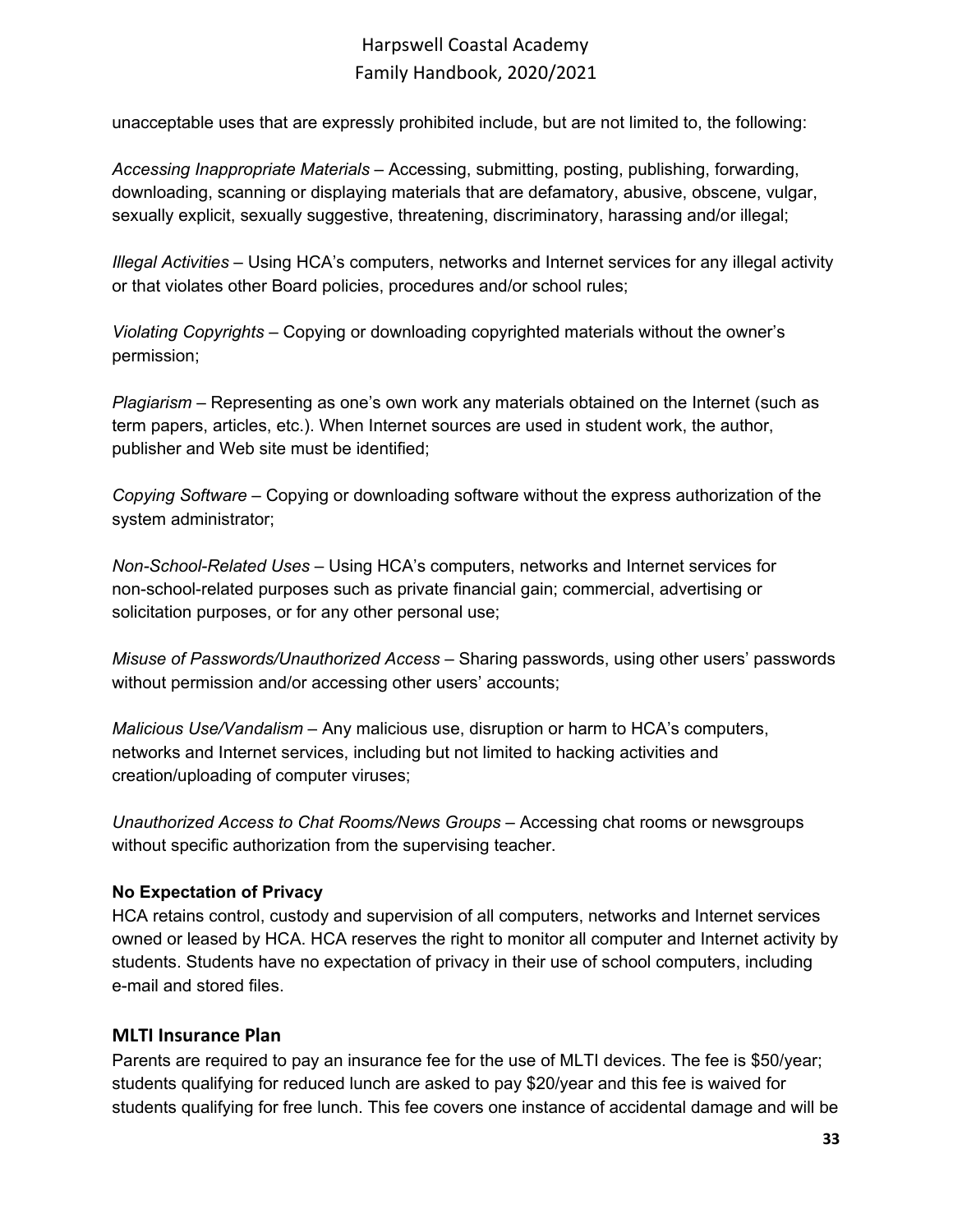required again to recover a second instance of damage if it occurs. If this fee is not paid, devices may not be allowed to go home and/or the student or the student's parent/guardian may be responsible for compensating HCA for any losses, costs or damages. See *MLTI Device Care & Insurance Form* below for more information.

#### **HCA Assumes No Responsibility for Unauthorized Charges, Costs, or Illegal Use**

HCA assumes no responsibility for any unauthorized charges made by students, including but not limited to credit card charges, long distance telephone charges, equipment and line costs, or for any illegal use of its computers such as copyright violations.

#### **Student Security**

A student shall not reveal his/her full name, address or telephone number on the Internet without prior permission from a supervising teacher. Students should never meet people they have contacted through the Internet without parental permission. Students should inform their supervising teacher if they access information or messages that are dangerous, inappropriate or make them uncomfortable in any way.

#### System Security

The security of HCA's computers, networks and Internet services is a high priority. Any user who identifies a security problem must notify the Head of School. The user shall not demonstrate the problem to others. Any user who attempts or causes a breach of system security shall have his/her privileges revoked and may be subject to additional disciplinary and/or legal action.

### *Parental Acknowledgement Required*

Students and their parent/guardian are required to sign and return the Student Technology Acceptable Use Policy annually before being allowed to access school technology.

### <span id="page-33-0"></span>**Safety Protocols**

HCA has extensive safety protocols for each campus. Plans are regularly reviewed with students, and families should make themselves aware of plans annually. Students at both campuses will participate in evacuation and lock down drills annually.

HCA will use the Family newsletter list to send emails to families in cases of emergency. Families with updated cell phone information in our Student Information System (Infinite Campus) will also be alerted of emergencies by text message.

In case of evacuation at Division 1 students will go to Curtis Farm Preserve or to the Division 2/3 campus. In case of an evacuation at Division 2, students will relocate to the Brunswick Rec Center.

### <span id="page-33-1"></span>**Family Involvement**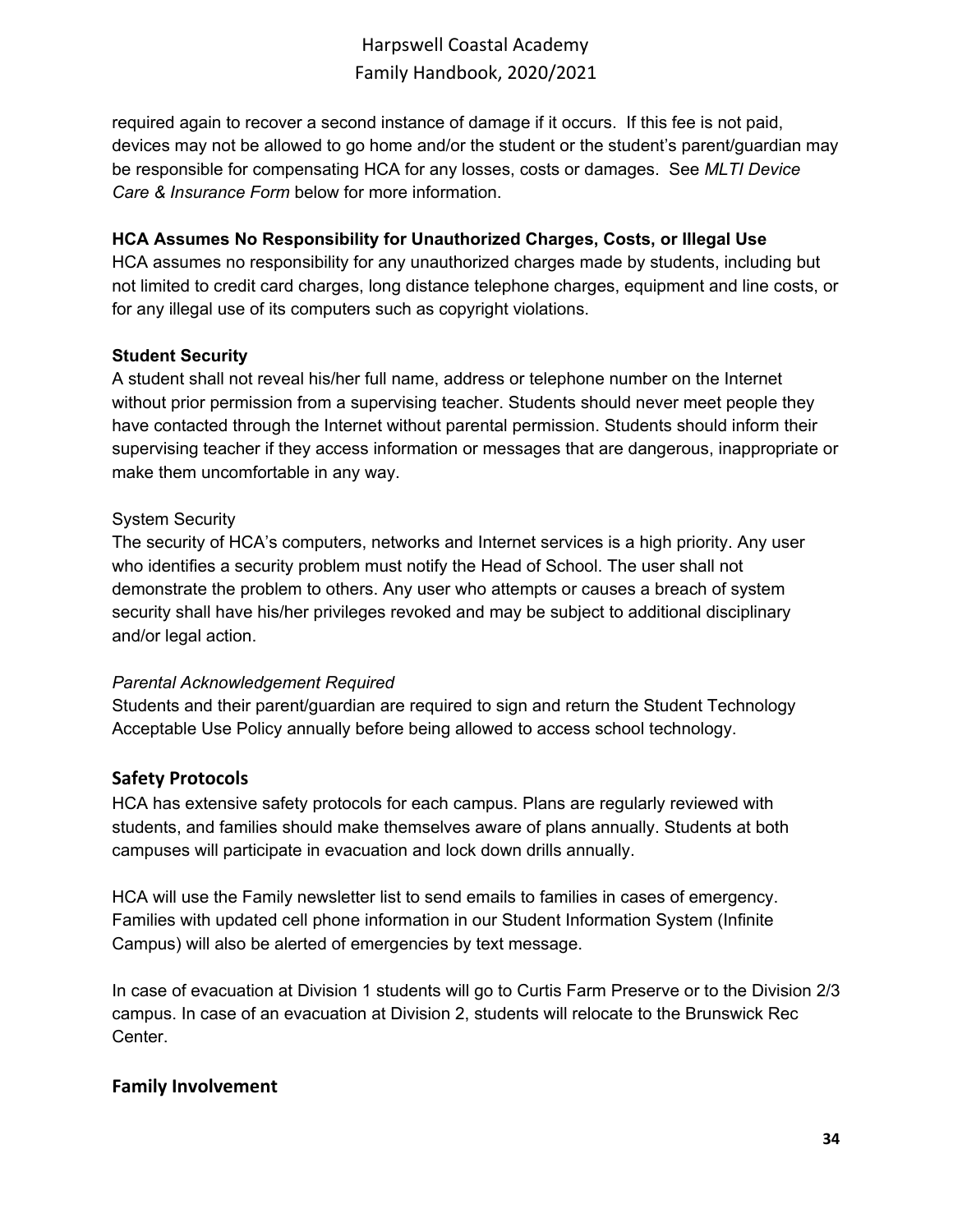At HCA, we don't just enroll students; we enroll families. We ask parents to be aware of their role as ambassadors for the school.

We look forward to partnering with parents and families to help our students to achieve their best. In an effort to work effectively together, we have the following expectations for parents:

- Be sure children get 8-10 hours of sleep and are on time to school
- Provide a quiet area to study and assistance when necessary
- Provide necessary resources and materials
- Offer praise and encouragement
- Monitor and limit television & technology use
- Reinforce the HCA Community Agreements with your children outside of school
- Reinforce the use of Restorative Practices with your children outside of school
- Stay informed about happenings at school by reading the weekly email newsletter and other school communications

We ask that parents support students by:

- Periodically checking work on Infinite Campus and Google Classroom *(see Navigating the Parent Portal below)*
- Inform the school of changes in emergency contact information
- Be in contact with your child's Crew Advisor as needed
- Attend Student Led Conferences, Open House, etc.,
- Support fundraising efforts on behalf of the school
- Volunteer when possible
- Complete all required paperwork
- Maintain a positive lunch account balance

## <span id="page-34-0"></span>**Infinite Campus: Student Information System**

Annual completion of registration forms (emergency contact, health, etc.) is required prior to a student's attendance at school. We use Infinite Campus for student information; you will receive login information to the database to complete required forms. Please let us know through the Parent Portal as soon as possible whenever you have a change in address, telephone number, place of employment, or emergency contact person over the course of a school year.

### <span id="page-34-1"></span>**Parent Communication**

Information is provided to parents in a few ways. First, information about upcoming events, field work, and lunch menus are sent in a weekly email/Facebook newsletter for families. Second, email, phone and in person communication with your child's Crew Leader or the school Administration. Third, information is also available on the parent portal on our website with links to the school calendar, Google Classroom, Infinite Campus, and more.

## <span id="page-34-2"></span>**Navigating the Parent Portal**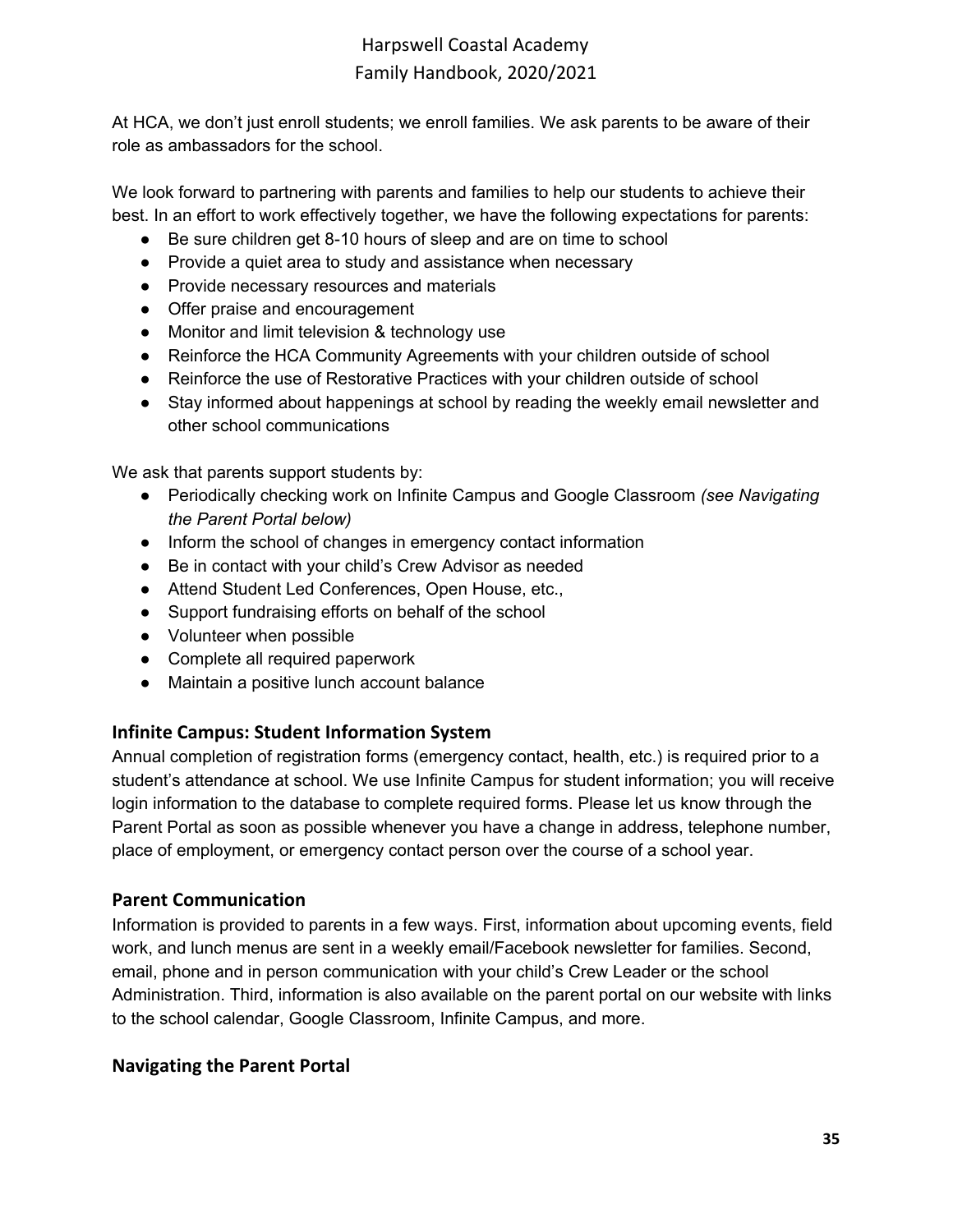On our website, [www.harpswellcoastalacademy.org,](http://www.harpswellcoastalacademy.org/) is a [parent](http://www.harpswellcoastalacademy.org/parents) portal page. This page provides links to a number of important documents and programs we use to track student work and progress towards meeting standards. All parents will receive login information for Infinite Campus, our standards tracking program. Please read the information below carefully to understand how we use these resources, and what information you can get from them. If you have questions, please contact your child's Crew Advisor.

## <span id="page-35-0"></span>**Infinite Campus**

In addition to being our Student Information System, Infinite Campus is the tool we use to track student progress towards mastering standards. Parent are sent login information to the Parent Portal before the first day of school.

## <span id="page-35-1"></span>**Google Classroom**

All students have HCA email addresses that are linked to Google Classroom. To login, open a browser and enter [https://classroom.google.com.](https://classroom.google.com/) Student email addresses are firstinitiallastname@harpswellcoastalacademy.org. Passwords are set by students. If they can't tell you what their password is, please contact Zach Gagnon ([zgagnon@harpswellcoastalacademy.org\)](mailto:zgagnon@harpswellcoastalacademy.org).

Once logged in, you will see that faculty have set up class pages for classes. Each class page has assignments listed with details about what specifically needs to be accomplished and links to the associated resources needed for the assignment (videos, articles, directions, etc.).

This is a resource for you to have a sense of what work is being done in our classes and what work your student has completed. Please note that if an assignment was turned in through google drive, it will be marked as "complete". If an assignment is turned in on paper, it will show as "due" or "late". If you have concerns about outstanding work, please contact your child's Crew Advisor.

## <span id="page-35-2"></span>**HCA Parent Partnership (HCAPP)**

The HCAPP is our version of the PTO. The objectives of the HCAPP include:

- ★ Establish and maintain a working relationship among parents, school and community.
- $\star$  Increase student safety and security through parent education.
- $\star$  Develop programs and projects that will support or enrich the curriculum.
- $\star$  Create opportunities for parent discussions and support
- $\star$  Enhance the quality of education by raising funds for school supplies or programs that fall outside the school budget.

HCA Parent Partnership will meet on the third Tuesday of most months from 4:30 - 5:30 PM. February and April will be the second Tuesday due to school vacations. We encourage all parents to participate in the HCAPP.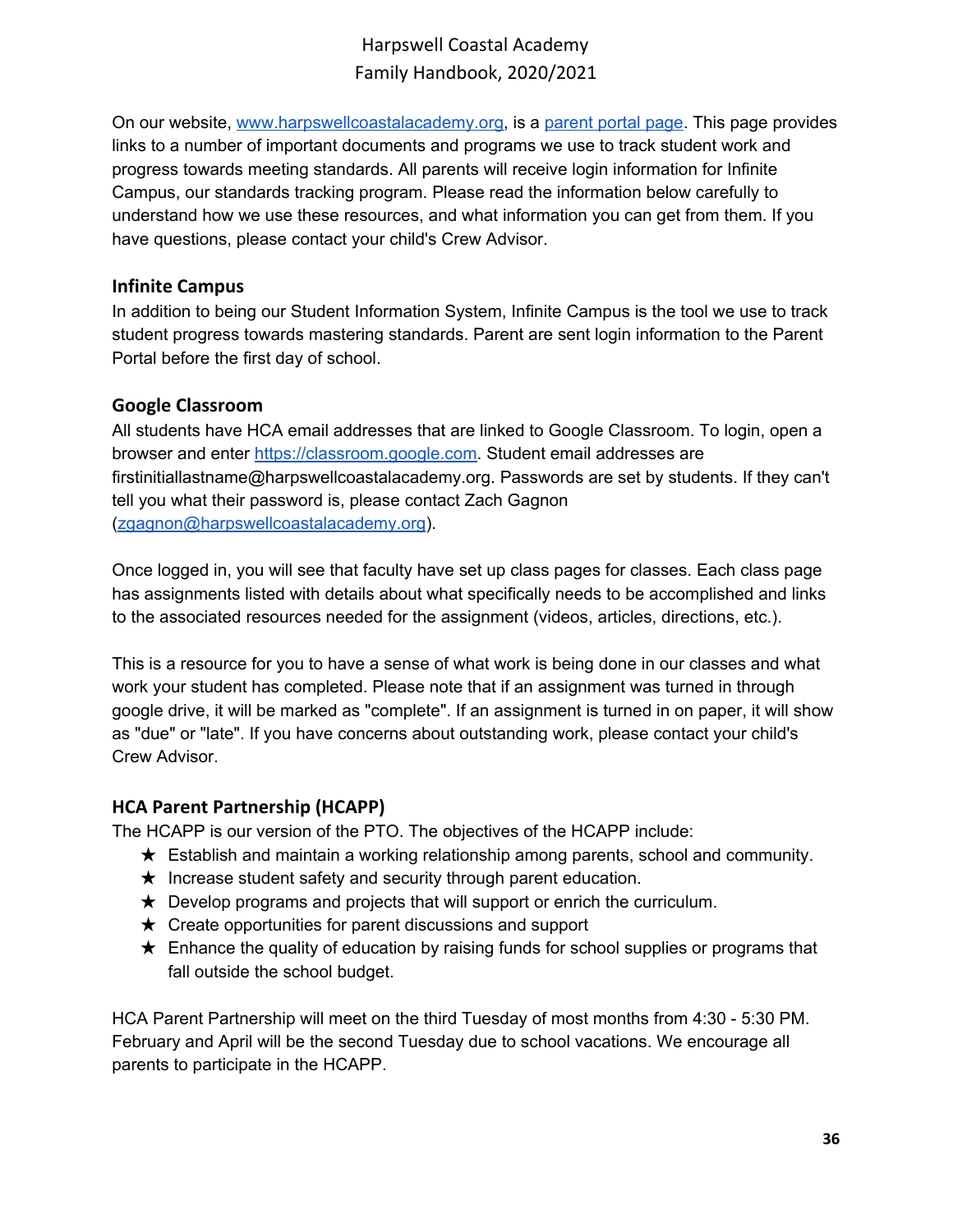### <span id="page-36-0"></span>**Parent Volunteer Opportunities**

Parent volunteers both enrich the life of our school and provide vital support for our programming. We appreciate any time you spend supporting our school. If you are interested in volunteering, please contact the Head of School at [sbarksdale@harpswellcoastalacademy.org.](mailto:sbarksdale@harpswellcoastalacademy.org) Please note that volunteers must complete the HCA volunteer screening process.

## <span id="page-36-1"></span>**Board of Directors**

HCA is governed by a Board of Directors. The Board of Directors establishes the framework for the organization. It creates and updates the mission and vision statements, defines what benefits (or end results) the organization is providing to whom and what it will cost to deliver them, and determines how organizational performance will be measured.

The Board of Directors sets the direction for the organization. The Board sets goals and approves and monitors the strategic or business plan and develops organizational policies, including the policies that govern how the board will operate.

The Board of Directors is responsible for the behavior and performance of board members and the Head of School. Thus, the Board establishes the code of ethics for the board and Head of School, including policies related to private inurement and conflict of interest, and sets the tone for organizational behavior.

The Board hires the Head of School and establishes the goals the Head of School is expected to achieve, and defines any limitations on the means the Head of School can use or any functions the Head of School must perform. The Board evaluates the Head of School based on achievement of the goals and compliance with predefined limitations or requirements. It monitors financial and operational performance; in addition, it selects an auditor and receives the audit report in keeping with the requirements of the school's charter. The Board serves as the "last court of appeal" within the organization.

The Board of Directors represents the organization to the outside world and provides support and counsel to the Head of School. The Board supports the organization by making personal donations, garnering resources and advisors and assisting with fundraising. It serves as the organization's ambassador to other organizations, funders and potential funders and the general community; communicates the value of the organization to prospective donors; and attracts donors, supporters, favorable press, and new board members.

### <span id="page-36-2"></span>**Communicating with the Board**

When parents have a concern or question about something at school, we encourage them to contact their student's Crew Advisor or a school Administrator first. However, there may be times when a parent feels more comfortable communicating with a Board member first, or as an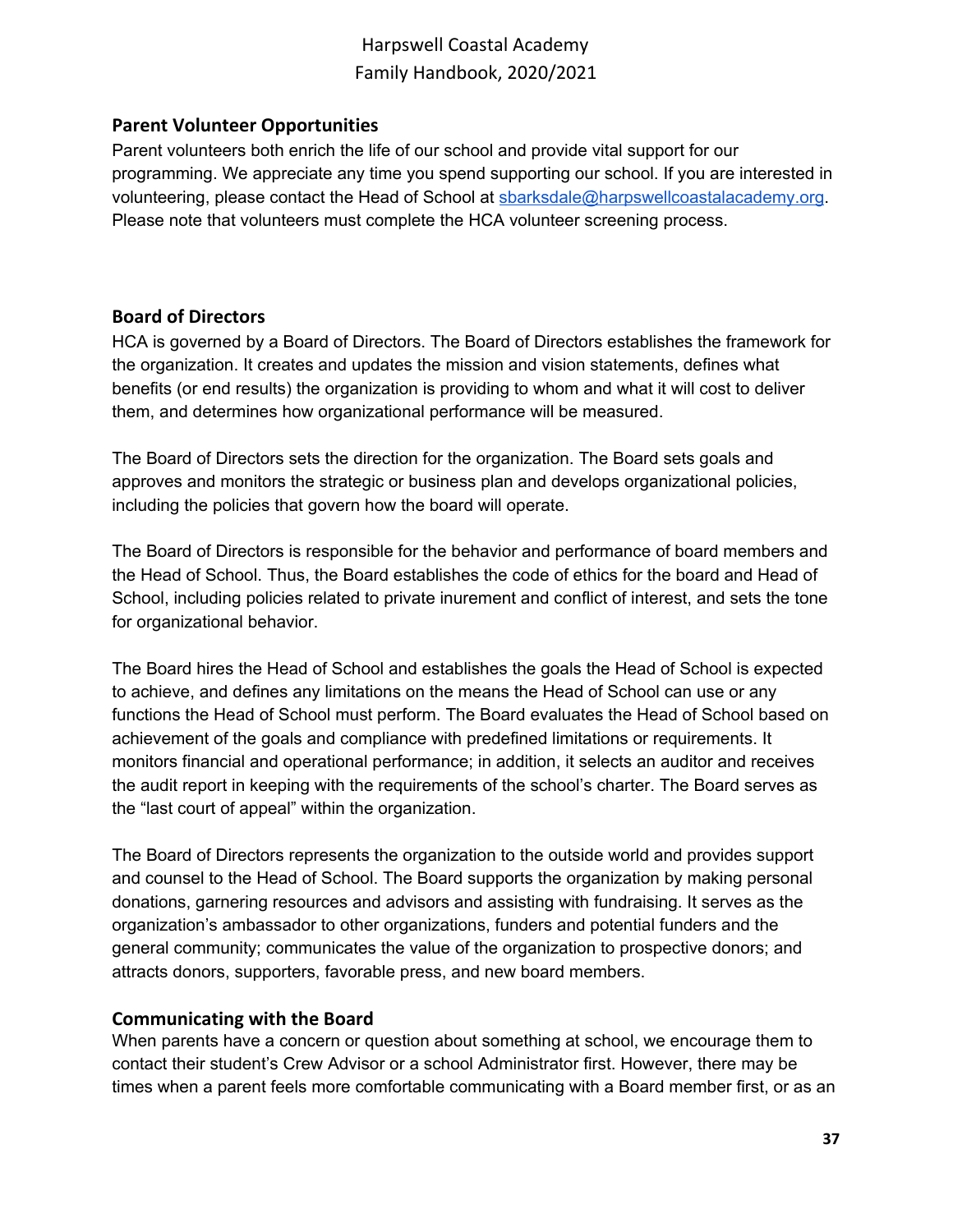additional step, after communicating with Administrators. The Board is open to communication from parents, and welcomes these conversations. Contact information for Board members is available on the school website at

<https://harpswellcoastalacademy.org/about-hca/board-of-directors/>.

In addition to reaching out to Board members individually, parents are welcome at all Board meetings, which typically take place on the 3rd Wednesday of each month. February and April will be the fourth Wednesday due to school vacation. There is no December meeting.There is always a time for public comment at Board meetings. Information about the timing and location of board meetings is available on the school website, as well as on the weekly newsletter to parents. Additionally, Board meeting minutes are agendas are available on our website.

### **Parent Notification Regarding Title I Programs**

Harpswell Coastal Academy (HCA) currently receives Title I Federal Funds. The amount of this funding fluctuates between \$65,000-\$85,000 depending on our student enrollment and our percentage of students who qualify and the funding rate any given year. The primary purpose of this funding is to help ensure that all children have access to the supports they need to meet academic state standards. The purpose of this notification is to inform all parents of the use of these funds and ways for parents to be involved.

### **Origins of Funding Use**

Each year, Harpswell Coastal Academy conducts a Comprehensive Needs Assessment (CNA) to identify areas of improvement. Our CNA Team is comprised of our Leadership Team, select members of our Board of Directors, and key community members and parents with extensive knowledge of our school and/or education. There are multiple opportunities for faculty, families, and community members to participate.

#### **2020-2021 Title I Use of Funds**

Stemming from this process are a series of schoolwide goals that are incorporated into everyday curriculum and operational policy and procedure. HCA has chosen to utilize our Title I funds to enhance the goals from our needs assessment. The intent of this approach is to support existing programming, not supplant it, so that all Title I-eligible students can receive academic instruction and support to meet their needs, as well as to provide for a variety of enrichment activities.

During the 2020/2021 school year, Title I funds will be used to support eligible students in HCA's main goals: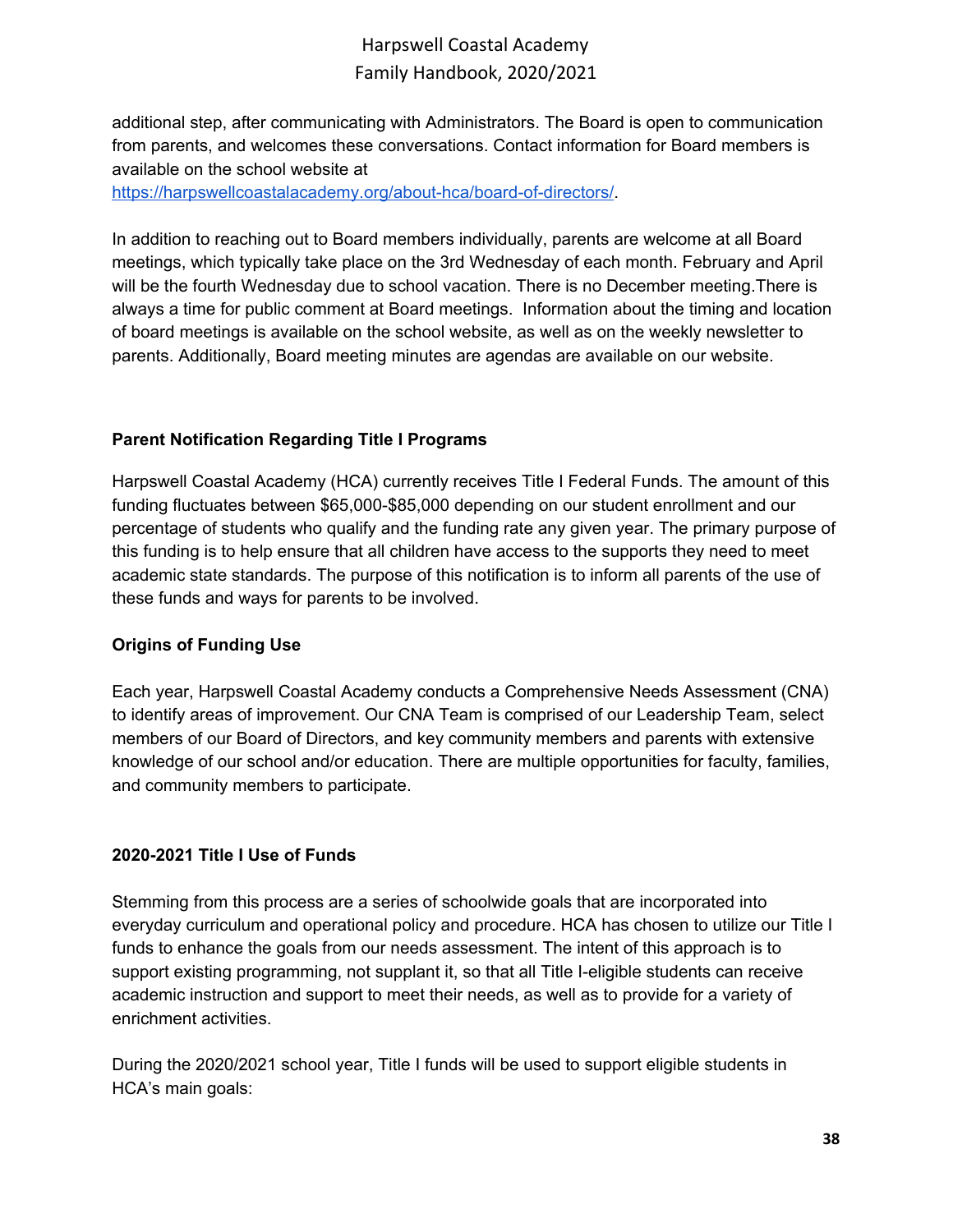1. 10% Percent increase of tested students scoring proficient on the ELA portion of the MEA over the year prior.

2. 10% Percent increase of tested students scoring proficient on the Math portion of the MEA over the year prior.

3. 10% decrease in the number of 'chronically absent' students over the year prior.

An all-encompassing Title IA project has been designed as a multi-faceted approach to supporting Title IA students as we endeavor to exceed Goals outlined in our Comprehensive Needs Assessment. The district's leadership will dedicate time to these Title IA projects above and beyond the normal scope of work, and collaborate with staff to monitor, manage, document and implement specific project efforts to improve metrics in these three core areas that have disproportionately impacted low income and disadvantaged students. Time will be spent in group work with the entire HCA faculty and staff on tools & learning techniques to overcome barriers to learning.

Regarding attendance, Title IA students are experiencing chronic absenteeism, and a dedicated team of staff will convene an average of 8 hours / week (0.20 time) above their normal duties to identify and correct a wide number of factors in order to improve attendance.

In order to properly address academic achievement in ELA and Math on the MEA, additional time will need to be spent coaching and training teachers on new and innovating techniques to shape project-based learning in such a way that better prepares students for the environment of test taking. Additional time will be spent on coaching teachers on communication techniques as it relates to better understanding students' environment outside of school, thus allowing teaching CREW leaders an advantage in identifying barriers to attendance. These have proven to be difficult areas of achievement, as uncovered and outlined in the CNA and therefore require additional resources.

Additionally, funds are used to fulfill the requirements set forth in McKinney-Vento by tasking the Homeless Liaison to create a comprehensive outreach program that coordinates the identification and school enrollment of homeless children.

Finally, HCA will appoint a Title IA Coordinator to lead program implementation, monitoring and reporting.

Title I Funding, State Level Supplemental Funding, as well as general funds are allocated to these expenses. HCA believes that educating children is a joint effort between the school and the support system of the child, particularly the parent/guardian of the child. HCA encourages parents/guardians to be involved in their child's education and we consider parents to be an integral component to the academic success of their child. When schools collaborate with parents to help their children learn and when parents participate in school activities and decision-making about their children's education, children achieve at higher levels.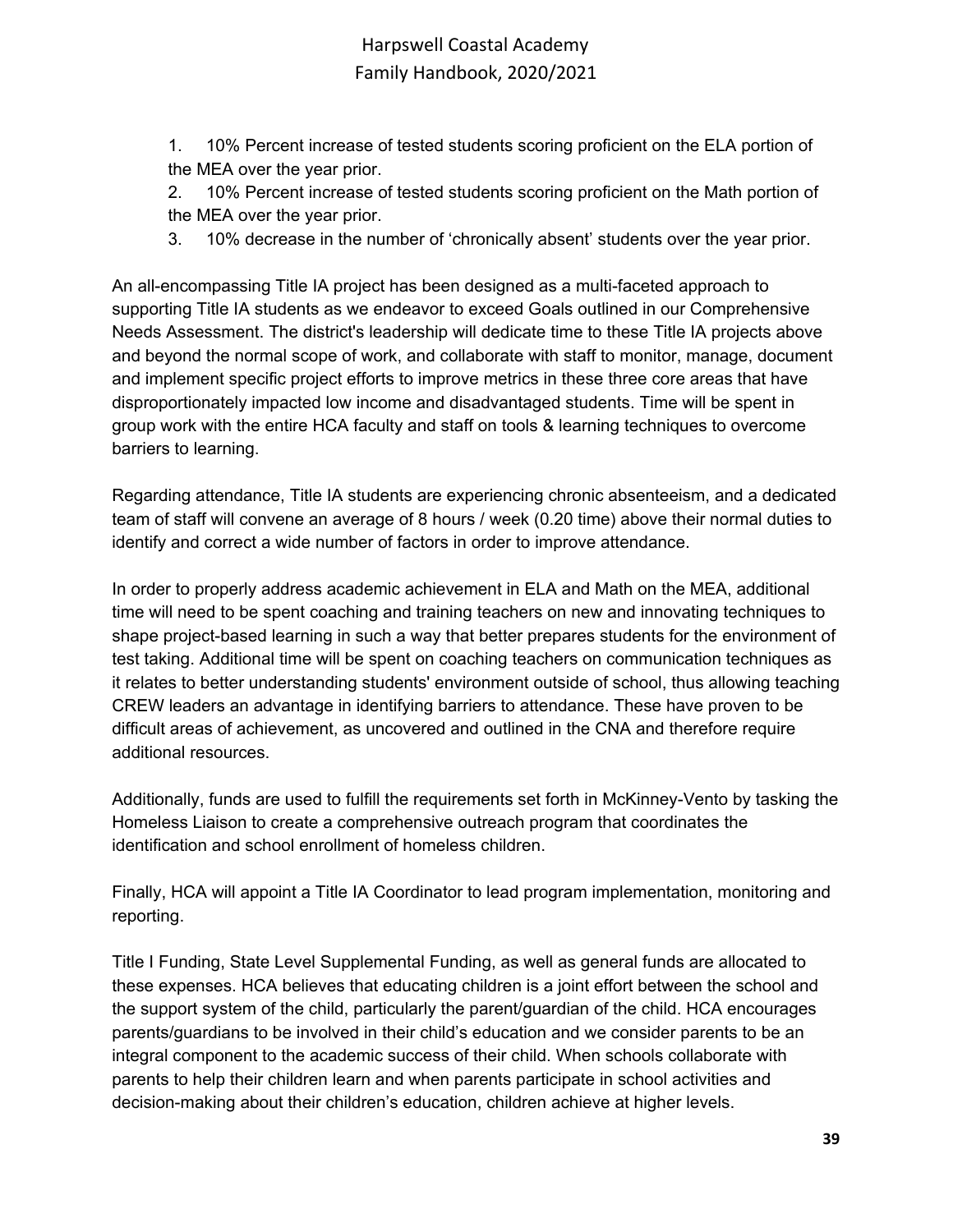#### **Department of Education Perspective**

The U.S. Department of Education defines the purpose of the Title I funding as the following: SEC. 1001. STATEMENT OF PURPOSE. The purpose of this title is to ensure that all children have a fair, equal, and significant opportunity to obtain a high-quality education and reach, at a minimum, proficiency on challenging State academic achievement standards and state academic assessments. This purpose can be accomplished by —

(1) ensuring that high-quality academic assessments, accountability systems, teacher preparation and training, curriculum, and instructional materials are aligned with challenging State academic standards so that students, teachers, parents, and administrators can measure progress against common expectations for student academic achievement;

(2) meeting the educational needs of low-achieving children in our Nation's highest-poverty schools, limited English proficient children, migratory children, children with disabilities, Native American children, neglected or delinquent children, and young children in need of reading assistance;

(3) closing the achievement gap between high- and low-performing children, especially the achievement gaps between minority and nonminority students, and between disadvantaged children and their more advantaged peers;

(4) holding schools, local educational agencies, and States accountable for improving the academic achievement of all students, and identifying and turning around low-performing schools that have failed to provide a high-quality education to their students, while providing alternatives to students in such schools to enable the students to receive a high-quality education;

(5) distributing and targeting resources sufficiently to make a difference to local educational agencies and schools where needs are greatest;

(6) improving and strengthening accountability, teaching, and learning by using State assessment systems designed to ensure that students are meeting challenging State academic achievement and content standards and increasing achievement overall, but especially for the disadvantaged;

(7) providing greater decision making authority and flexibility to schools and teachers in exchange for greater responsibility for student performance;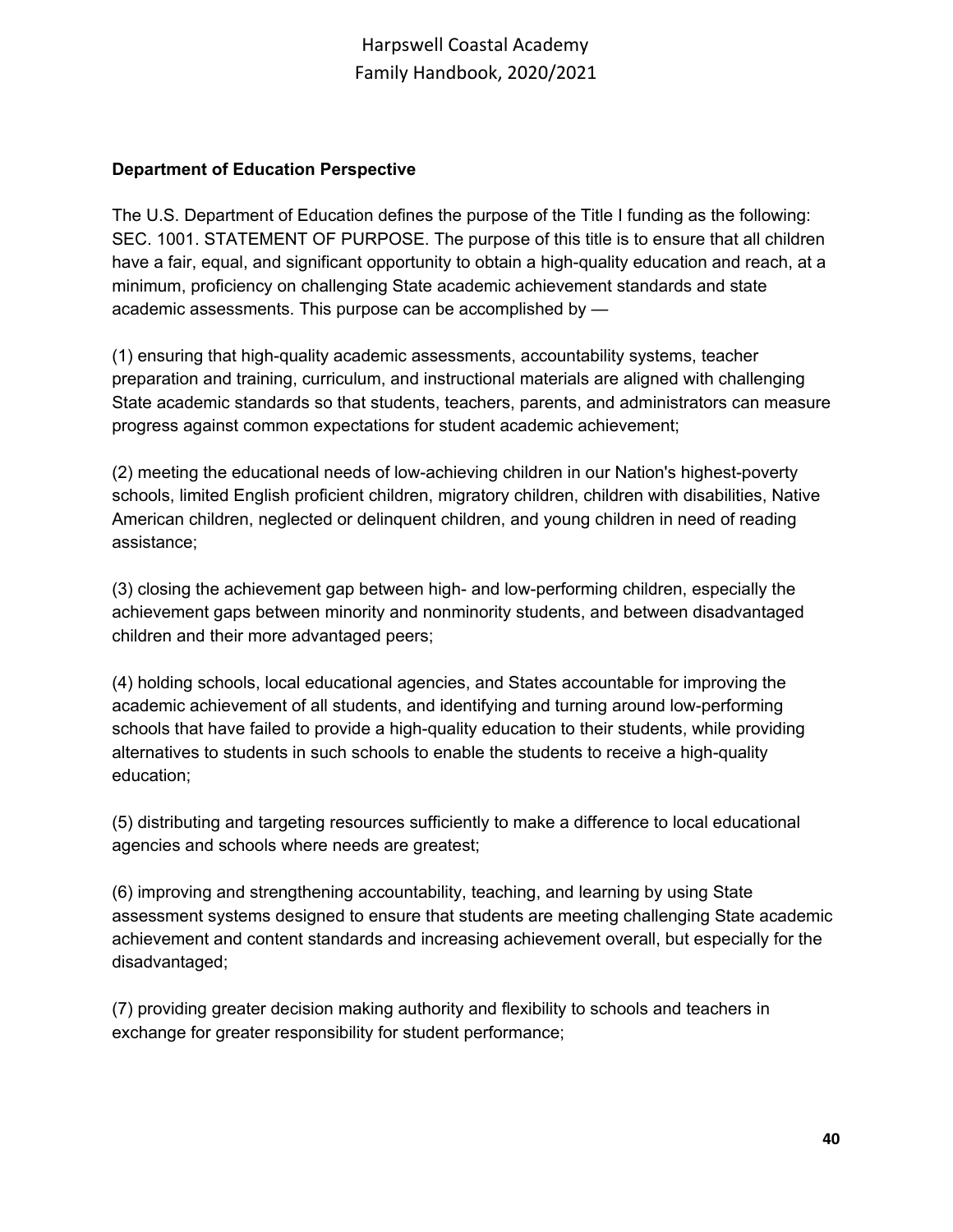(8) providing children an enriched and accelerated educational program, including the use of schoolwide programs or additional services that increase the amount and quality of instructional time;

(9) promoting schoolwide reform and ensuring the access of children to effective, scientifically based instructional strategies and challenging academic content;

(10) significantly elevating the quality of instruction by providing staff in participating schools with substantial opportunities for professional development;

(11) coordinating services under all parts of this title with each other, with other educational services, and, to the extent feasible, with other agencies providing services to youth, children, and families; and

(12) affording parents substantial and meaningful opportunities to participate in the education of their

children.

## **Parent Rights Under Title I**

Under the Title I Program Guidelines, parents have the following rights:

- 1. To be provided with ready access to information on Title I Programs and Services
- 2. To be provided with opportunities to participate in the decision making and programs around the use of Title I Funding
- a. HCA offers regularly scheduled parent meetings with provisions for dinner and childcare
- b. HCA holds regular monthly Board of Directors meetings, for which all parents can attend
- c. HCA has an open door policy for administrators-parents can access administrators at most any time
- 3. To request the professional qualification both teachers and paraprofessionals
- 4. To request that any and all school information be provided in a language other than English
- 5. To be provided with volunteer opportunities with the school
- 6. To be provided with information on our complaint procedures (see website)

Family Orientation: Date: Wednesday, August 26 Time: 6:30 @ Division 1 Location: HCA, 9 Ash Point Rd., Harpswell, ME 04079

Family Orientation: Date: Tuesday, September 1st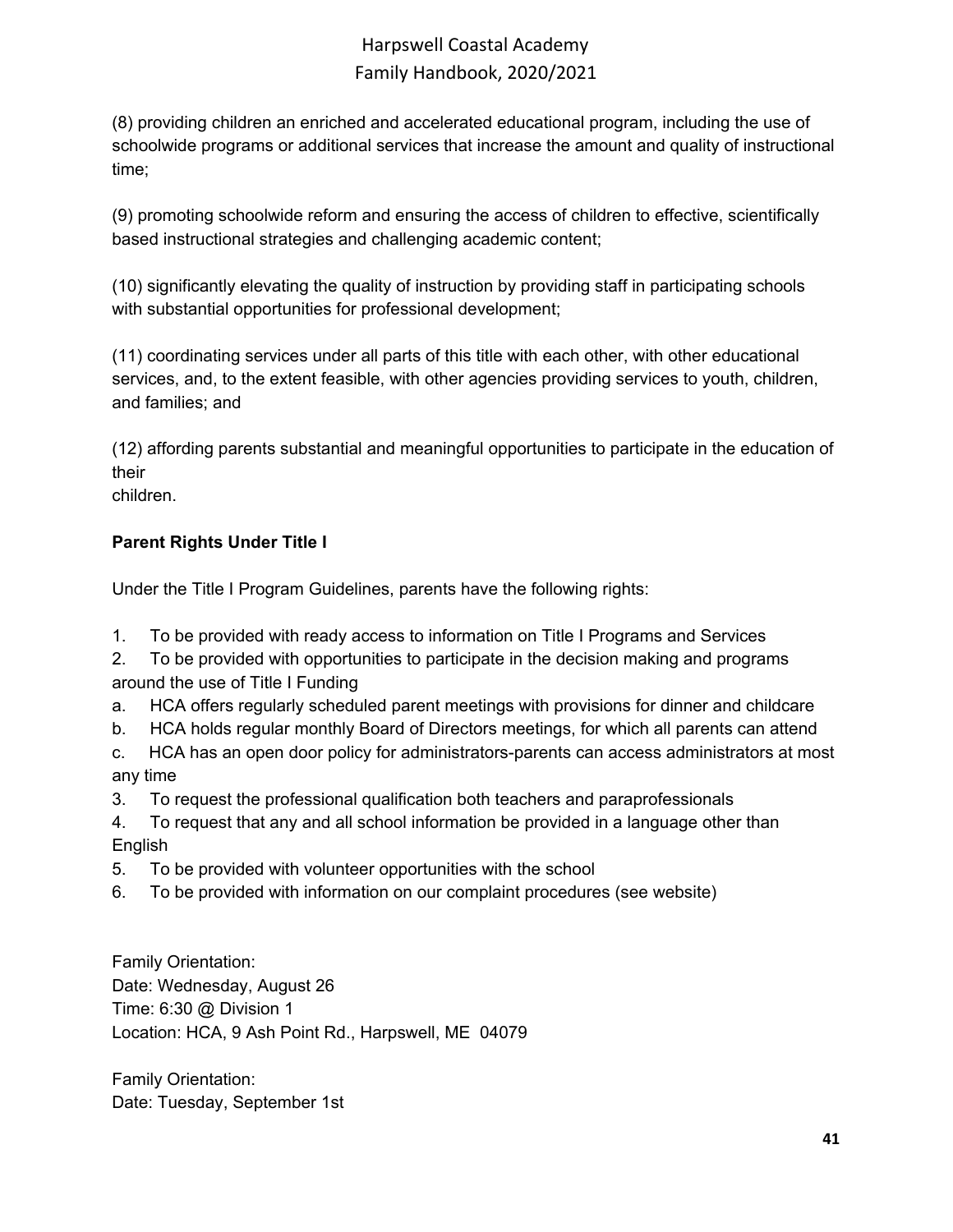Time: 7:00pm @ Division 2/3 Location: HCA, 8 Leavitt Drive, Brunswick, ME 04011

If you are unable to attend, please alert Angie Arndt at aarndt@harpswellcoastalacademy.org, 207-833-3229 and she will be able to provide all materials presented at the meeting.

Additional one-on-one Parent Meetings will be offered by 10/01/20, and the schedule will be emailed to parents not in attendance at the main orientation meeting.

## **SCHOOL-PARENT COMPACT**

Harpswell Coastal Academy, and the parents of the students participating in activities, services, and programs funded by Title I, Part A of the Elementary and Secondary Education Act (ESEA) (participating children), agree that this compact outlines how the parents, the entire school staff, and the students will share the responsibility for improved student academic achievement and the means by which the school and parents will build and develop a partnership that will help children achieve the State's high standards.

This school-parent compact is in effect during school year 2020/2021

## **School Responsibilities**

Harpswell Coastal Academy will:

1. Provide high-quality curriculum and instruction in a supportive and effective learning environment that enables the participating children to meet the State's student academic achievement standards as follows:

- a. Utilize aligned instructional materials in classes and for home based activities
- b. Utilize creative teaching strategies that are engaging and hands on
- c. Maintain a low teacher to student ratio to maximize student support
- d. Provide regular access to technology at all opportunities
- e. Provide access to a variety of instructional support materials
- f. Provide regular enrichment activities at all classes
- g. Each student will have a personalized learning plan that takes into consideration individual strengths, interests and areas for growth.

2. Hold student-led conferences at minimum twice per academic year, during which this compact will be discussed as it relates to the individual child's achievement. Teachers will promote and schedule these meetings individually with their families.

3. Provide parents with frequent reports on their children's progress. Specifically, the school will provide reports as follows:

a. Each student will receive a direct communication from teachers once a month noting student's performance.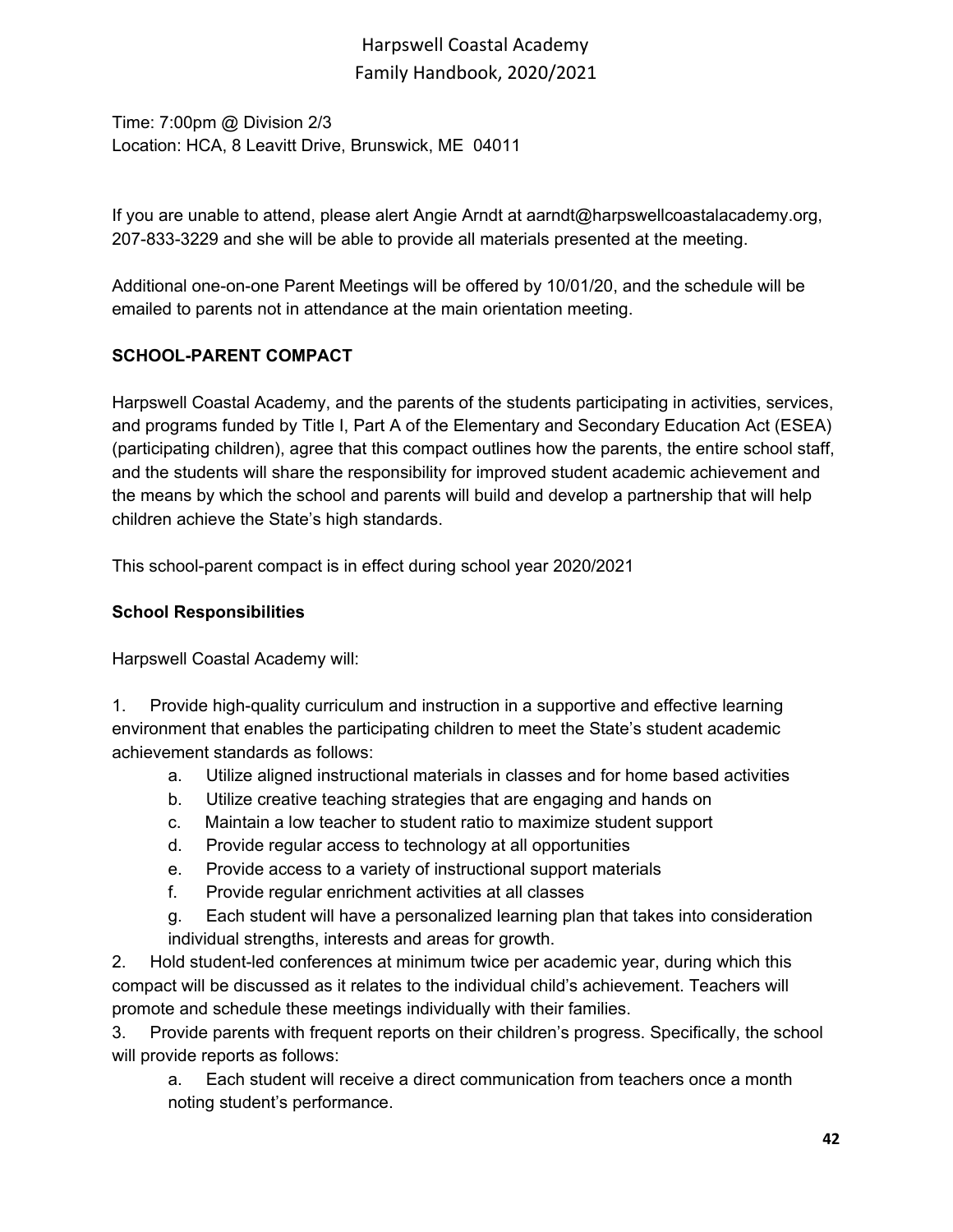b. Each family will also have access to the results of any assessments.

c. If a student is experiencing difficulty in their coursework, a meeting will be called to discuss the student's program and any changes that need to be made in order to better support the student.

4. Provide parents reasonable access to staff. Specifically, staff will be available for consultation with parents as follows:

a. Administration is available to consult with parents daily during the course of regular school hours

b. Teaching staff is available upon request outside of normal school hours

5. Provide parents opportunities to volunteer and participate in their child's class, and to observe classroom activities, as follows:

a. Parent may volunteer at HCA, or observe school based activities upon request. Volunteer time should be scheduled with the child's teacher.

b. Parents may volunteer for field trips and other school activities. Notifications of opportunities will be sent out in advance.

c. Parents may attend monthly HCA Board of Directors meetings. Schedules are available upon request and are also posted on the school's web site

## **Parent Responsibilities**

We, as parents, will support our children's learning in the following ways:

- 1. Monitoring and supporting active student attendance.
- 2. Monitoring student's work completion.
- 3. Maintaining open and regular communication with teaching staff.
- 4. Monitoring amount of television their children watch.
- 5. Volunteering in school activities and classes.
- 6. Participating, as appropriate, in decisions relating to my children's education.
- 7. Promoting positive use of my child's extracurricular time.

8. Staying informed about my child's education and communicating with the school by promptly; reading all notices from the school or the school district either received by my child or by mail and responding, as appropriate.

9. Serving, to the extent possible, on policy advisory groups.

We look forward to ongoing communication with all parents around our evolving programs and use of resources. We thank you for choosing Harpswell Coastal Academy.

## <span id="page-42-0"></span>**A Note to Parents & Students**

Students and parents/guardians are responsible for reading and following the rules in this handbook. HCA reserves the right to change the terms of the handbook at any time and without prior notice when it is in the best interest of the school. Any change will be communicated to the school community. This handbook has been developed within the framework of HCA Board Policies. In case of a conflict between a School Board policy and the rules in this handbook, the School Board policy will prevail. The handbook is provided solely for the convenience of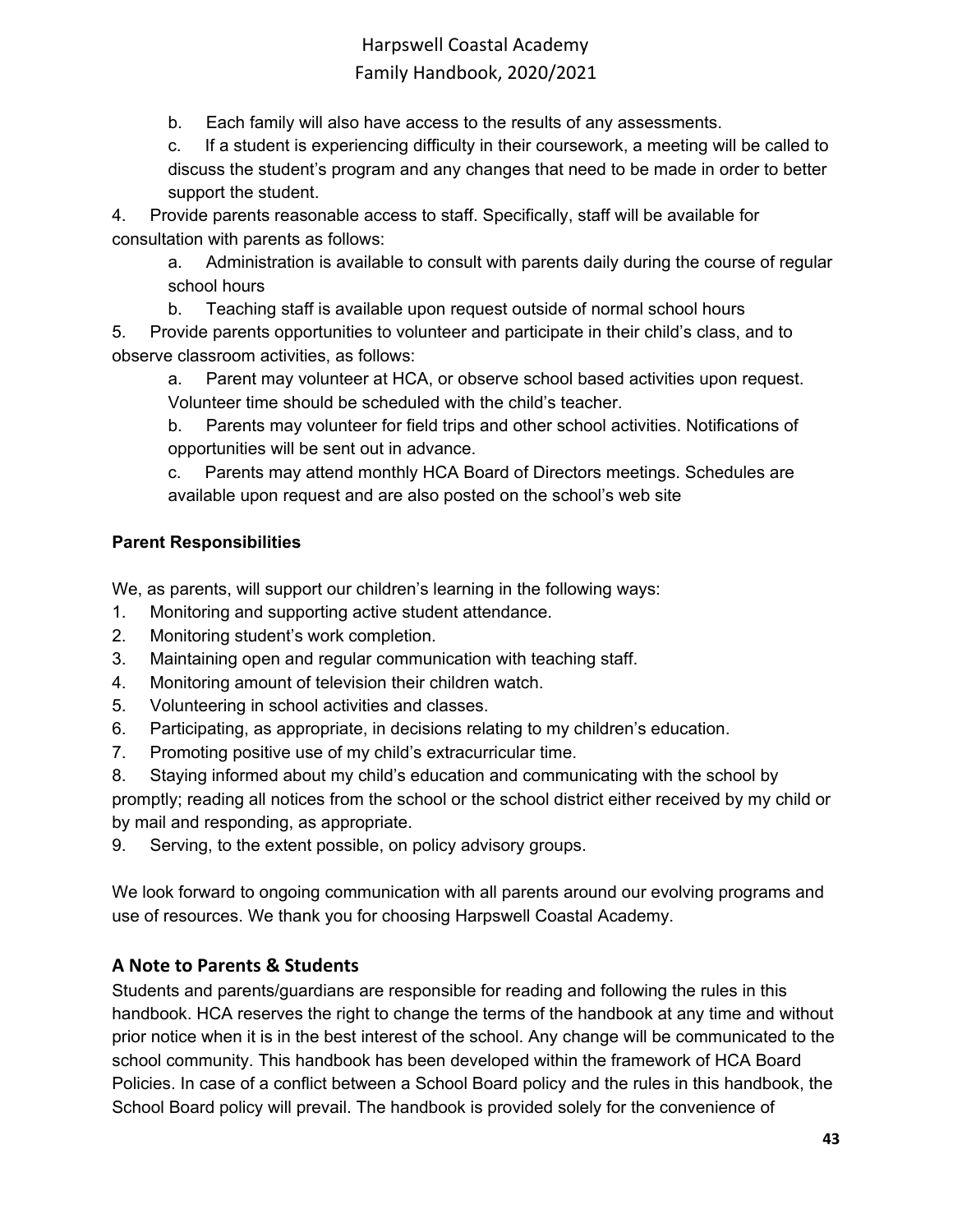students, parents and staff; HCA, to the extent permissible by law, expressly disclaims any liability that may be incurred. If you have any questions about this handbook, please contact the Head of School.

#### <span id="page-43-0"></span>**Equal Education Opportunities**

HCA is committed to the concept and implementation of equal educational opportunities, as required by federal and state laws, for all students, regardless of race, sex, color, national origin, ancestry, religion, disability, or sexual orientation.

#### **Notice of Procedural Safeguards for Special Education**

**[Link](https://www.maine.gov/doe/sites/maine.gov.doe/files/inline-files/english.pdf)**